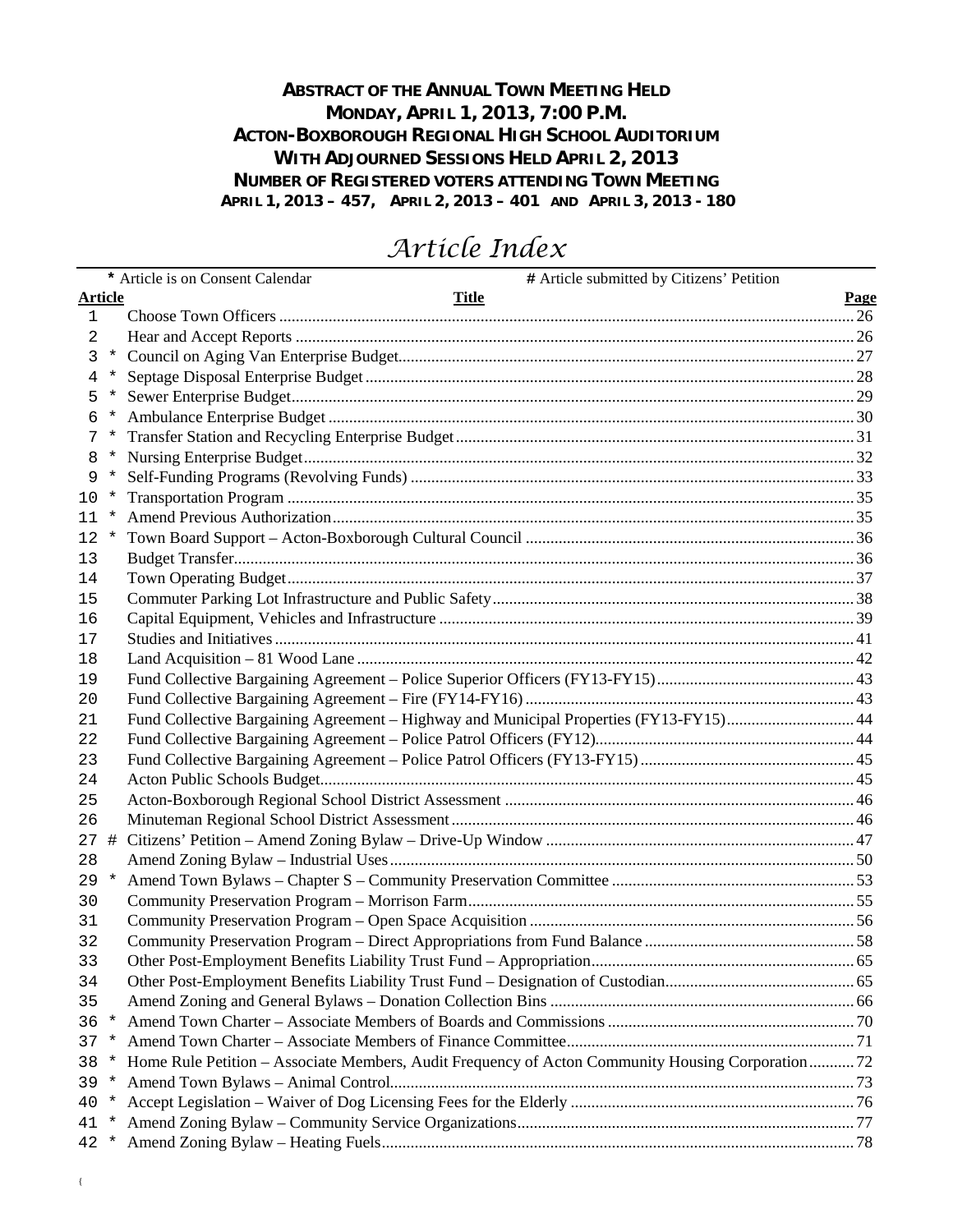| 52 |  |  |
|----|--|--|
| 53 |  |  |
|    |  |  |
| 55 |  |  |
| 56 |  |  |
| 57 |  |  |
|    |  |  |

## **April 1, 2013**

The Moderator, Mr. Mackenzie, called the Annual Town Meeting to order on Monday, April 1, 2013, at 7:03 PM.

Mr. Mackenzie introduced Rev. Herb Taylor, Youth Minister, of St Matthew's United Methodist Church as well as CEO of Deaconess Abundant Life Communities of Newbury Court Concord. Rev Taylor then gave the invocation.

The Moderator then introduced Neil Gordon, Chief Executive Officer of The Discovery Museum of Acton. Mr. Gordon gave a short presentation on what the museum offers to the public.

Mr. Mackenzie introduced the chairman of the Board of Selectmen, Dr. Harting-Barrat, who then introduced the members at the table. Eva Szkaradek - Town Clerk, Stephen Anderson - Town Council, Steve Ledoux – Town Manager, Janet Adachi – Vice Chair, Mike Gowing – Clerk, as well as, John Sonner and David Clough members of the Board of Selectmen

The Moderator introduced the Chair of the Finance Committee, Doug Tindal, who then introduced the members of the Finance Committee. Pat Clifford, Mary Ann Ashton, Herman Kabakoff, Steve Noone, Bill Mullin, Paulina Knibbe, Bob Evans and Michael Majors.

Mr. Mackenzie gave an overview of the process of Town Meeting. He then explained some basic rules and parliamentary procedure of the Town Meeting as found in the back of the warrant.

The Moderator explained the Pro and Con microphones, time frame and process for all speakers, presenters and questions.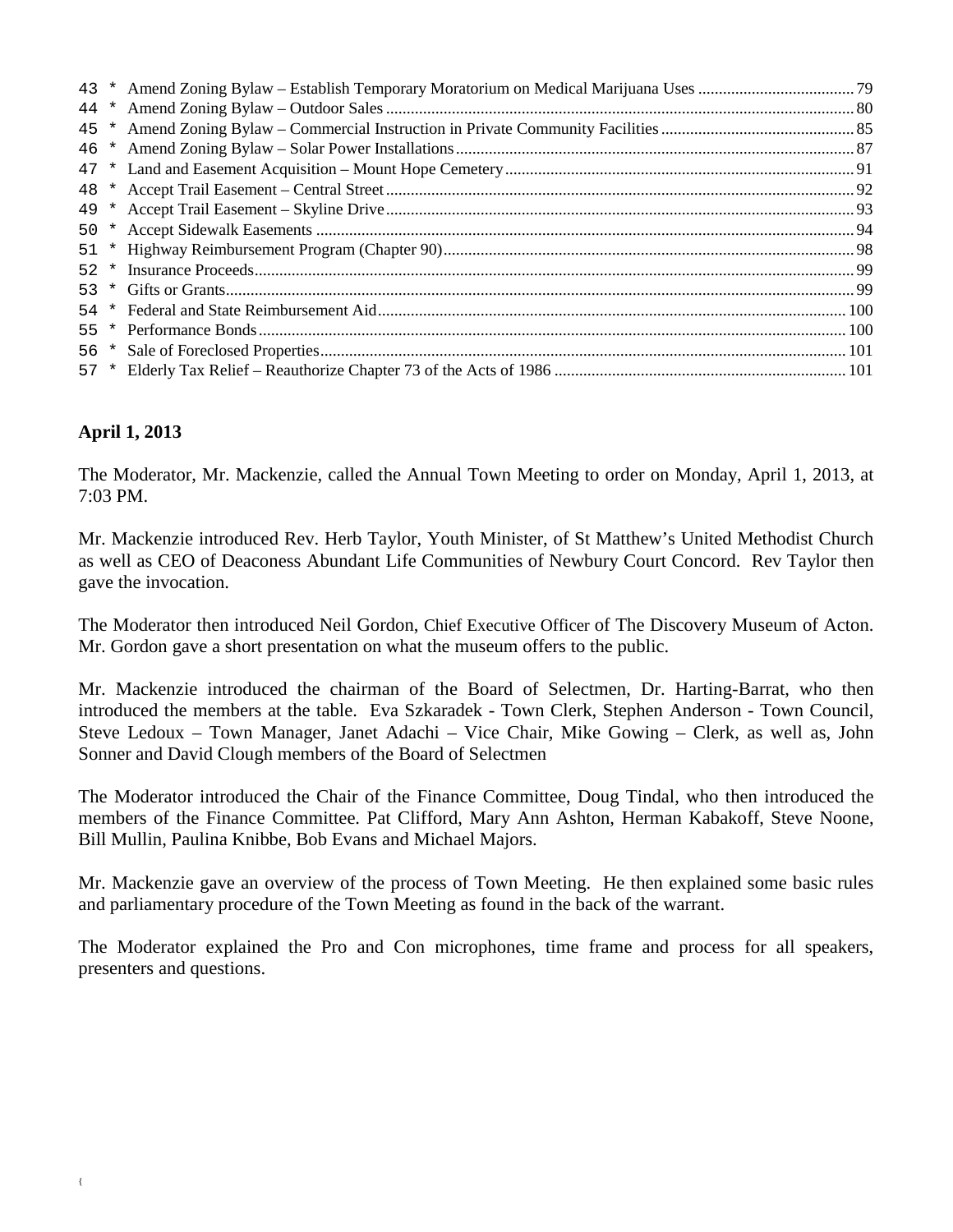## **ARTICLE 1 CHOOSE TOWN OFFICERS**

(Majority vote)

To choose all necessary Town Officers and Committees and to fix the salaries and compensation of all the elective officers of the Town as follows:

| Moderator                    | \$ 20.00 per Town Meeting session |
|------------------------------|-----------------------------------|
| Board of Selectmen, Chairman | \$750.00 per year                 |
| Board of Selectmen, Member   | \$650.00 per year                 |

, or take any other action relative thereto.

**MOTION: Dr. Harting-Barrat** moves that the Town fix the compensation for elected officers as shown in the Article.

#### **MOTION CARRIES**

Peter Ashton, Trustee of the Elizabeth White Fund, nominates Cornelia O. Huber of 50 Seminole Road, Acton, for the position of Trustee of the Elizabeth White Fund, term to expire 2016.

#### **MOTION CARRIES UNANIMOUSLY**

Pamela Cochrane, Trustee of the West Acton Citizens' Library, nominates Nancy Lenicheck of 24 Windsor Avenue, Acton, for the position of Trustee of the West Acton Citizens Library, term to expire 2016.

#### **MOTION CARRIES UNANIMOUSLY**

William Klauer, Trustee of the Acton Firefighters' Relief Fund, nominates Robert A. Vanderhoof of 125 Willow Street, Acton, for the position of Trustee of the Acton Firefighters' Relief Fund, term to expire 2016

#### **MOTION CARRIES UNANIMOUSLY**

#### **ARTICLE 2 HEAR AND ACCEPT REPORTS**

(Majority vote)

To see if the Town will accept reports and hear and act upon the report of any committee chosen at any previous Town Meeting that has not already reported, or take any other action relative thereto.

**MOTION: Mr. Gowing** moves that the Town accept the reports of the various Town Officers and Boards as set forth in the 2012 Town Report and that the Moderator call for any other reports.

#### **MOTION CARRIES UNANIMOUSLY**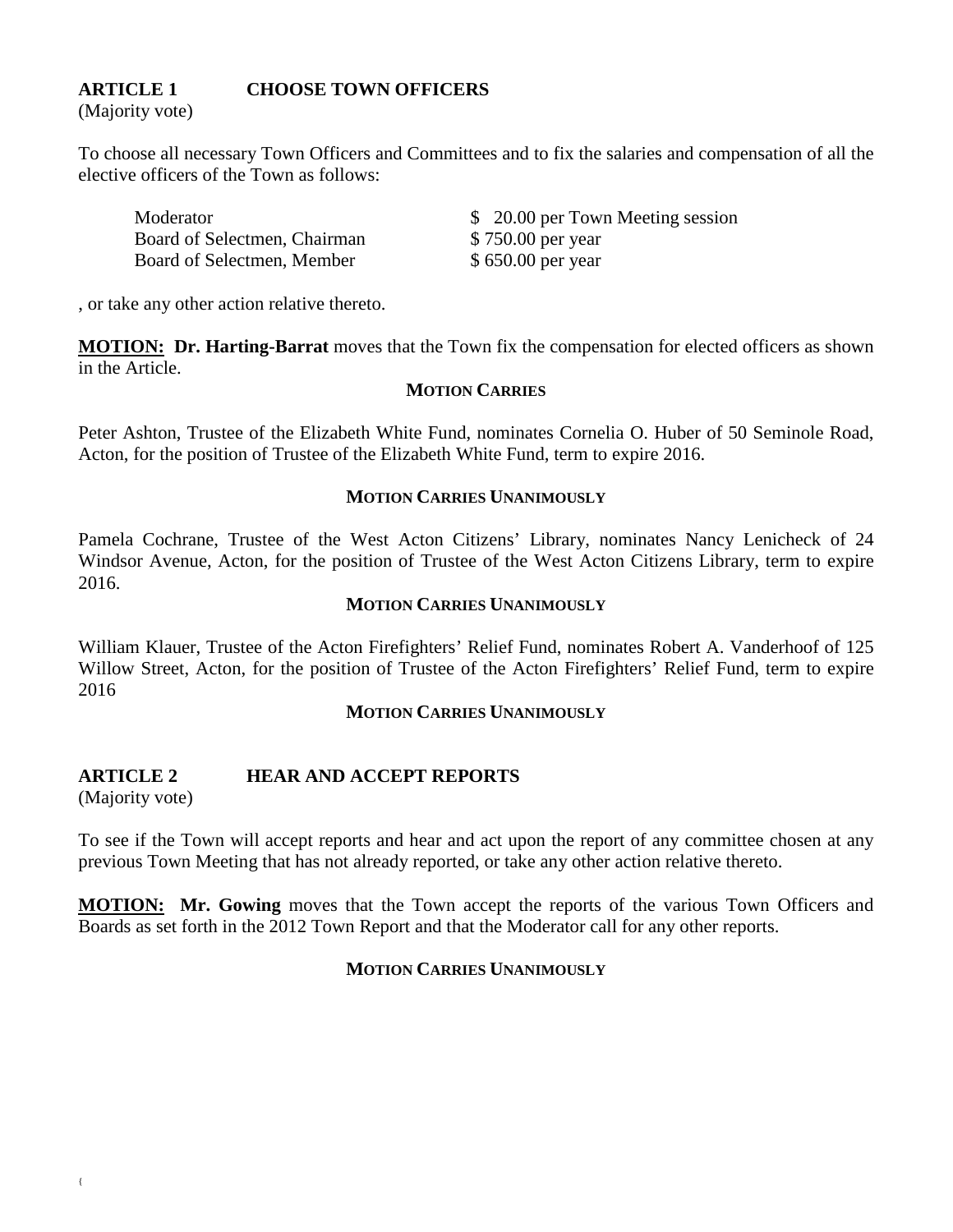## **Budget Consent (majority vote)**

**ARTICLE 3 \* Council on Aging Van Enterprise Budget**

**ARTICLE 4 \* Septage Disposal Enterprise Budget**

**ARTICLE 5 \* Sewer Enterprise Budget**

**ARTICLE 6 \* Ambulance Enterprise Budget**

**ARTICLE 7 \* Transfer Station and Recycling Enterprise Budget**

**ARTICLE 8 \* Nursing Enterprise Budget**

**ARTICLE 9 \* Self-Funding Programs (Revolving Funds)**

**ARTICLE 10 \* Transportation Program**

**ARTICLE 11 \* Amend Previous Authorization**

**ARTICLE 12 \* Town Board Support – Acton-Boxborough Cultural Council**

**ARTICLE 29 \* Amend Town Bylaws – Chapter S – Community Preservation Committee**

**MOTION: Dr. Harting-Barrat** moves that the Town take up the eleven articles in the Consent Calendar on pages 27 through 36 and page 53 of the Warrant: Articles 3, 4, 5, 6, 7, 8, 9, 10, 11, 12 and 29.

Held 8, 10, 11, 29

## **REMAINING CONSENT MOTION CARRIES UNANIMOUSLY**

#### **ARTICLE 3 \* COUNCIL ON AGING VAN ENTERPRISE BUDGET** (Majority vote)

To see if the Town will raise and appropriate, or appropriate from available funds a sum of money to operate the Senior Van Service, in accordance with Massachusetts General Law, Chapter 44, Section 53 F½, Enterprise Fund Law, or take any other action relative thereto.

**MOTION: Dr. Harting-Barrat** moves that the Town appropriate \$100,340 for the purpose of operating the Town of Acton Senior and Disabled Citizens Van service, and to raise such amount, \$39,109 be raised from department receipts, \$50,000 be raised from general revenues and \$11,231 be transferred from retained earnings.

## **CONSENT MOTION CARRIES UNANIMOUSLY**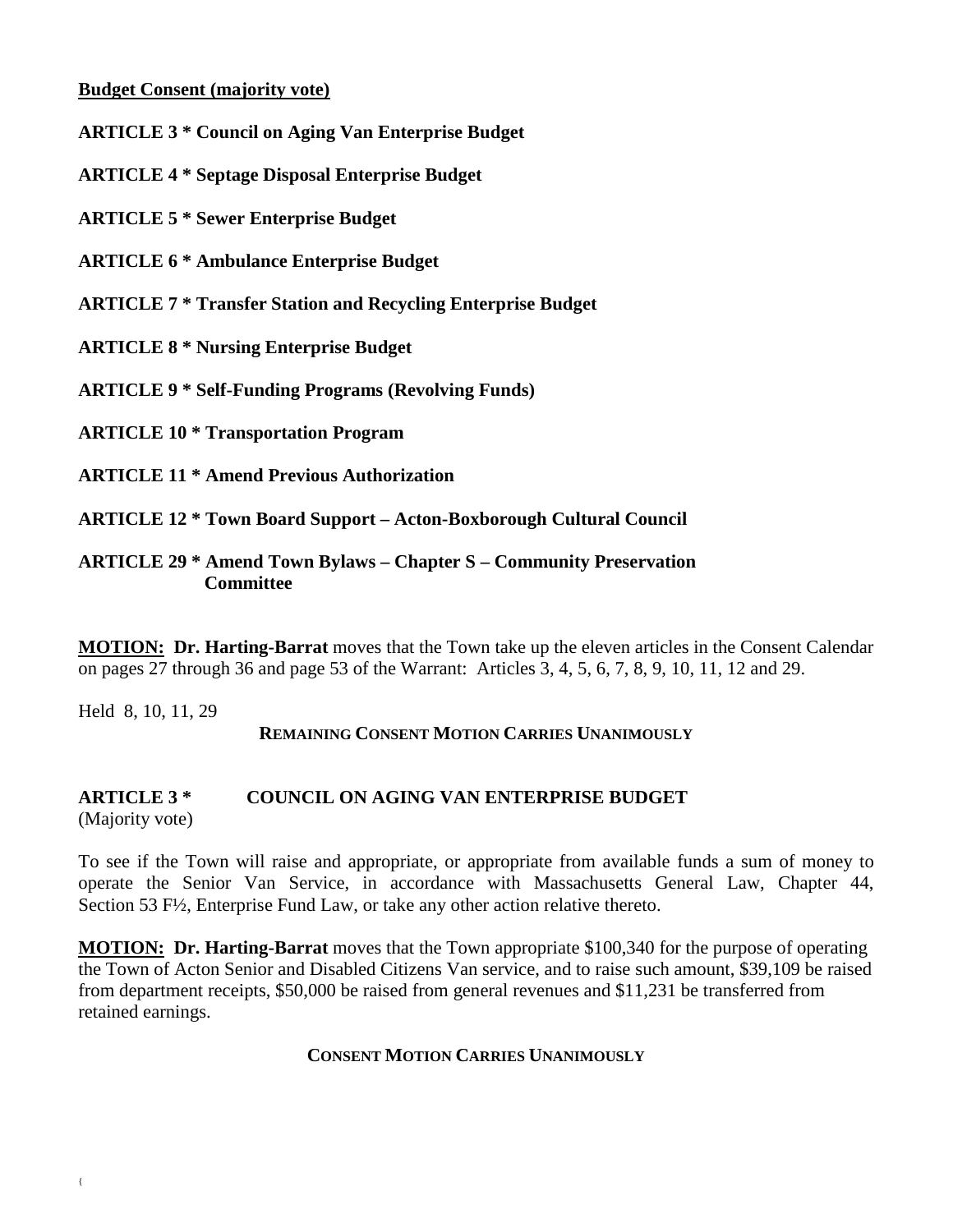## **ARTICLE 4 \* SEPTAGE DISPOSAL ENTERPRISE BUDGET**

(Majority vote)

To see if the Town will raise and appropriate, or appropriate from available funds a sum of money for the purpose of septage disposal, in accordance with Massachusetts General Law, Chapter 44, Section 53 F½, Enterprise Fund Law, or take any other action relative thereto.

**MOTION: Dr. Harting-Barrat** moves that the Town appropriate \$148,193 for the purpose of septage disposal, and to raise such amount, \$133,193 be raised from department receipts and \$15,000 be transferred from retained earnings.

## **CONSENT MOTION CARRIES UNANIMOUSLY**

# **ARTICLE 5 \* SEWER ENTERPRISE BUDGET**

(Majority vote)

To see if the Town will raise and appropriate, or appropriate from available funds a sum of money for the purpose of operating and maintaining a sewer collection and treatment facility, in accordance with Massachusetts General Law, Chapter 44, Section 53 F½, Enterprise Fund Law, or take any other action relative thereto.

**MOTION: Dr. Harting-Barrat** moves that the Town appropriate \$1,758,950 for the purpose of operating the sewer system, and to raise such amount, \$1,758,950 be raised from department receipts.

## **CONSENT MOTION CARRIES UNANIMOUSLY**

# **ARTICLE 6 \* AMBULANCE ENTERPRISE BUDGET**

(Majority vote)

To see if the Town will raise and appropriate, or appropriate from available funds a sum of money for the purpose of health care, in accordance with Massachusetts General Law, Chapter 44, Section 53 F½, Enterprise Fund Law, or take any other action relative thereto.

**MOTION: Dr. Harting-Barrat** moves that the Town appropriate \$756,512 for the purpose of operating the ambulance service, and to raise such amount, \$556,512 be raised from department receipts and \$200,000 be raised from general revenues.

## **CONSENT MOTION CARRIES UNANIMOUSLY**

## **ARTICLE 7 \* TRANSFER STATION AND RECYCLING ENTERPRISE BUDGET** (Majority vote)

To see if the Town will raise and appropriate, or appropriate from available funds, a sum of money for the purpose of solid waste disposal and recycling in accordance with Massachusetts General Law, Chapter 44, Section 53 F½, Enterprise Fund Law, or take any other action relative thereto.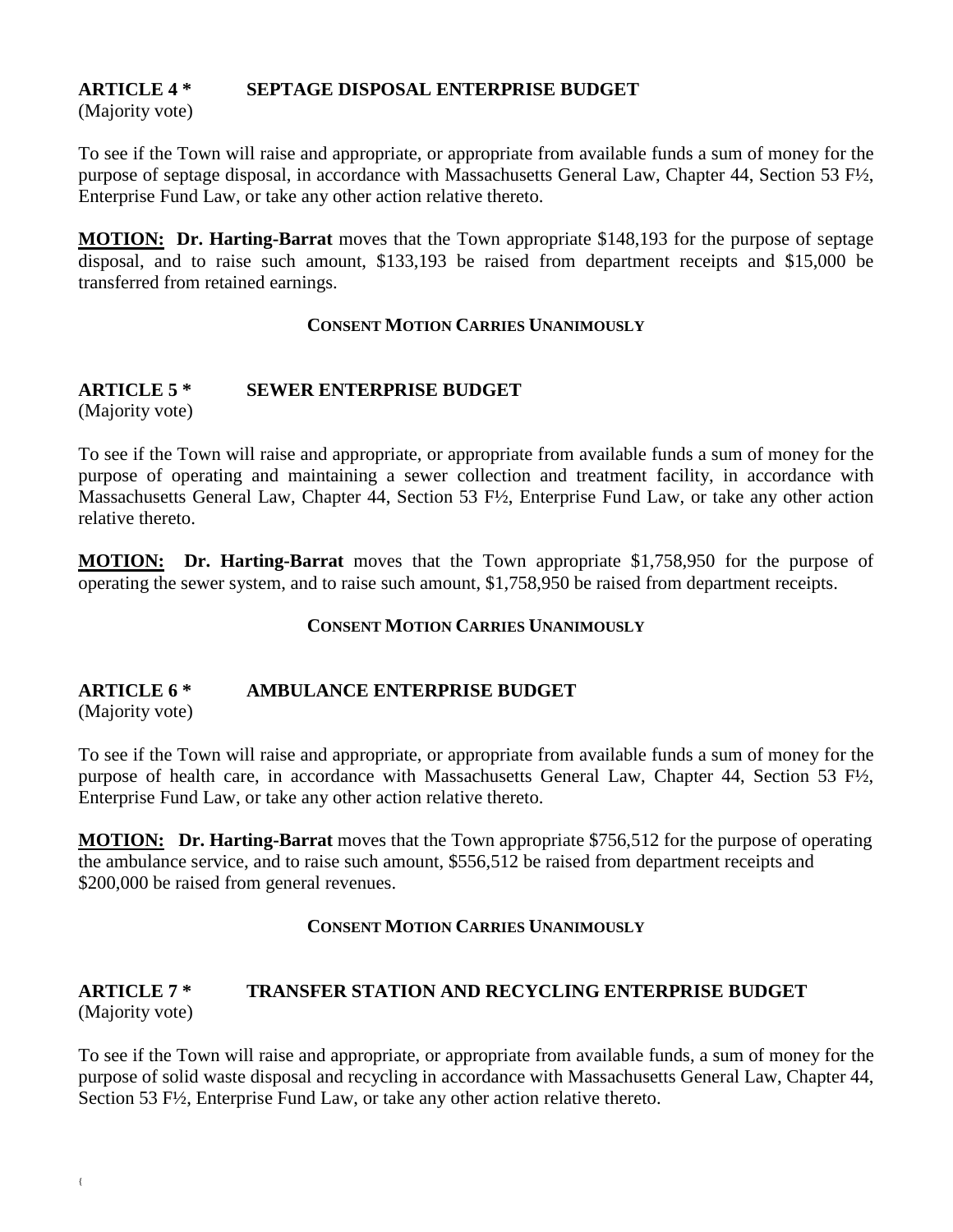**MOTION: Dr. Harting-Barrat** moves that the Town appropriate \$700,049 for the purpose of solid waste disposal and recycling, and to raise such amount, \$680,418 be raised from department receipts and \$19,631 be transferred from retained earnings, and further move that the Town authorize the Town Manager to lease on such terms and conditions as he may determine vehicles and equipment for a period not to exceed five years, and to sell, trade or otherwise dispose of vehicles and equipment being replaced and to expend any proceeds so received.

#### **CONSENT MOTION CARRIES UNANIMOUSLY**

#### **ARTICLE 8 \* NURSING ENTERPRISE BUDGET**

(Majority vote)

To see if the Town will raise and appropriate, or appropriate from available funds a sum of money to provide Public Health and Visiting Nurse Services, in accordance with Massachusetts General Law, Chapter 44, Section 53 F½, Enterprise Fund Law, or take any other action relative thereto.

**MOTION: Dr. Harting-Barrat** moves that the Town appropriate \$643,501 for the purpose of operating the public health nursing service, and to raise such amount, \$508,501 be raised from department receipts and \$135,000 be raised from general revenues.

Held from consent

#### **MOTION CARRIES**

# **ARTICLE 9 \* SELF-FUNDING PROGRAMS (REVOLVING FUNDS)**

(Majority vote)

To see if the Town will vote, pursuant to Massachusetts General Law, Chapter 44, Section 53 E½ to establish or continue revolving funds for the Local School System, to be expended by the Superintendent of Schools; and for the Historic District Commission, Building Department, Sealer of Weights and Measures, Health Inspectional Services and Fire Department Fire Alarm Network, to be expended by the Town Manager, as noted below:

|                                       | FY14 Estimated | FY14 Authorized |
|---------------------------------------|----------------|-----------------|
| Fund                                  | Revenue        | Expenditure     |
| <b>School Department</b>              |                |                 |
| Douglas at Dawn/Dusk                  | \$291,500      | \$291,500       |
| Merriam Mornings/Afternoons/Summer    | \$225,000      | \$225,000       |
| <b>Historic District Commission</b>   | \$1            | \$1             |
| <b>Building Department</b>            | \$195,568      | \$195,568       |
| <b>Sealer of Weights and Measures</b> | \$13,012       | \$13,012        |
| <b>Health Department</b>              |                |                 |
| Food Service Inspections              | \$87,586       | \$87,586        |
| Hazardous Materials Inspections       | \$47,661       | \$47,661        |
| <b>Stormwater Inspections</b>         | \$41,715       | \$41,715        |
| <b>Fire Department</b>                |                |                 |
| Fire Alarm Network                    | \$64,015       | \$64,015        |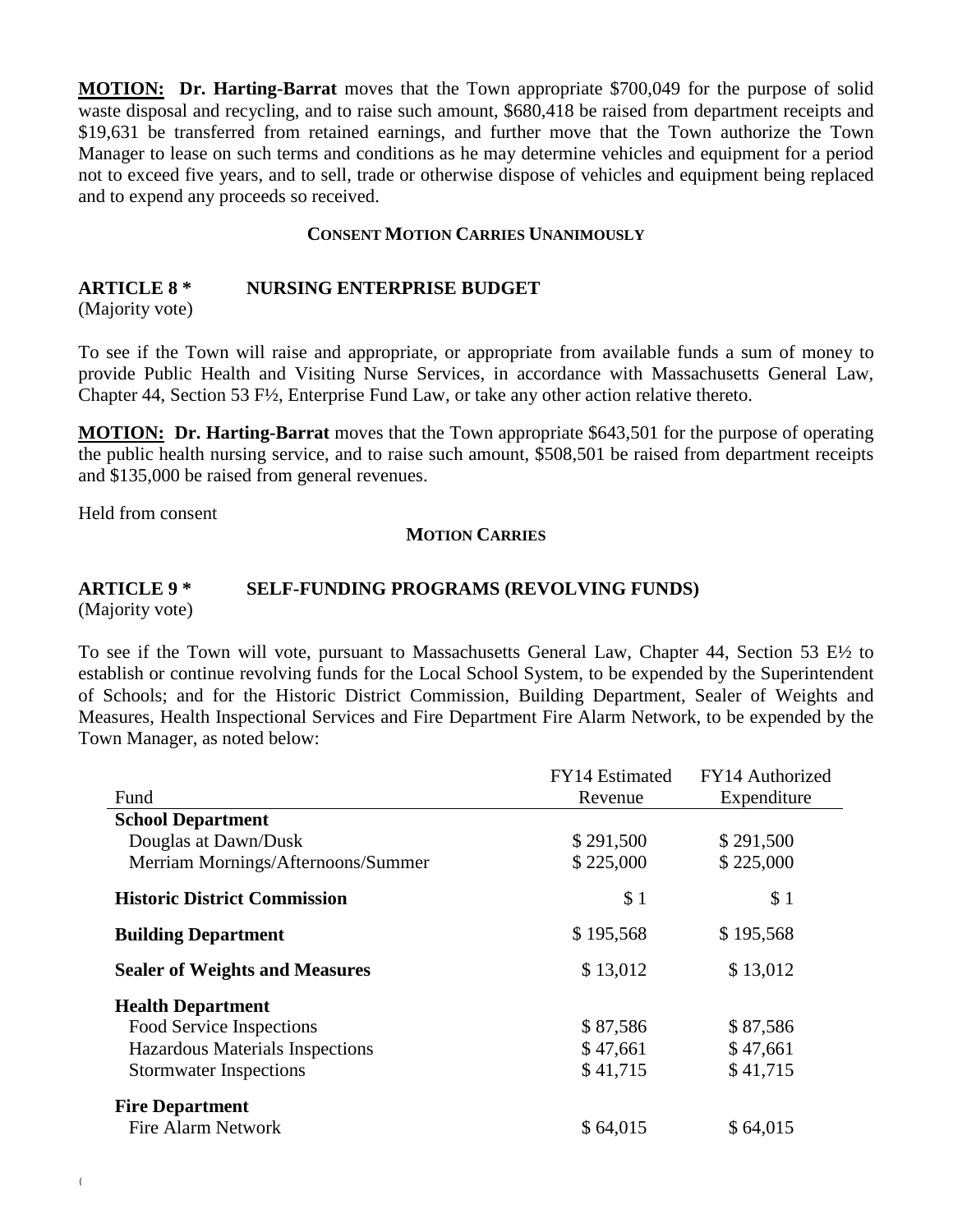, or take any other action relative thereto.

**MOTION: Dr. Harting-Barrat** moves that the revolving funds for the Local School System, Historic District Commission, Building Department, Sealer of Weights and Measures, Health Department, and Fire Department be continued in the amounts and for the purposes set forth in the expense column of this Article.

**CONSENT MOTION CARRIES UNANIMOUSLY**

## **ARTICLE 10 \* TRANSPORTATION PROGRAM**

(Majority vote)

To see if the Town will raise and appropriate, or appropriate from available funds, a sum of money to be expended by the Town Manager for the continuation of a town transportation program, or take any other action relative thereto.

**MOTION: Dr. Harting-Barrat** moves that the Town appropriate \$215,345 to be expended by the Town Manager for the implementation or continuation of the town shuttle, Dial-A-Ride or other transportationrelated programs, including State and Federal grant fund matching and other costs incidental and related thereto, and to raise such amount, \$120,845 be raised from general revenues and \$94,500 be transferred from commuter lot parking fees fund balance.

Held from consent

### **MOTION CARRIES**

## **ARTICLE 11 \* AMEND PREVIOUS AUTHORIZATION**

(Majority vote)

To see if the Town will vote to amend and extend through fiscal year 2014 the capital equipment authorization under Article 21 of the 2010 Annual Town Meeting such that funds previously raised and appropriated, transferred and/or appropriated from available funds for Fire Apparatus Mobile Data Computers may be utilized to purchase radio communication equipment and services, including related incidental costs, or take any other action relative thereto.

**MOTION: Dr. Harting-Barrat** moves to amend and extend the capital equipment authorization under Article 21 of the 2010 Annual Town Meeting as set forth in the article.

Held from consent

**MOTION:** John Sonner-moves to Lay article on the table.

#### **MOTION TO LAY ON THE TABLE CARRIES UNANIMOUSLY**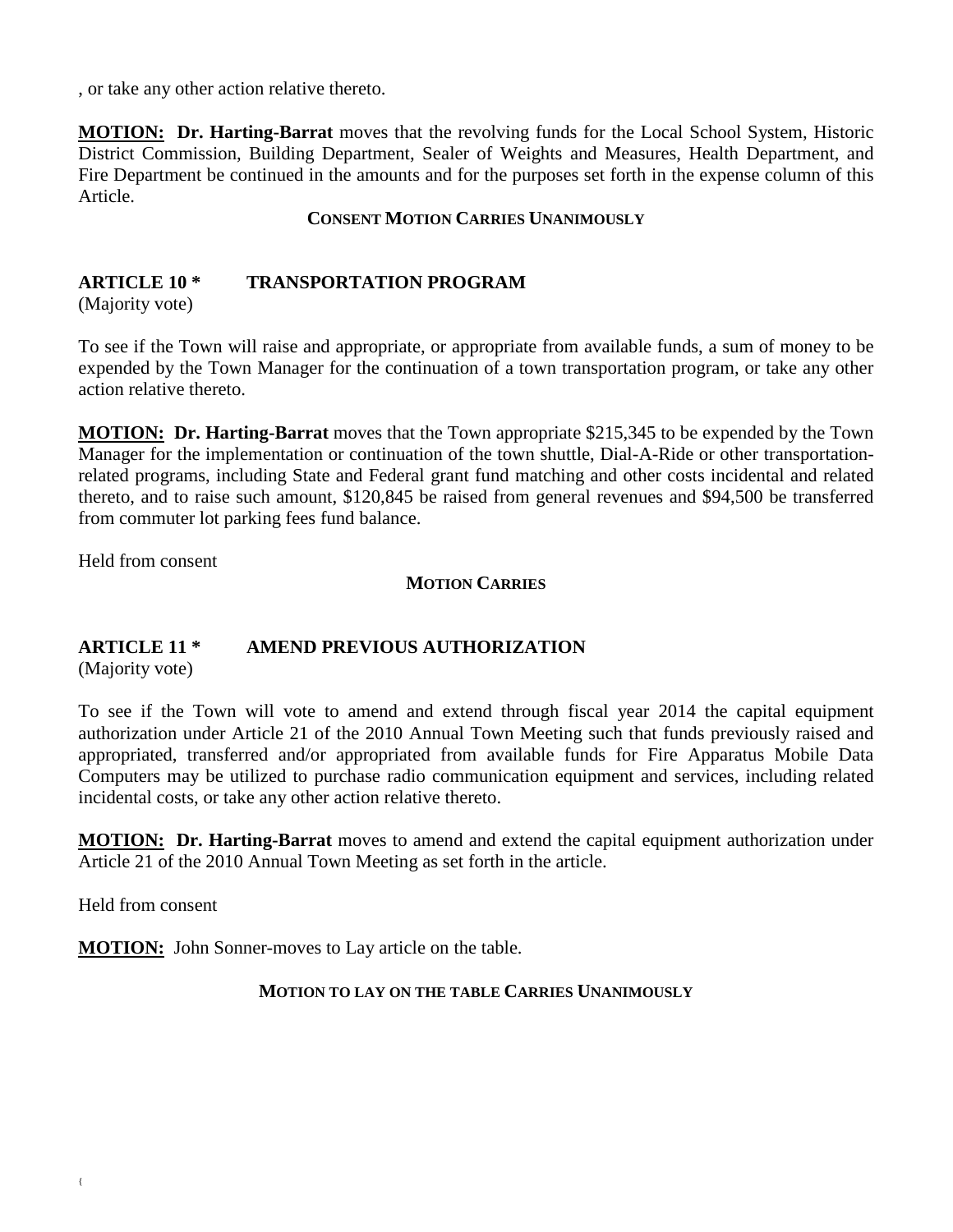#### **ARTICLE 12 \* TOWN BOARD SUPPORT –** (Majority vote) **ACTON-BOXBOROUGH CULTURAL COUNCIL**

To see if the Town will raise and appropriate, or appropriate from available funds, the sum of \$2,000 to be expended by the Town Manager for the ongoing expenses of the Acton-Boxborough Cultural Council for programs in Acton, or take any other action relative thereto.

**MOTION: Dr. Harting-Barrat** moves that the Town raise and appropriate \$2,000 for the ongoing expenses of the Acton-Boxborough Cultural Council.

### **CONSENT MOTION CARRIES UNANIMOUSLY**

## **ARTICLE 13 BUDGET TRANSFER**

(Majority vote)

To see if the Town will vote to appropriate from available funds a sum of money to defray necessary expenses above the amount appropriated at the 2012 Annual Town Meeting, or take any other action relative thereto.

**MOTION: Mr. Clough** moves that the Town take no action.

### **MOTION CARRIES UNANIMOUSLY**

## **ARTICLE 14 TOWN OPERATING BUDGET**

(Majority vote)

To see if the Town will raise and appropriate, and/or appropriate from available funds, a sum of money to defray the necessary expenses of the departments, offices and boards of the Town, exclusive of the School budgets, or take any other action relative thereto.

**MOTION: Dr. Harting-Barrat** moves that the Town raise and appropriate \$28,472,335 to be expended by the Town Manager for the purpose of funding the fiscal year 2014 municipal budget, and that the Town authorize the Town Manager to lease on such terms and conditions as he may determine vehicles and equipment for a period not to exceed five years, and to sell, trade or otherwise dispose of vehicles and equipment being replaced and to expend any proceeds so received.

**MOTION TO AMEND:** Mr. Kadlec moves to amend the main motion by deleting the words "**raise and**" before the word "**appropriate**" and by adding the following words after the phrase " **municipal budget**" "and to raise such amount, \$1,600,000 be transferred from free cash and \$26,872,335 be raised from general revenues"

#### **MOTION TO AMEND LOST**

#### **ORIGINAL MOTION CARRIES**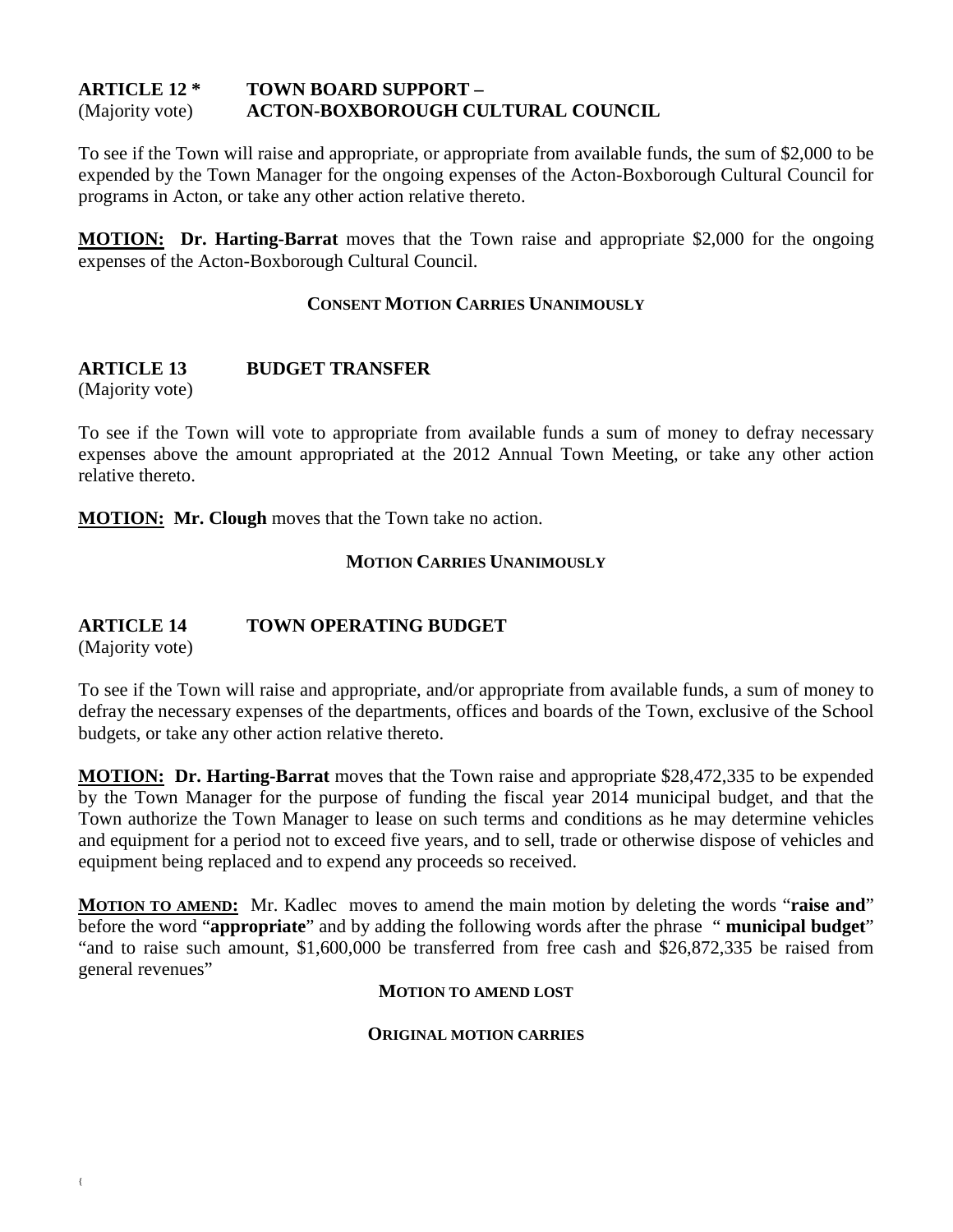## **ARTICLE 15 COMMUTER PARKING LOT INFRASTRUCTURE AND** (Majority vote) **PUBLIC SAFETY**

To see if the Town will raise and appropriate, transfer and/or appropriate from available funds a sum of money, to be expended by the Town Manager for the purchase, replacement or improvement of facilities, vehicles and equipment as listed below, including related incidental costs, or take any other action relative thereto.

| A.        | Parking Meter System                         | \$100,000 |
|-----------|----------------------------------------------|-----------|
| <b>B.</b> | Security, Network and Communications Systems | \$100,000 |
| C.        | <b>Police Cruisers</b>                       | \$70,500  |
|           | <b>Automatic Electronic Defibrillators</b>   | \$18,000  |
|           | <b>Total</b>                                 | \$288,500 |

**MOTION: Mr. Gowing** moves that the Town transfer from the Commuter Lot Parking Fees fund balance and appropriate \$288,500 to be expended by the Town Manager for the purposes set forth in the Article.

#### **MOTION CARRIES**

#### **ARTICLE 16 CAPITAL EQUIPMENT, VEHICLES AND INFRASTRUCTURE** (Majority vote)

To see if the Town will raise and appropriate, transfer and/or appropriate from available funds a sum of money, to be expended by the Town Manager for the purchase, replacement or improvement of facilities, vehicles and equipment as listed below, including related incidental costs, or take any other action relative thereto.

| A.             | Fire Station 1 (Acton Center) Generator Replacement | \$99,000  |
|----------------|-----------------------------------------------------|-----------|
| <b>B.</b>      | Fire Station 2 (South Acton) Generator Replacement  | 99,000    |
| $\mathbf{C}$ . | <b>Boom Mower Attachment Replacement</b>            | 61,000    |
| D.             | 2000 Half-Ton Pickup Truck Replacement              | 37,000    |
| E.             | 2002 Half-Ton Pickup Truck Replacement              | 37,000    |
| F.             | 2004 Half-Ton Pickup Truck Replacement              | 37,000    |
| G.             | Land Survey Equipment                               | 35,000    |
|                | <b>Total</b>                                        | \$405,000 |

**MOTION: Dr. Harting-Barrat** moves that the Town raise and appropriate \$405,000 to be expended by the Town Manager for the purposes set forth in the Article, including costs incidental and related thereto, and that the Town authorize the Town Manager to sell, trade or otherwise dispose of vehicles and equipment being replaced and to expend any proceeds so received.

#### **MOTION CARRIES UNANIMOUSLY**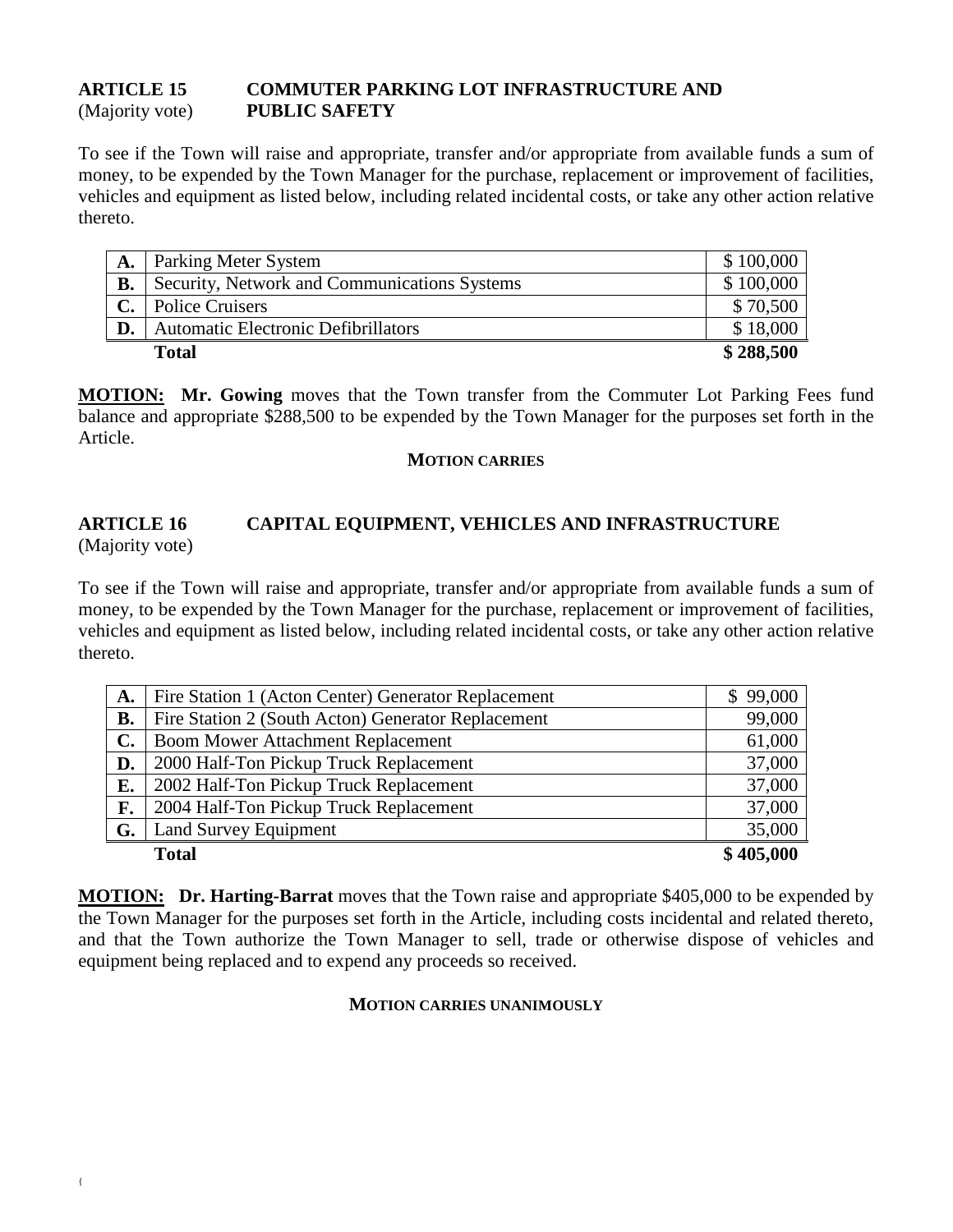## **ARTICLE 17 STUDIES AND INITIATIVES**

(Majority vote)

To see if the Town will raise and appropriate, transfer and/or appropriate from available funds a sum of money, to be expended by the Town Manager for the implementation of the programs listed below, including related incidental costs, or take any other action relative thereto.

| Kelley's Corner Improvement Initiative | \$ 277,000 |
|----------------------------------------|------------|
| <b>Acton Center Traffic Study</b>      | 45,000     |
| Total                                  | \$322,000  |

**MOTION: Mr. Sonner** moves that the Town raise and appropriate \$322,000 to be expended by the Town Manager for the purposes set forth in the Article, including costs incidental and related thereto.

**MOTION TO AMEND**: Jill Maxwell moves to amend the motion to vote on A and B separately.

#### **MOTION TO AMEND CARRIES**

| Kelley's Corner Improvement section A | Teller count $173$ yes $126$ no |  |
|---------------------------------------|---------------------------------|--|
|                                       | <b>MOTION CARRIES</b>           |  |

Acton Center section B

### **MOTION CARRIES**

**MOTION TO ADJOURN: Dr Harting-Barrat** moves to adjourn the Annual Town Meeting at 11:10 PM, until Tuesday, April 2, 2013 at the Acton-Boxborough Regional High School Auditorium at 7 PM **MOTION CARRIES**

## **April 2, 2013**

{

.

The Moderator, Mr. Mackenzie, called the Annual Town Meeting to order on Tuesday, April 2, 2013, at 7:01 PM.

The Moderator introduced the Town Manager, Steve Ledoux who gave the presentation for the  $8<sup>th</sup>$  annual recipient of the "Joseph A. Lalli Merit Award" for outstanding work of a Town of Acton employee. This year's Town Employee of the Year award is presented to Denise Whitney, of the Acton Nursing Service. Denise has been a certified home health aide with the Town of Acton since 2007.

Mr. Ledoux also honored the 5th annual recipient of the "Joseph A. Lalli Merit Award" for outstanding work of a Public Safety Employee. This year's Public Safety Employee of the Year is presented to Police officer Dan Holway and K-9 Miso, Acton Police Department.

The Moderator introduced Janet Adachi, vice chair of the Board of Selectmen. Ms Adachi thanked Dr Pamela Harting Barrat for her 32 years of service to the town. Dr Harting Barrat will be stepping down after this Town Meeting.

Kim McOsker thanked Xuan Kong for six years of dedicated service to the School Committee since 2007. Dr Kong will be stepping down after this Town Meeting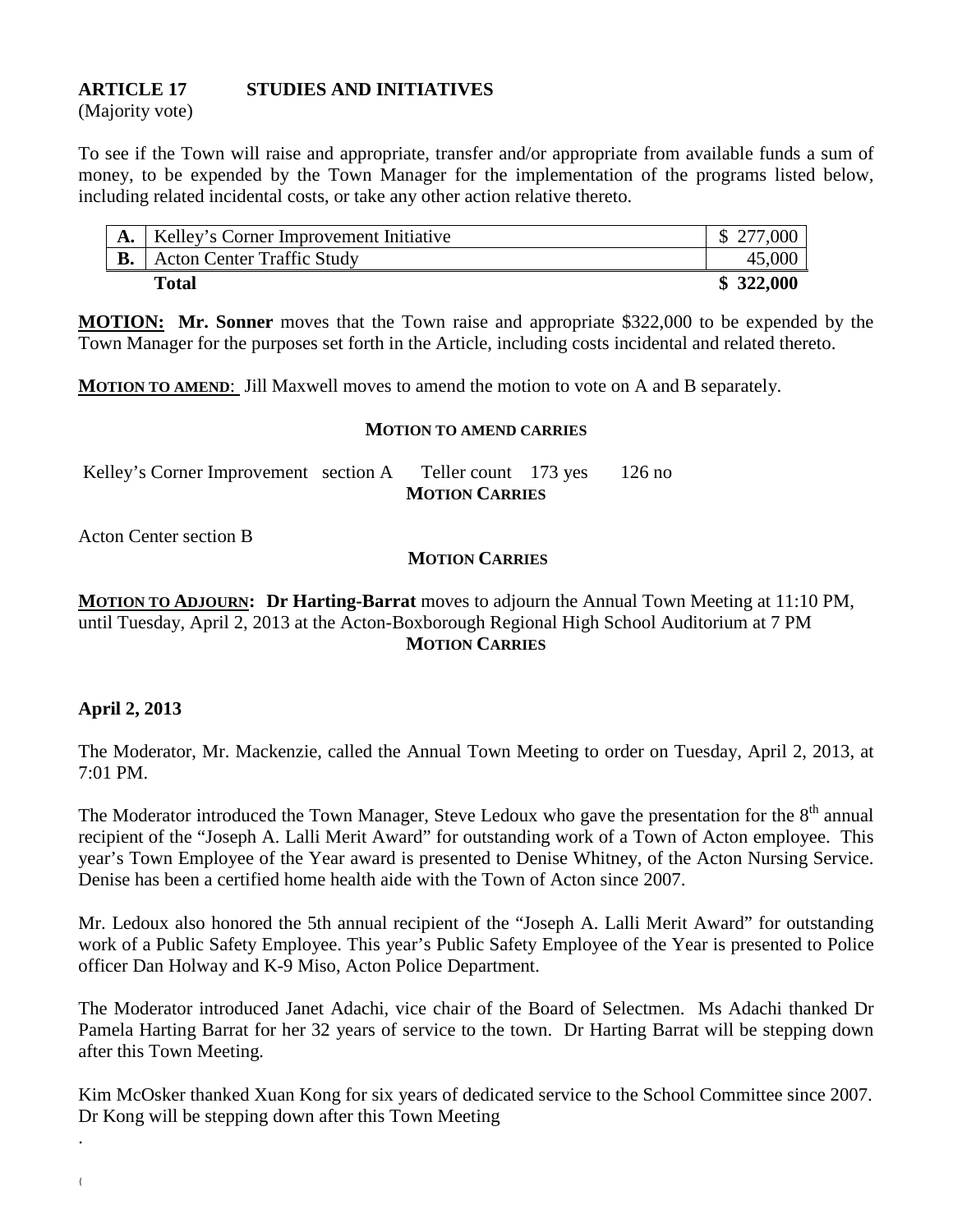## **ARTICLE 18 LAND ACQUISITION – 81 WOOD LANE**

(Two-thirds vote)

To see if the Town will vote to authorize the Board of Selectmen to acquire by purchase, gift, eminent domain or otherwise and to accept a deed of fee simple interest, on such terms and conditions as the Selectmen may determine and for conservation and park purposes, Parcel A, measuring  $+/-44,689$  square feet, as shown on a plan entitled "Plan of Land in Acton, Mass.", scale 1"=30', dated August 22, 2011, prepared for Cedric F. Harring, Jr. by Goldsmith, Prest & Ringwall, LLC, and recorded at the Middlesex South Registry of Deeds as Plan No. 619 of 2011; and further to see if the Town will raise, appropriate, and/or transfer from available funds or accept gifts for this purpose, or take any other action relative thereto.

**MOTION:** Mr. Clough moves that the Town authorize the acquisition of real property as set forth in the Article, and to raise and appropriate \$33,000 to fund said acquisition and related transaction costs.

#### **MOTION CARRIES UNANIMOUSLY**

## **ARTICLE 19 FUND COLLECTIVE BARGAINING AGREEMENT –** (Majority vote) **POLICE SUPERIOR OFFICERS (FY13-FY15)**

To see if the Town will vote to raise and appropriate, transfer and/or appropriate from available funds a sum of money necessary to fund the cost items contained in Collective Bargaining Agreement(s) between the Town and the Acton Superior Officers' Union MCOP Local 380 as filed with the Town Clerk, or take any other action relative thereto.

**MOTION: Ms. Adachi** moves that the Town transfer from the fiscal year 2013 Town Operating Budget and appropriate \$45,792 to fund the first-year cost items contained in the fiscal year 2013 through 2015 Collective Bargaining Agreement between the Town and the Massachusetts Coalition of Police Local 380.

#### **MOTION CARRIES UNANIMOUSLY**

### **ARTICLE 20 FUND COLLECTIVE BARGAINING AGREEMENT –** (Majority vote) **FIRE (FY14-FY16)**

To see if the Town will vote to raise and appropriate, transfer and/or appropriate from available funds a sum of money necessary to fund the cost items contained in Collective Bargaining Agreement(s) between the Town and its fire department personnel union as filed with the Town Clerk, or take any other action relative thereto.

**MOTION: Ms. Adachi** moves that the Town take no action.

#### **MOTION CARRIES UNANIMOUSLY**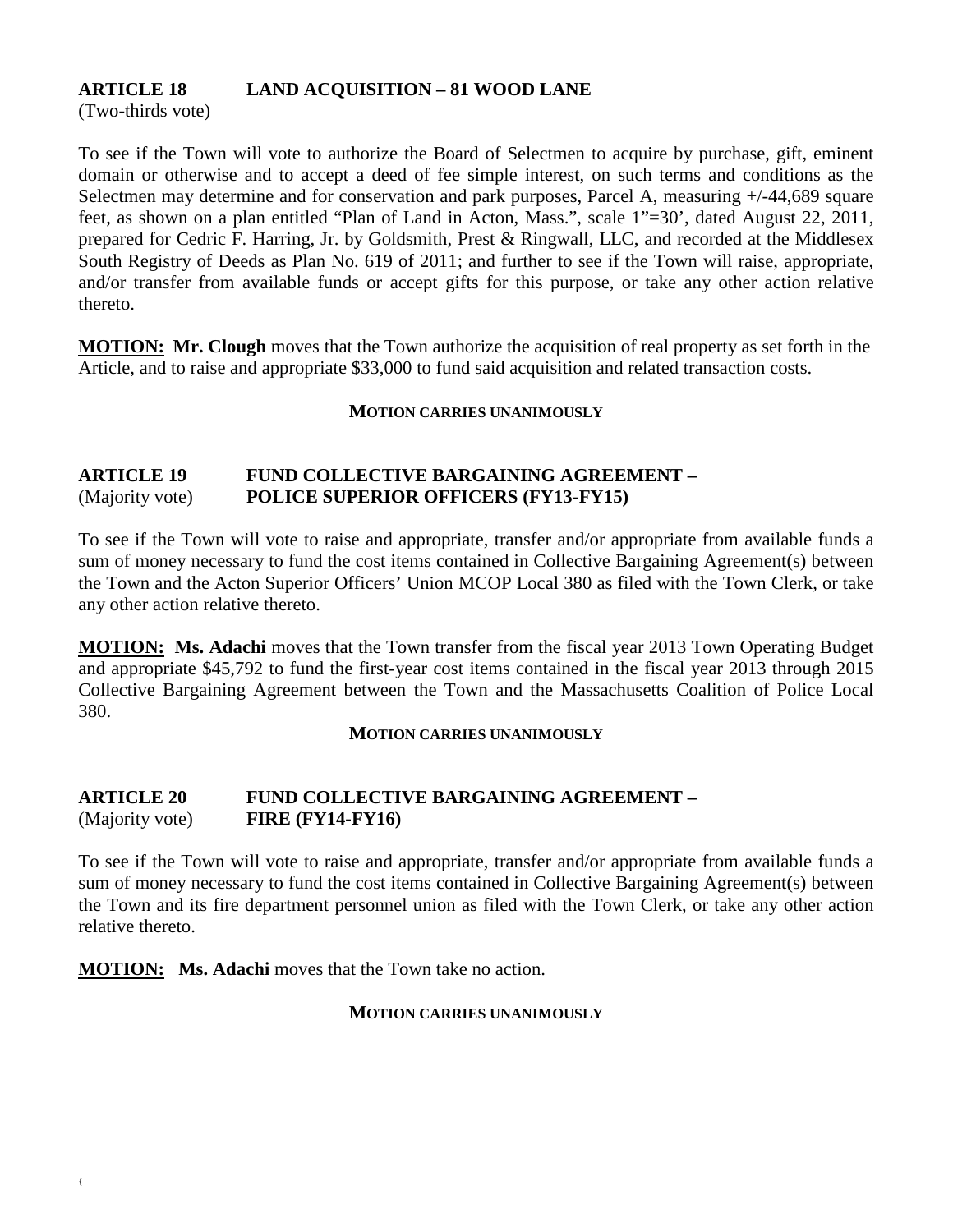## **ARTICLE 21 FUND COLLECTIVE BARGAINING AGREEMENT –** (Majority vote) **HIGHWAY AND MUNICIPAL PROPERTIES (FY13-FY15)**

To see if the Town will vote to raise and appropriate, transfer and/or appropriate from available funds a sum of money necessary to fund the cost items contained in Collective Bargaining Agreement(s) between the Town and its highway and municipal properties personnel union as filed with the Town Clerk, or take any other action relative thereto.

**MOTION: Ms. Adachi** moves that the Town transfer from the fiscal year 2013 Town Operating Budget and appropriate \$22,936 to fund the first-year cost items contained in the fiscal year 2013 through 2015 Collective Bargaining Agreement between the Town and the American Federation of State, County and Municipal Employees.

#### **MOTION CARRIES**

\*See letter on file with Article 21. Mr. Klauer brought to the attention of Town Meeting on April 3, 2013 that the Presentation on this article at the April  $2<sup>nd</sup>$ ,  $(2<sup>nd</sup>$  night) Annual Town Meeting included Cemetery Employees, which are not included in this article or part of this union.

## **ARTICLE 22 FUND COLLECTIVE BARGAINING AGREEMENT –** (Majority vote) **POLICE PATROL OFFICERS (FY12)**

To see if the Town will vote to raise and appropriate, transfer and/or appropriate from available funds a sum of money necessary to fund the cost items contained in Collective Bargaining Agreement(s) between the Town and its police patrol officers union as filed with the Town Clerk, or take any other action relative thereto.

**MOTION: Ms. Adachi** moves that the Town transfer from the fiscal year 2013 Town Operating Budget and appropriate \$38,603 to fund the cost items contained in the Fiscal Year 2012 Collective Bargaining Agreement between the Town and the Acton Police Patrol Officers Association.

The Moderator asked town meeting to vote to allow Detective Chris Prehl, Vice President of the Acton Police Officers Association permission to speak on this article. Motion carries unanimous to allow to speaker.

## **MOTION CARRIES UNANIMOUSLY**

## **ARTICLE 23 FUND COLLECTIVE BARGAINING AGREEMENT –** (Majority vote) **POLICE PATROL OFFICERS (FY13-FY15)**

To see if the Town will vote to raise and appropriate, transfer and/or appropriate from available funds a sum of money necessary to fund the cost items contained in Collective Bargaining Agreement(s) between the Town and its police patrol officers union as filed with the Town Clerk, or take any other action relative thereto.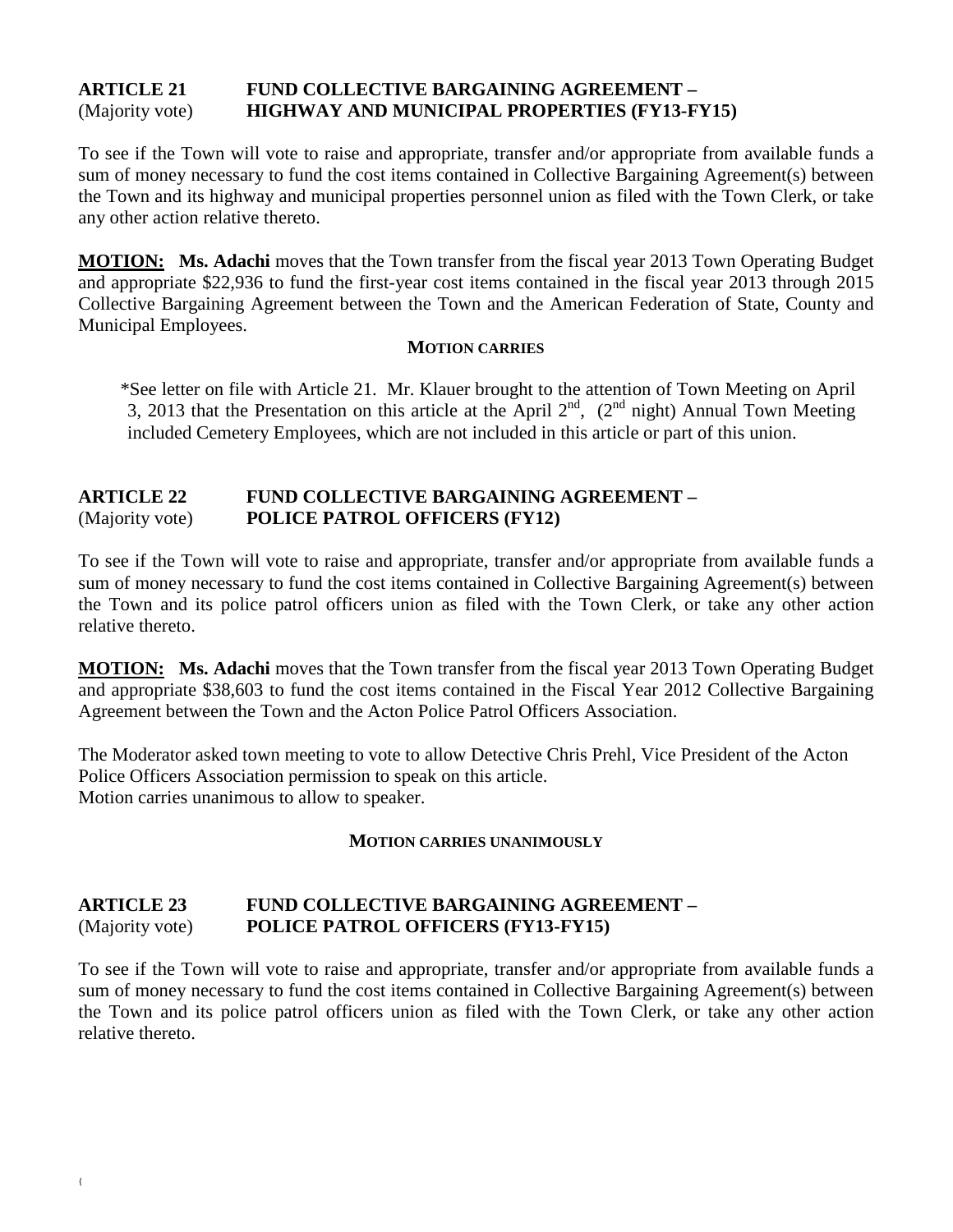**MOTION: Ms. Adachi** moves that the Town transfer from the fiscal year 2013 Town Operating Budget and appropriate \$65,962 to fund the first-year cost items contained in the fiscal year 2013 through 2015 Collective Bargaining Agreement between the Town and the Acton Police Patrol Officers Association.

#### **MOTION CARRIES UNANIMOUSLY**

## **ARTICLE 24 ACTON PUBLIC SCHOOLS BUDGET**

(Majority vote)

To see if the Town will raise and appropriate, or appropriate from available funds, a sum of money to defray the necessary expenses of the Acton Public School System, or take any other action relative thereto.

**MOTION: Mrs. McOsker** moves that the Town raise and appropriate \$26,960,725 to be expended by the Superintendent of Schools to fund the fiscal year 2014 Acton Public Schools budget.

#### **MOTION CARRIES**

#### **ARTICLE 25 ACTON-BOXBOROUGH REGIONAL SCHOOL DISTRICT ASSESSMENT** (Majority vote)

To see if the Town will raise and appropriate, or appropriate from available funds, a sum of money to defray the necessary expenses of the Acton-Boxborough Regional School District, or take any other action relative thereto.

**MOTION: Dr. Kong** moves that the Town raise and appropriate \$26,459,873 to be expended by the Superintendent of Schools to fund the fiscal year 2014 assessment of the Acton-Boxborough Regional School District.

#### **MOTION CARRIES**

#### **ARTICLE 26 MINUTEMAN REGIONAL SCHOOL DISTRICT ASSESSMENT** (Majority vote)

To see if the Town will raise and appropriate, and/or transfer and appropriate from available funds, a sum of money to defray the necessary expenses of the Minuteman Regional Vocational Technical School District, or take any other action relative thereto.

**MOTION: Mr. Hunter** moves that the Town appropriate \$686,979 to fund the fiscal year 2014 assessment of the Minuteman Regional School District, and to raise such amount, \$634,000 be transferred from Free Cash and \$52,979 be raised from general revenues.

The Moderator asked town meeting to vote to allow Mr. Mahoney, Assistant Superintendent of finance of the Minuteman Regional High School, permission to speak on this article. Motion carries unanimously to allow to speaker.

#### **MOTION CARRIES UNANIMOUSLY**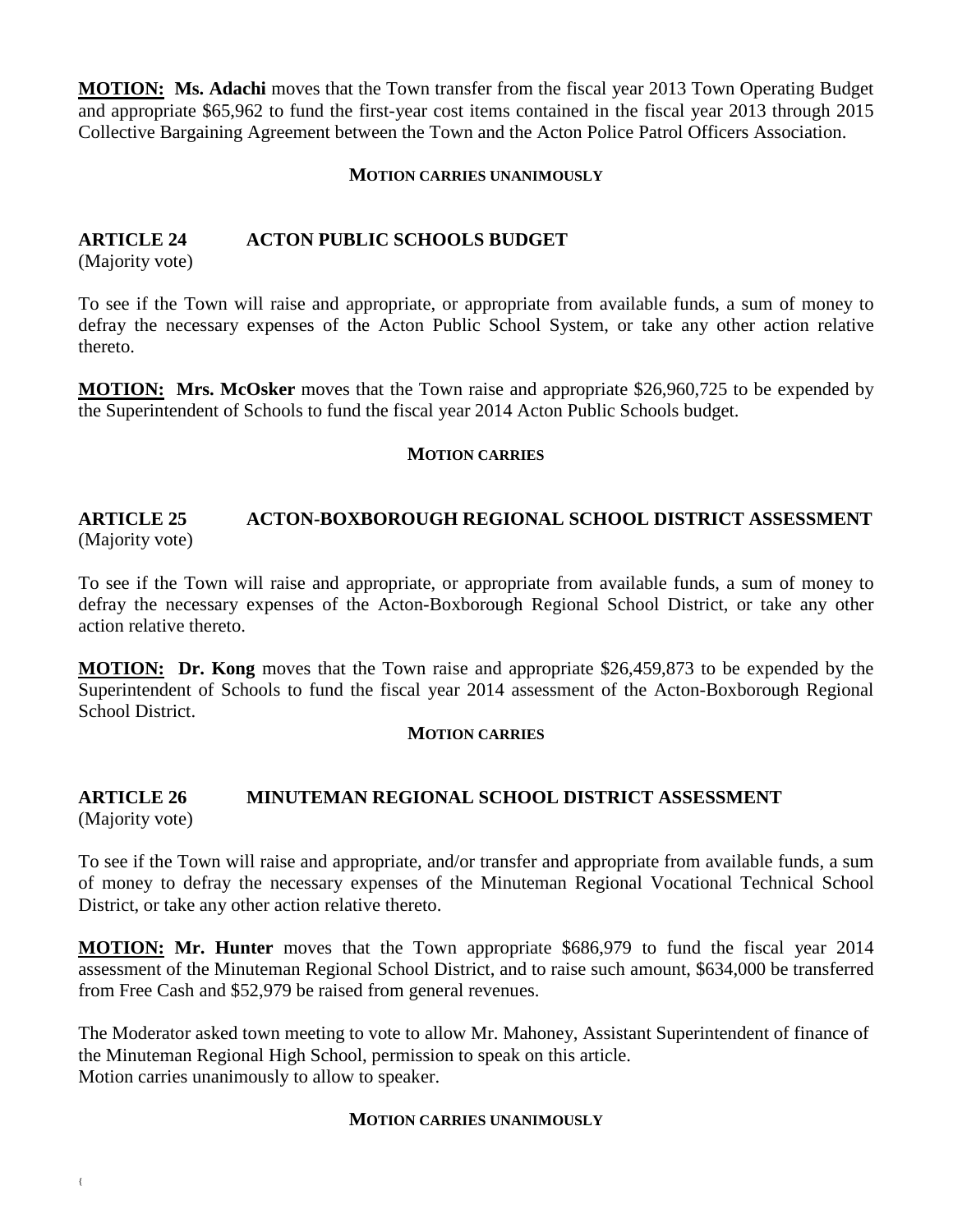### **ARTICLE 27 # CITIZENS' PETITION – AMEND ZONING BYLAW**  (Two-thirds vote) **DRIVE-UP WINDOW**

To see if the Town will vote to amend the Zoning Bylaw as follows:

A. In Section 3.5.5, delete the phrase "except that drive-up service shall not be allowed", so that Section 3.5.5 is changed to read in its entirety:

"3.5.5 Restaurant – Establishment where food and beverages are sold within a BUILDING to customers for consumption 1) at a table or counter, or 2) in an adjacent outdoor space that does not obstruct a public way, sidewalk, walkway, vehicular parking, or a driveway, or 3) off the premises as carry-out orders, or 4) any combination of the above. In the OP-2 and the TD District, the minimum square footage for an individual restaurant shall be 5,000 square feet measured in NET FLOOR AREA."

*[Note: Section 3.5.5 now reads:*

*3.5.5 Restaurant – Establishment where food and beverages are sold within a BUILDING to customers for consumption 1) at a table or counter, or 2) in an adjacent outdoor space that does not obstruct a public way, sidewalk, walkway, vehicular parking, or a driveway, or 3) off the premises as carry-out orders, except that drive-up service shall not be allowed, or 4) any combination of the above. In the OP-2 and the TD District, the minimum square footage for an individual restaurant shall be 5,000 square feet measured in NET FLOOR AREA.]*

B. Amend Section 3.8.2.2 by inserting the phrase ", restaurant, or retail store" after the word "bank" and before the period, so that Section 3.8.2.2 is changed to read in its entirety:

"3.8.2.2 Drive-up facilities in a bank, restaurant, or retail store."

*[Note: Sections 3.8.2 and 3.8.2.2 now read: 3.8.2 ACCESSORY USES permitted in the Office, Business, and Industrial Districts. 3.8.2.2 Drive-up facilities in a bank.]*

C. Amend Section 7.7.4 by inserting the phrase ", or a restaurant drive-up window, or a retail store driveup window" after the phrase "bank drive-up-window" and before the period, so that Section 7.7.4 is changed to read in its entirety:

"7.7.4 WALL SIGNS – A WALL SIGN may be ERECTED on a BUILDING, or on an arcade STRUCTURE attached to the ground floor of a BUILDING, or on a permanent canopy STRUCTURE associated with a motor vehicle service station, or a bank drive-up window, or a restaurant drive-up window, or a retail store drive-up window."

> *[Note: Section 7.7.4 now reads: 7.7.4 WALL SIGNS – A WALL SIGN may be ERECTED on a BUILDING, or on an arcade STRUCTURE attached to the ground floor of a BUILDING, or on a permanent canopy STRUCTURE associated with a motor vehicle service station or a bank drive-up window.]*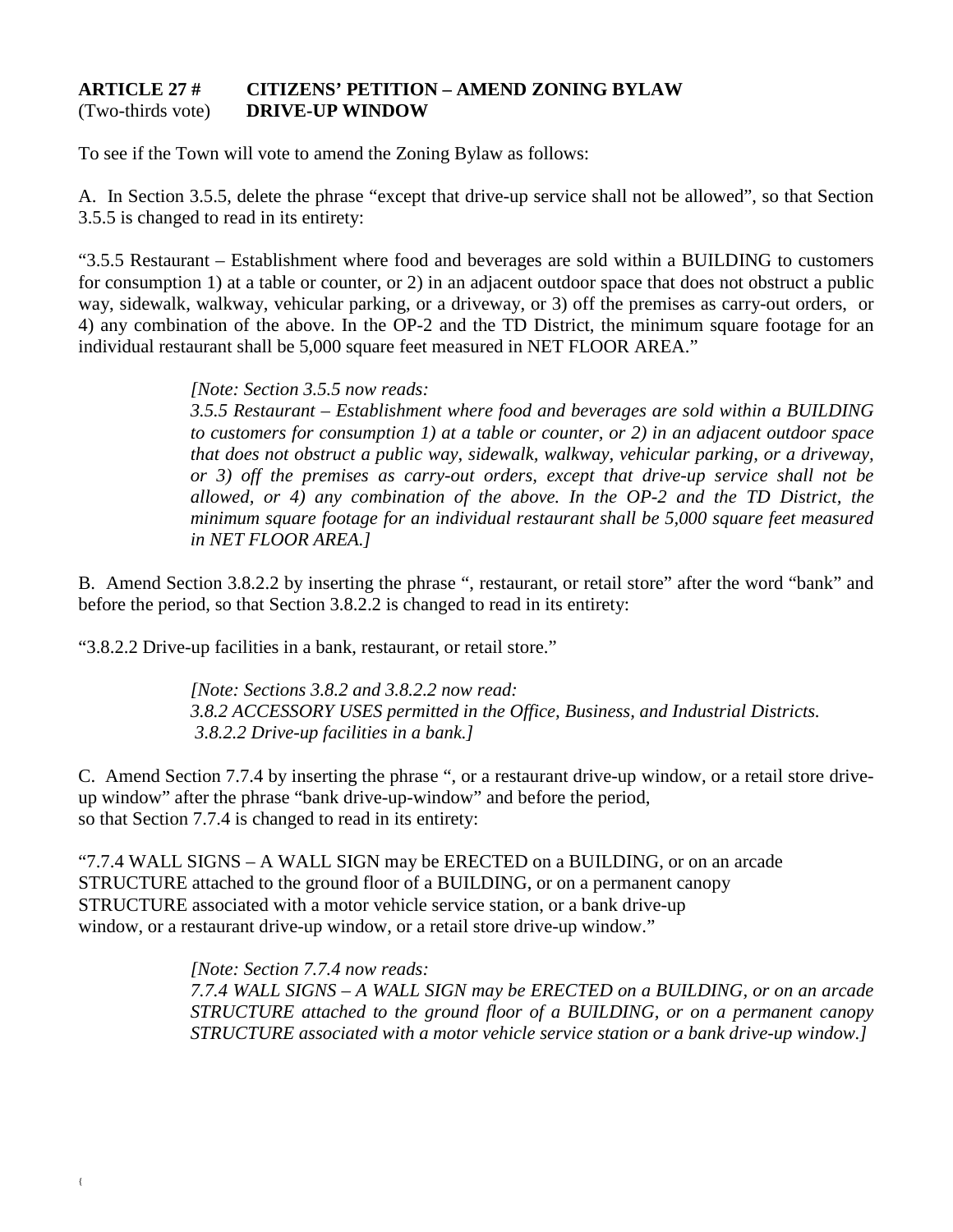D. Amend Section 10.4.5.3 by inserting the phrase "and drive-up-windows" after the phrase "driveway openings and before the phrase "are convenient and safe", so that Section 10.4.5.3 is changed to read in its entirety:

"10.4.5.3 Provides for convenient and safe vehicular and pedestrian movement and that the locations of driveway openings and drive-up-windows are convenient and safe in relation to vehicular and pedestrian traffic circulation, including emergency vehicles, on or adjoining the site."

> *[Note: Section 10.4.5.3 now reads: 10.4.5.3 Provides for convenient and safe vehicular and pedestrian movement and that the locations of driveway openings are convenient and safe in relation to vehicular and pedestrian traffic circulation, including emergency vehicles, on or adjoining the site.]*

, or take any other action relative thereto.

**MOTION: Mr. Kabakoff** moves that the Town adopt the zoning bylaw amendments as set forth in the Article.

#### **MOTION LOST DECLARED 2/3 BY MODERATOR\***

\*TOWN OF ACTON HAS EXCEPTED MGL CH 39 SEC 15 AT ITS ANNUAL TOWN MEETING APRIL 2001, ARTICLE 43 AND THE AMENDED BYLAW 5A WAS APPROVED BY THE ATTORNEY GENERAL ON AUG. 6, 2001. (THE TOWN MEETING MODERATOR IS NOT REQUIRED TO COUNT A 2/3 REQUIRED VOTE.)

# **ARTICLE 28 AMEND ZONING BYLAW – INDUSTRIAL USES**

(Two-thirds vote)

To see if the Town will vote to amend Section 3 of the Zoning Bylaw as set forth below:

- A. In Section 3.6 Industrial Uses, delete subsections 3.6.1 (Warehouse), 3.6.2 (Distribution Plant) and 3.6.3 (Manufacturing) and replace them with new subsections 3.6.1, 3.6.2, and 3.6.3 as follows:
	- 3.6.1 Warehouse A BUILDING used primarily for the enclosed storage of goods, and materials for any length of time; including receiving, repackaging, and/or reshipping; and including office, administrative, and support facilities related to the foregoing, but not a Distribution Center as defined in Section 3.6.2; a personal self-storage facility or mini-warehouse.

*[Note – Section 3.6.1 currently reads: Warehouse – A BUILDING for the enclosed storage of goods and materials, including office, administrative, and support facilities related to the foregoing, but not a distribution plant; a personal self-storage facility or mini-warehouse.]*

3.6.2 Distribution Center – An establishment with a BUILDING NET FLOOR AREA larger than 50,000 square feet used primarily for the receiving, short-term enclosed storage, repackaging, and/or reshipping or distribution of goods and materials to retail stores and other market outlets, or directly to the consumer via telephone or internet remote sales; including office, administrative, and support facilities related to the foregoing.

*[Note – Section 3.6.2 currently reads: Distribution Plant - Establishment for the temporary storage of merchandise, products, or equipment and its wholesale, distribution or re-distribution to the market, usually in smaller lots, or its sale directly to the consumer via remote sales, such as sales conducted via telephone or Internet; and support services for the foregoing, such as office and laboratory.]*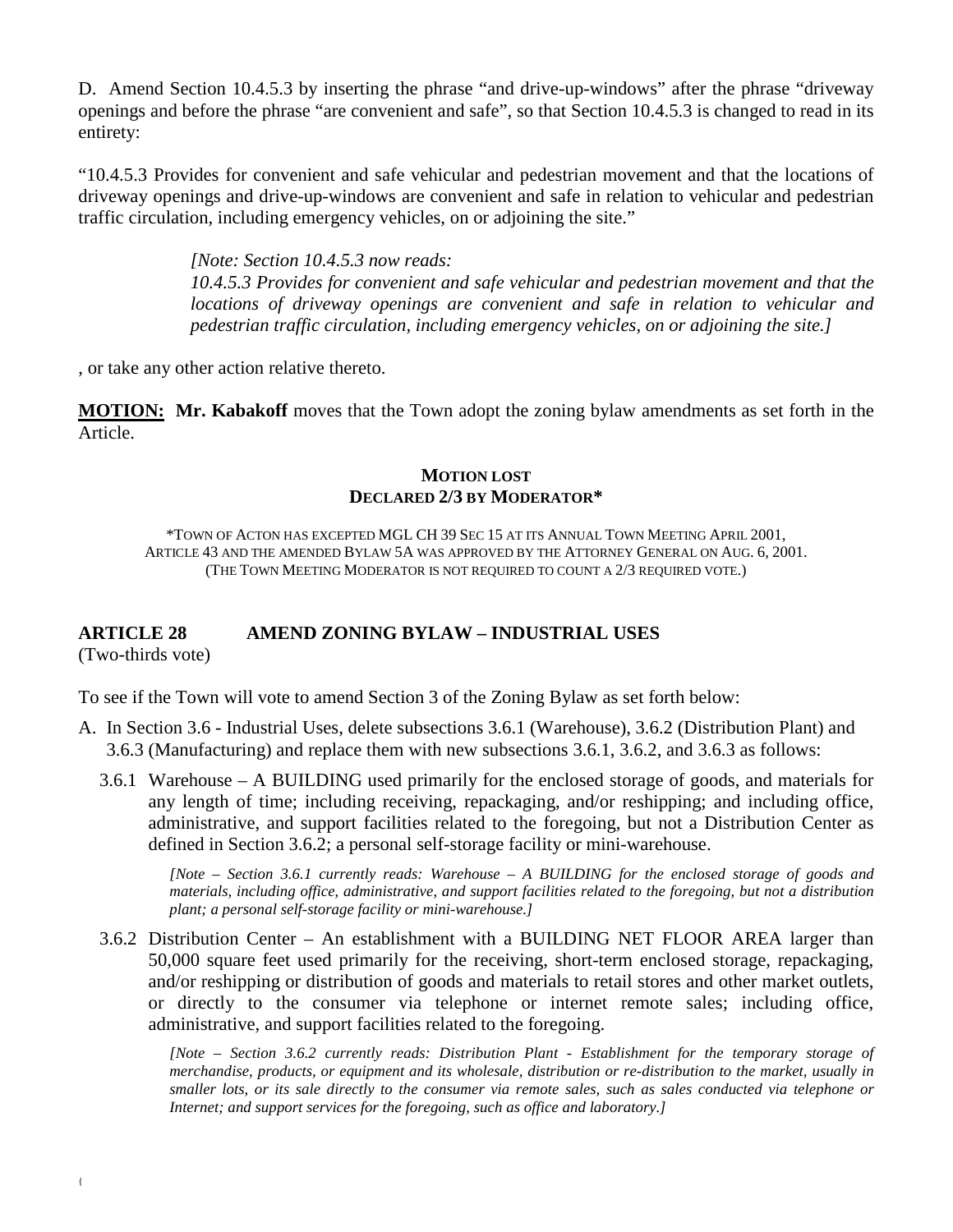## 3.6.3 Manufacturing –

- An establishment engaged in the creation, fabrication or assembly of products;
- The physical, mechanical or chemical transformation, processing, blending or assembly of materials, substances or components into products;
- The development and manufacturing of renewable energy or alternative energy (RE/AE) equipment and systems;
- The research or testing of new and emerging technologies and technological devices; or
- Similar USES and activities; but, excluding Scientific USE as defined in Section 3.6.4.

The foregoing may include related support facilities and operations including but not limited to office, administration, laboratory, warehouse, and wholesale distribution of the manufactured products. All operations shall confine harmful, noxious or unpermitted smoke, fumes, dust, noise, pollution, contamination and other emissions and nuisances within the premises. No manufacturing, research or testing shall be conducted outside of a BUILDING, except where a special permit for such outdoor manufacturing, research or testing has been issued by the Board of Selectmen. In the KC District, the maximum NET FLOOR AREA of an establishment that is classified as a Manufacturing USE shall not exceed 10,000 square feet.

*[Note – Section 3.6.3 currently reads: Manufacturing – A manufacturing facility, such as a printing or publishing plant; manufacturing of building systems and components; fabrication and assembly of electronic components, precision instruments, or other high technology products; manufacturing of metal products or office supplies; software or hardware development or manufacturing; research or testing of new and emerging technologies and technological devices; establishments engaged in services related to the environment; development and manufacturing of renewable energy or alternative energy (RE/AE) equipment and systems; or similar USES and activities; including office, administrative, laboratory, and support facilities related to the foregoing; but excluding scientific USE as defined in Section 3.6.4. All operations shall confine disturbing smoke, fumes, dust, noise, and other emissions within the premises. No research or testing shall be conducted outside of a BUILDING. In the KC District, the maximum NET FLOOR AREA of an establishment that is classified as a Manufacturing USE shall not exceed 10,000 square feet.]*

- B. In Section 3.8.2 (Accessory Uses permitted in the Office, Business and Industrial Districts), delete subsection 3.8.2.6 and replace it a new subsection 3.8.2.6 as follows:
	- 3.8.2.6 In the Industrial Districts only, outdoor storage of materials, goods, and equipment provided that all outdoor storage areas are surrounded by landscaping or architectural screening that reduces, to the extent feasible and reasonable, their visual impact when viewed from adjacent and nearby STREETS and dwellings in existence as of January 1, 2013.

*[Note – Section 3.8.2.6 currently reads: In the Industrial Districts only, outdoor storage of materials, goods, and equipment provided that all outdoor storage areas are completely screened from view from adjacent and nearby STREETS and properties.]*

, or take any other action relative thereto.

**MOTION: Mr. Clymer** moves that the Town adopt the zoning bylaw amendments as set forth in the Article.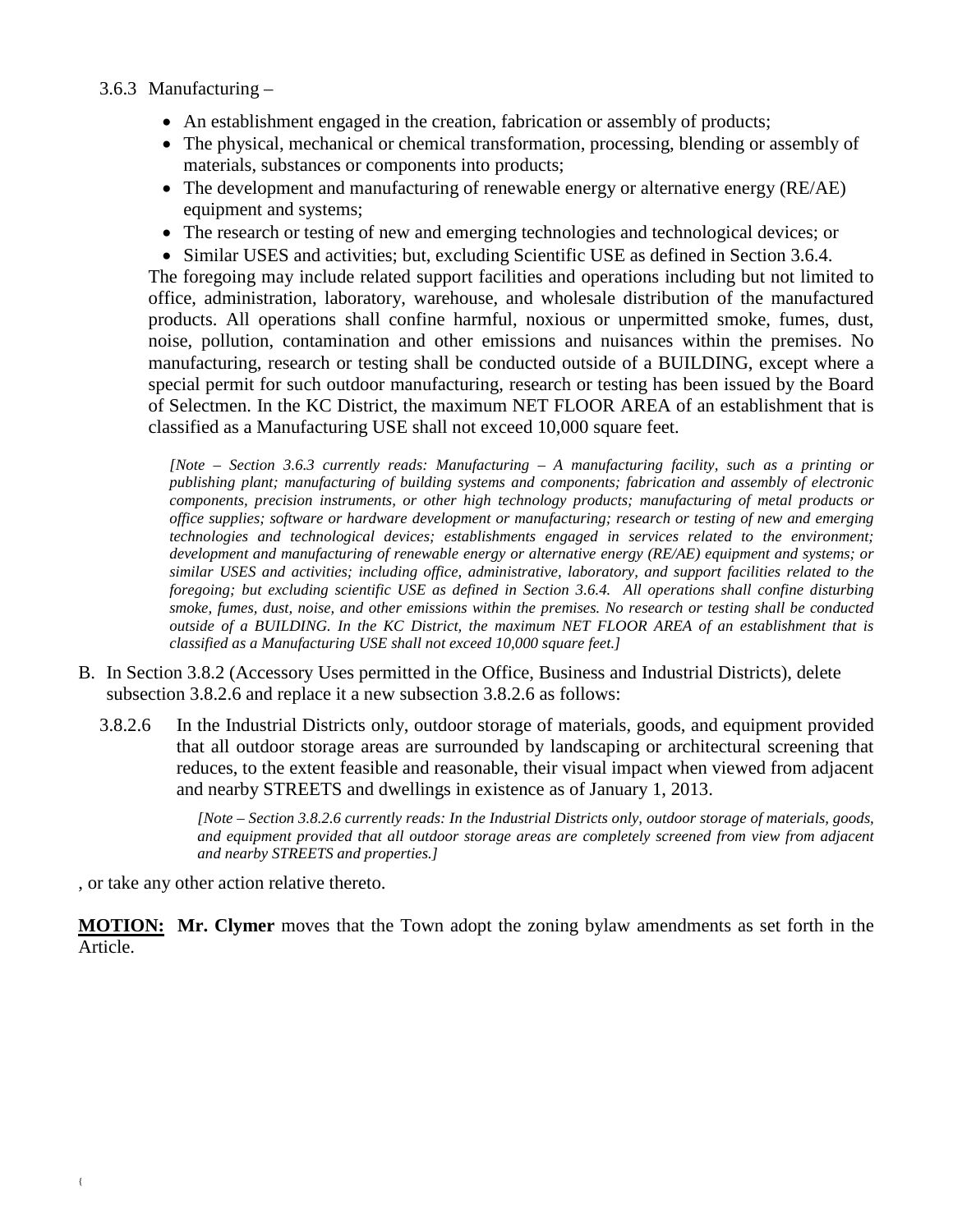**MOTION TO AMEND:** Rob Jones, moves to amend the motion under Article 28 to delete section 3.6.3 from the article and to delete the references to "3.6.3 (manufacturing) and" and to "and 3.6.3" in introductory sentence A.

#### **MOTION TO AMEND LOST**

#### **ORIGINAL MOTION CARRIES DECLARED 2/3 BY MODERATOR\***

\*TOWN OF ACTON HAS EXCEPTED MGL CH 39 SEC 15 AT ITS ANNUAL TOWN MEETING APRIL 2001, ARTICLE 43 AND THE AMENDED BYLAW 5A WAS APPROVED BY THE ATTORNEY GENERAL ON AUG. 6, 2001. (THE TOWN MEETING MODERATOR IS NOT REQUIRED TO COUNT A 2/3 REQUIRED VOTE.)

#### **ARTICLE 29 \* AMEND TOWN BYLAWS – CHAPTER S** (Majority vote) **COMMUNITY PRESERVATION COMMITTEE**

To see if the Town will vote to amend Chapter S of the General Bylaws of the Town (the Community Preservation Committee Bylaw) as follows:

1. Delete Section 3.2, which prescribes the appropriate recommendations for use of funds the Committee shall make for open space, historic resources and community housing, and replace it with the following new Section 3.2:

The Committee shall make recommendations in proper form to Town Meeting for the acquisition, creation and preservation of open space; for the acquisition, preservation, rehabilitation and restoration of historic resources; for the acquisition, creation, preservation, rehabilitation and restoration of land for recreational use; for the acquisition, creation, preservation and support of community housing; and for the rehabilitation or restoration of open space, and community housing that is acquired or created with funds received in accordance with the Community Preservation Act, MGL Chapter 44B, Sections 1 to 17, as amended; provided, however, that funds expended pursuant to this chapter shall not be used for maintenance. With respect to community housing, the Committee shall recommend, whenever possible, the reuse of existing buildings or construction of new buildings on previously developed sites.

#### *[Section 3.2 currently reads:*

*"The Committee shall make recommendations in proper form to the Town Meeting for the acquisition, creation and preservation of open space; for the acquisition, preservation, rehabilitation and restoration of historic resources; for the acquisition, creation and preservation of land for recreational use; for the acquisition, creation, preservation and support of community housing; and for the rehabilitation or restoration of open space, land for recreational use and community housing that is acquired or created with funds received in accordance with the Community Preservation Act, MGL Chapter 44B, Sections 1 to 17, as amended. With respect to community housing, the Committee shall recommend, whenever possible, the reuse of existing buildings or construction of new buildings on previously developed sites."]*

2. Delete Section 3.4, which prescribes the percentage of annual revenues in Community Preservation Funds that shall be set aside for later spending and replace it with the following new Section 3.4:

In each fiscal year, the Committee shall recommend spending, or setting aside for later spending, not less than 10% of the annual revenues in the Community Preservation Fund for each of open space, historic resources, and community housing. The Committee may also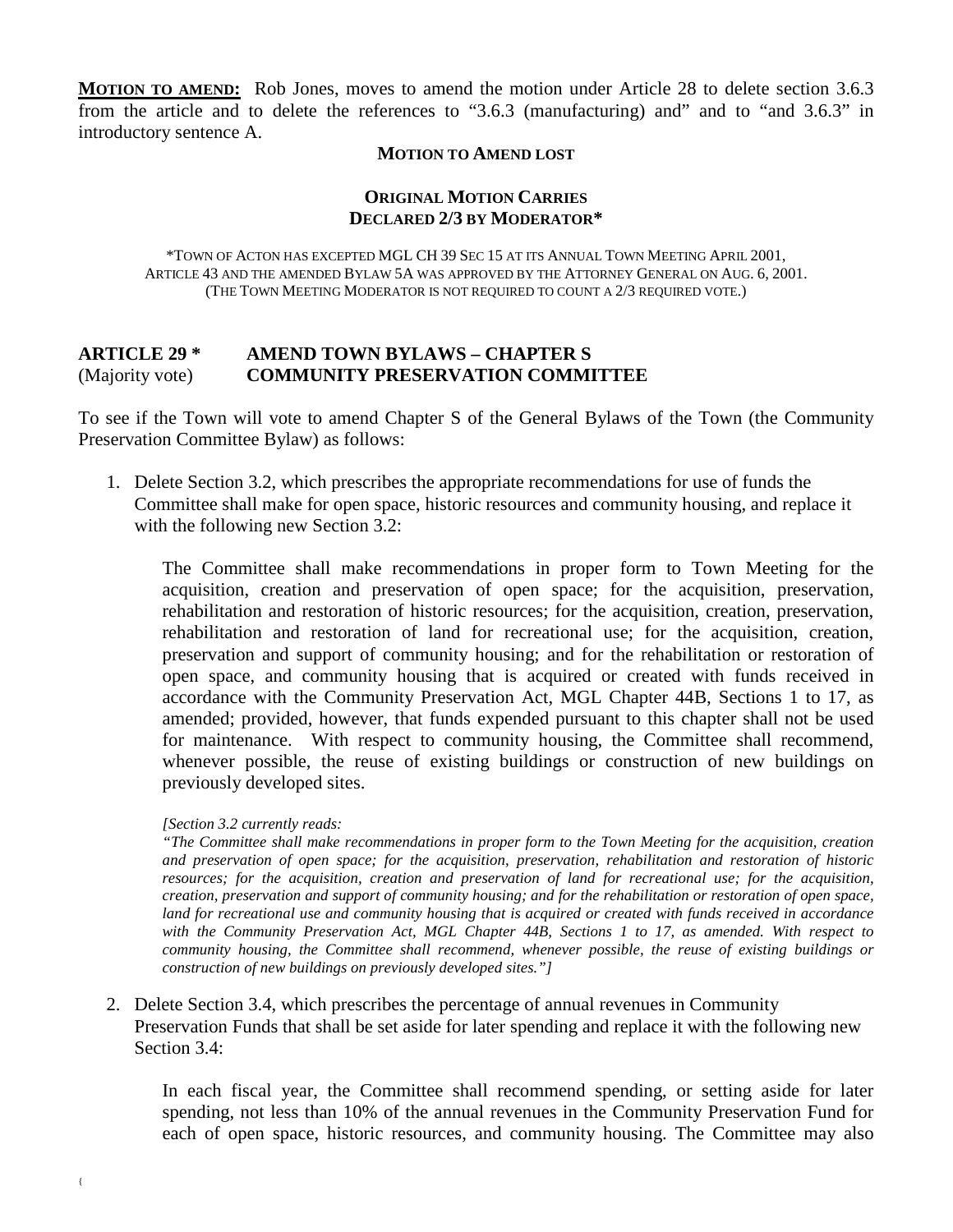recommend an appropriation of not more than 5% of the annual revenues of the Community Preservation Fund for the Committee's administrative and operating expenses. The Committee shall report each year to the Town Meeting on its actual expenditures and anticipated expenditures for administration and operating costs.

#### *[Section 3.4 currently reads:*

*"In each fiscal year, the Committee shall recommend spending, or setting aside for later spending, not less than 10% of the annual revenues in the Community Preservation Fund for each of open space (not including land for active recreation purposes), historic resources, and community housing. The Committee may also recommend an appropriation of not more than 5% of the annual revenues of the Community Preservation Fund for the Committee's administrative and operating expenses. The Committee shall report each year to the Town Meeting on its actual expenditures and anticipated expenditures for administration and operating costs."]*

Or take any other action relative thereto.

**MOTION: Dr. Harting-Barrat** moves that the Town adopt the general bylaw amendments as set forth in the Article.

Held from consent

#### **MOTION CARRIES**

# **ARTICLE 30 COMMUNITY PRESERVATION PROGRAM – MORRISON FARM**

(Two-thirds vote)

To see if the Town will (i) appropriate \$2,505,000, or some other greater or lesser amount, to pay costs of carrying-out the Morrison Farm Implementation Plan, so-called, including the payment of all costs incidental and related thereto; (ii) authorize the Treasurer with the approval of the Board of Selectmen, to borrow said amount for a repayment term of not less than 15 years under and pursuant to Chapter 44B of the General Laws, or pursuant to any other enabling authority; (iii) authorize the Town Manager to take any other action necessary to carry out this project, and (iv) take any other action relative thereto.

**MOTION: Mr. Bourdon** moves that (i) the Town appropriates \$2,505,000, to pay costs of carrying-out the Morrison Farm Implementation Plan, so-called, including the payment of all costs incidental and related thereto; (ii) the Treasurer with the approval of the Board of Selectmen, is authorized to borrow said amount for a repayment term of not less than 15 years under and pursuant to Chapter 44B of the General Laws, or pursuant to any other enabling authority, (iii) although any bonds or notes issued pursuant to this vote are general obligations of the Town, they shall be payable in the first instance from Community Preservation Act Revenues, and (iv) the Town Manager is authorized to take any other action necessary to carry out this project.

Declared by moderator (73 yes 66 no)

#### **MOTION LOST DECLARED 2/3 BY MODERATOR\***

\*TOWN OF ACTON HAS EXCEPTED MGL CH 39 SEC 15 AT ITS ANNUAL TOWN MEETING APRIL 2001, ARTICLE 43 AND THE AMENDED BYLAW 5A WAS APPROVED BY THE ATTORNEY GENERAL ON AUG. 6, 2001. (THE TOWN MEETING MODERATOR IS NOT REQUIRED TO COUNT A 2/3 REQUIRED VOTE.)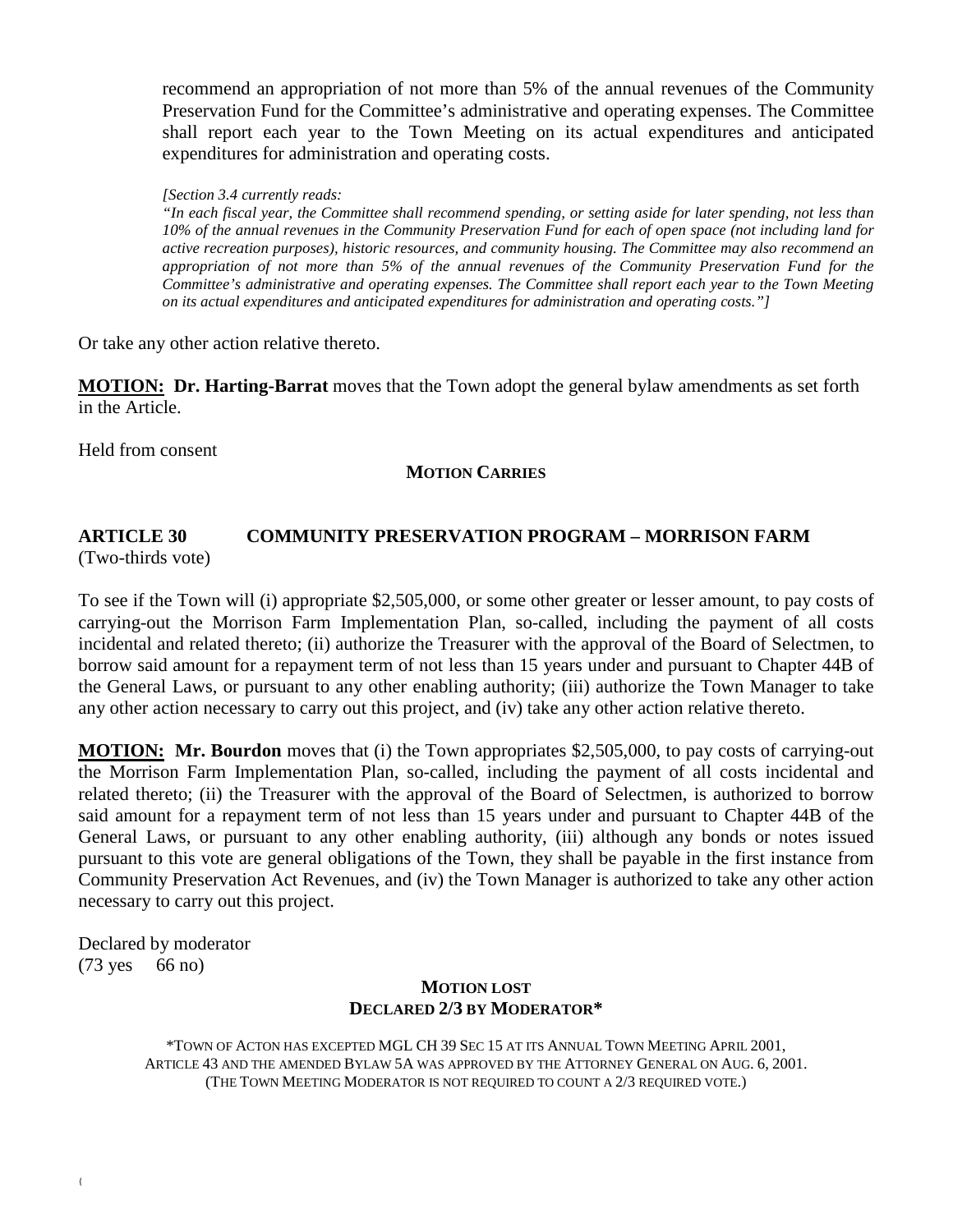## **MOTION TO ADJOURN: Dr Harting-Barrat** moves to adjourn the Annual Town Meeting at 11:12 PM, until Wednesday, April 3, 2013 at the Acton-Boxborough Regional High School Auditorium at 7 PM **MOTION CARRIES**

## **April 3, 2013**

The Moderator, Mr. Mackenzie, called the Annual Town Meeting to order on Wednesday,, April 3, 2013, at 7:01 PM.

**\*\*Point of order -** Mr. Klauer brought to the attention of Town Meeting on April 3, 2013 that the Presentation on Article 21, at the April  $2^{nd}$ ,  $(2^{nd}$  night) Annual Town Meeting, included Cemetery Employees, which are not part of this union. See letter on file with Article 21.

### **ARTICLE 31 COMMUNITY PRESERVATION PROGRAM –** (Two-thirds vote) **OPEN SPACE ACQUISITION**

To see if the Town will vote to:

(a) authorize the Board of Selectmen to acquire by purchase, gift, eminent domain or otherwise, on such terms and conditions as the Selectmen may determine, and to accept a deed of fee simple interest in a portion of the real property depicted on Assessors' Map D-3 as Parcel 10, consisting of approximately  $20.68 \pm \text{ acres}$  of open space for conservation purposes under M.G.L. c. 44B, the Community Preservation Act;

(b) appropriate the purchase price and all necessary and appropriate transaction costs for said purchase including, without limitation, costs for due diligence, legal services, bonding, conservation restriction and its monitoring and enforcement, and other transaction, acquisition and related costs;

(c) transfer, appropriate and expend, pursuant to the favorable recommendation of the Community Preservation Committee from the existing Open Space Set Aside portion of the Community Preservation Fund balance a sum of money consistent with this article;

(d) authorize the Treasurer, with the approval of the Selectmen, and pursuant to the favorable recommendation of the Community Preservation Committee, to borrow for a repayment term of not less than 15 years a sum of money as authorized under the Community Preservation Program pursuant to M.G.L. c. 44B, § 11, and to transfer, appropriate and expend said amount consistent with this article;

(e) raise, appropriate, transfer from available funds or accept gifts and grants of such additional funds as are necessary to accomplish the purposes of this article;

(f) authorize the Selectmen and the Conservation Commission to submit on behalf of the Town any and all applications deemed necessary for grants and/or reimbursements from the Commonwealth of Massachusetts, or the United States, under the Self-Help Act (M.G.L. Chapter 132A § 11) and/or any other state or federal programs including those in aid of conservation land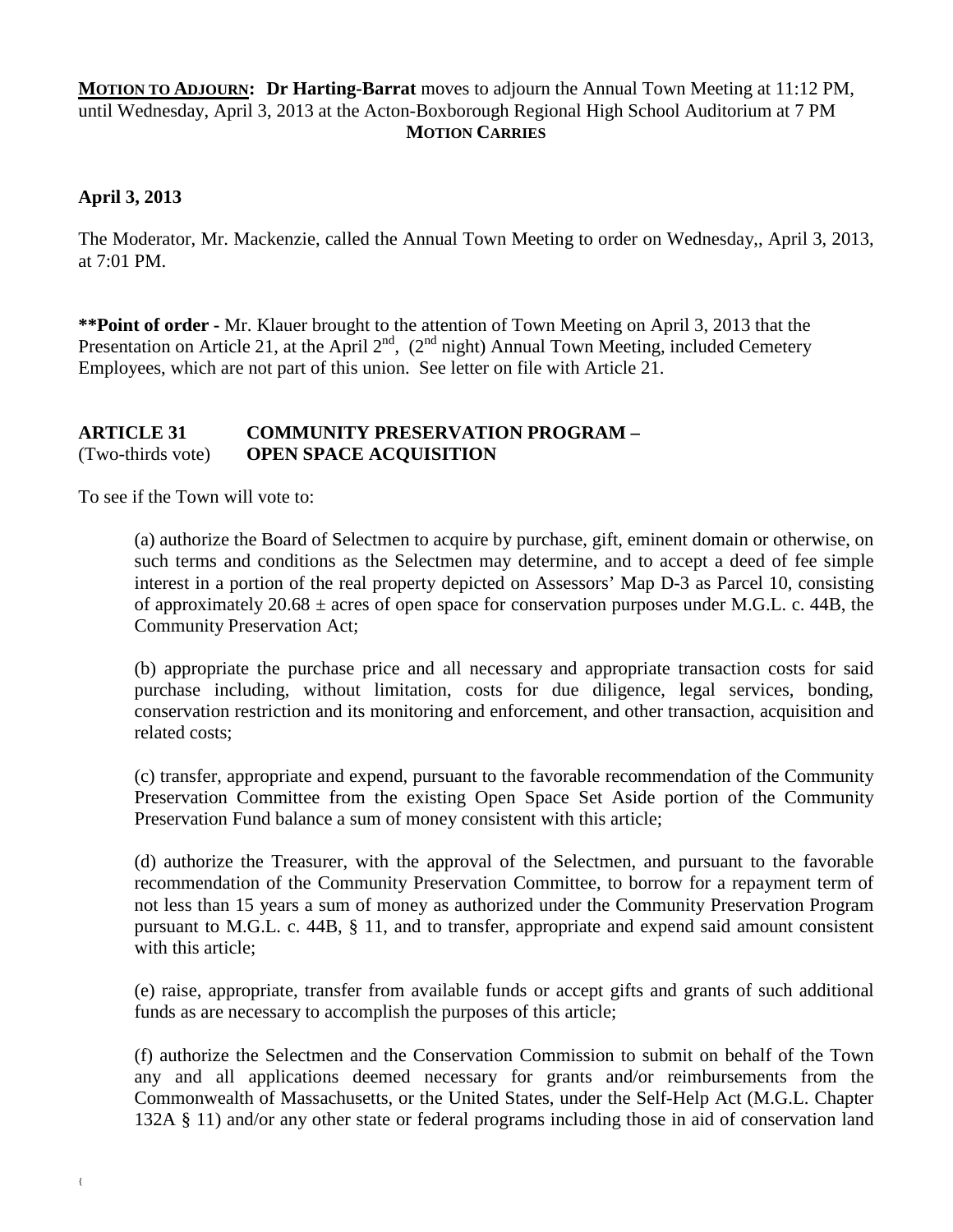acquisition, and to transfer, appropriate and expend any said amount so received consistent with this article;

(g) authorize and direct the Board of Selectmen to impose a perpetual Conservation Restriction on the open space so acquired, in accordance with M.G.L. c. 44B, § 12(a) and M.G.L. c. 184, §§ 31- 33, on such terms and conditions as the Selectmen may determine (the "Conservation Land");

(h) authorize and direct the Board of Selectmen in accordance with M.G.L. c. 44B, § 12(b), to delegate the management of the Conservation Land to the Conservation Commission subject to the perpetual Conservation Restriction as aforesaid; and

(i) to authorize the Selectmen, the Town Manager, the Treasurer, and the Conservation Commission, as appropriate, to enter into all agreements and execute any and all instruments as may be necessary to effect this article;

or take any other action relative thereto.

**MOTION: Mr. Bourdon** moves that the Town take no action.

#### **MOTION CARRIES UNANIMOUSLY**

## **ARTICLE 32 COMMUNITY PRESERVATION PROGRAM –** (Majority vote) **DIRECT APPROPRIATIONS FROM FUND BALANCE**

To see if the Town will vote to appropriate or set aside for later appropriation, and to authorize and direct the Board of Selectmen and the Town Manager to expend or set aside, from the FY 2012 Community Preservation Fund balances as set forth herein, the amounts listed below for community preservation purposes, with such expenditures to be subject to conditions listed in the Article's Summary and to be further specified in award letters from the Community Preservation Committee, with each item considered a separate appropriation;

| FY 2012 COMMUNITY PRESERVATION FUND BALANCES                  |               |                |
|---------------------------------------------------------------|---------------|----------------|
| <b>FY 2012 Community Preservation Fund Revenues</b>           |               |                |
| Community Preservation Fund Surcharge Collected in FY 2012    | S             | 783,627.72     |
| State Community Preservation Trust Fund Receipt, October 2012 |               | 208,957.00     |
| <b>Other FY 2012 Community Preservation Fund Components</b>   |               |                |
| Interest Earned in FY 2012                                    |               | 23,687.55      |
| Unencumbered FY 2012 Fund Balance                             | <sup>\$</sup> | 194,797.00     |
| Recapture of unspent previous years' project appropriations   |               | 4,279.17       |
| <b>Total - FY 2012 Community Preservation Fund Balance</b>    |               | \$1,215,348.44 |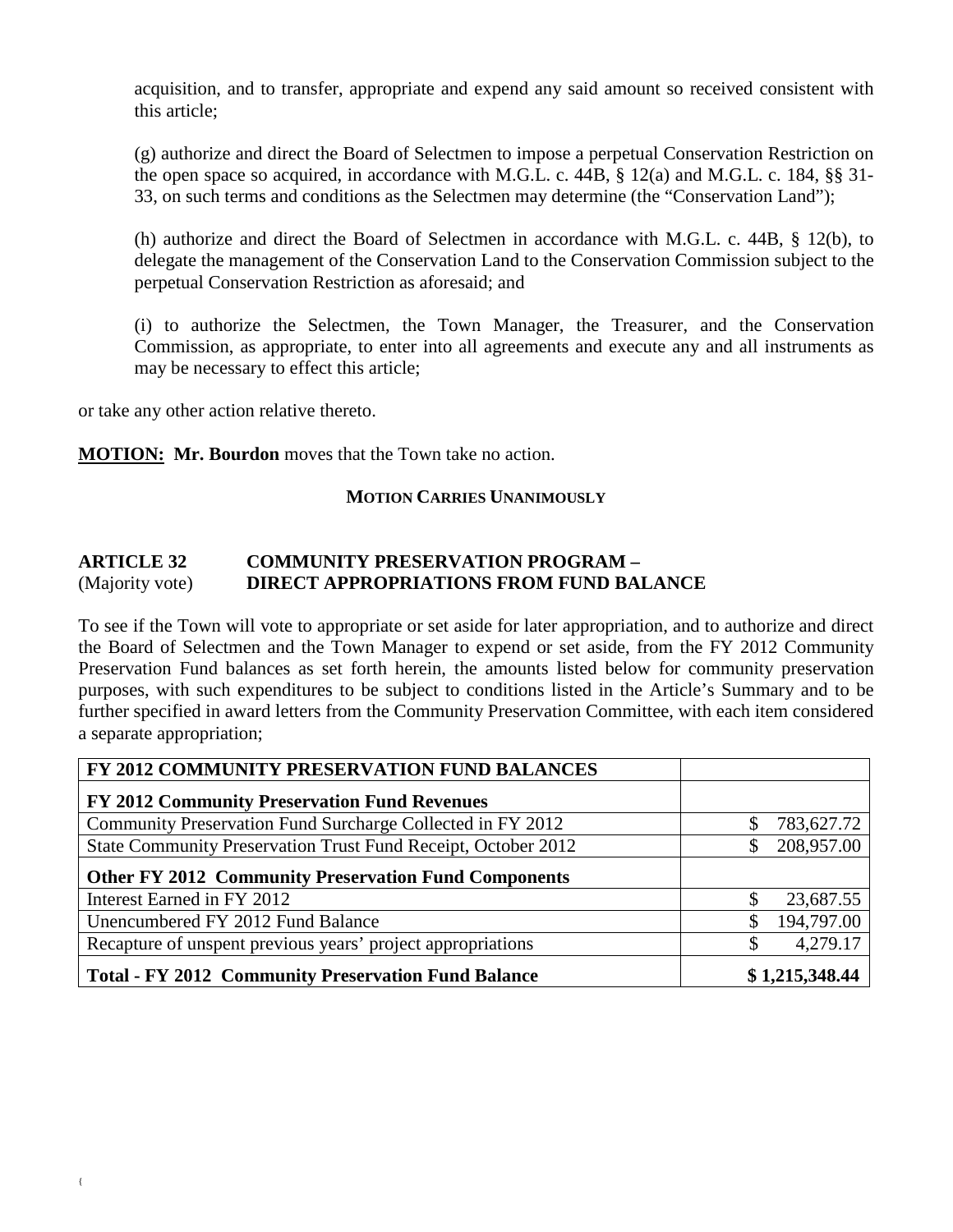| FY 2012 Open Space Set-Aside                                                |                             |
|-----------------------------------------------------------------------------|-----------------------------|
| Set-Aside Fund Balance from appropriations for the Acquisition, Creation,   | \$2,077,537.12              |
| and Preservation of Open Space and its Rehabilitation and Restoration       |                             |
| Recaptures to the Set-Aside Fund Balance for the Acquisition, Creation, and | $\mathcal{S}$<br>221,034.75 |
| Preservation of Open Space and its Rehabilitation and Restoration, of       |                             |
| proceeds from the sale of property (Gaebel house at Piper Road) and of      |                             |
| unspent project appropriations related to the Gaebel land purchase          |                             |
| <b>Total FY 2012 Open Space Set-Aside Fund Balance</b>                      | \$2,298,571.87              |
|                                                                             |                             |
| FY 2012 Historic Set-Aside                                                  |                             |
| Set-Aside Fund Balance from appropriations for the Acquisition,             | $\mathcal{S}$<br>528.00     |
| Preservation, Rehabilitation and Restoration of Historic Resources          |                             |
| <b>Total FY 2012 Historic Set-Aside Fund Balance</b>                        | \$<br>528.00                |
|                                                                             |                             |
| <b>APPROPRIATIONS FROM COMMUNITY PRESERVATION FUND</b>                      |                             |
| <b>BALANCE</b>                                                              |                             |
| <b>Purposes</b>                                                             | <b>Recommended</b>          |
|                                                                             | <b>Amounts</b>              |
| <b>Set Aside Appropriations for</b>                                         |                             |
| A. Acquisition, Creation, and Preservation of Open Space, and its           | \$<br>300,000.00            |
| <b>Rehabilitation and Restoration</b>                                       |                             |
| B1. Acquisition, Preservation, Rehabilitation and Restoration of Historic   | \$<br>500.00                |
| Resources; required make-up for under-spending in 2004 after                |                             |
| recapture                                                                   |                             |
| B2. Acquisition, Preservation, Rehabilitation and Restoration of Historic   | \$<br>35,246.00             |
| Resources; required make-up for under-spending in 2013                      |                             |
| <b>Spending Appropriations</b>                                              |                             |
| C. Acton Arboretum - Wildflower Boardwalk                                   | \$<br>24,000.00             |
| D. Acton Housing Authority - Sachem Way Siding Replacements                 | \$<br>280,000.00            |
| E. Historic Streetscapes Restoration Program – Shade Tree Plantings         | \$<br>10,000.00             |
| F. West Acton Baptist Church – Belfry Restoration                           | \$<br>18,563.00             |
| G. West Acton Baptist Church - Master Plan                                  | \$<br>22,500.00             |
| H. NARA - Picnic Pavilion                                                   | \$<br>100,000.00            |
| NARA - Concession & Comfort Station Design<br>I.                            | \$<br>25,000.00             |
| Elm Street - Playground and Tennis Courts<br>J.                             | \$<br>75,000.00             |
| K. Morrison Farm Park Improvements                                          | \$<br>259,000.00            |
| <b>Administrative Spending Appropriation</b>                                |                             |
| L. A fund for CPC direct expenses and for reimbursing the Town of           | \$<br>49,629.00             |
| Acton for administrative services and operating expenses provided in        |                             |
| support of the Community Preservation Committee                             |                             |
|                                                                             |                             |
| <b>Total Recommended Appropriations from FY 2012 Community</b>              | \$1,199,438.00              |
| <b>Preservation Fund Balance and Current Historic Set-Aside Fund</b>        |                             |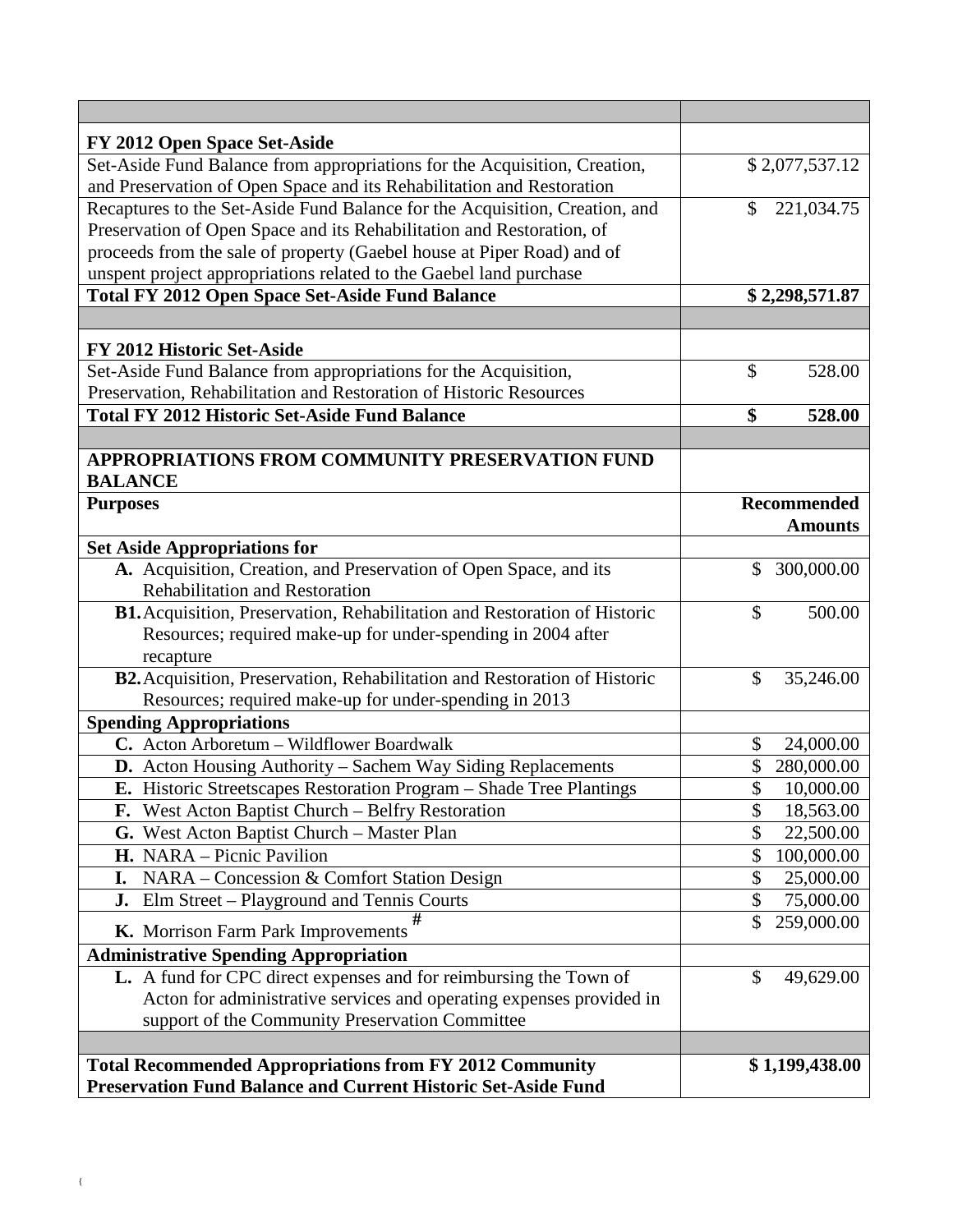| <b>Resulting Fund Balances</b>                                             |                |
|----------------------------------------------------------------------------|----------------|
| Remaining FY 2012 Community Preservation Fund Balance                      | 15,910.44      |
| Resulting Balance in the Set-Aside Fund for the Acquisition, Creation, and |                |
| Preservation of Open Space, and its Rehabilitation and Restoration         | \$2,598,571.87 |
| Resulting Balance in the Set-Aside Fund for the Acquisition, Preservation, |                |
| Rehabilitation and Restoration of Historic Resources                       | 36,274.00      |

<sup>#</sup> Line item K shall not be appropriated if related Article 30, which would authorize borrowing for the Morrison Farm Park project, fails.

The line items related to the Open Space Set-Aside balances in the above table may change as a result of the vote taken on Article 31.

, or take any other action relative thereto;

And, whereas Massachusetts General Laws, Chapter 44B requires that the Town appropriate for spending, or set-aside for future spending, from the 2012 Community Preservation Fund Revenues at least 10% for open space, 10% for historic preservation, and 10% for community housing;

And, whereas the recommended appropriations for open space, historic preservation, and community housing each meet or exceed 10% of the 2012 Community Preservation Fund Revenues;

And, whereas Town Meeting may vote to delete or reduce any of the recommended amounts;

Therefore, in the event that recommended amounts are deleted or reduced, vote to appropriate as a setaside for future spending from the FY 2012 Community Preservation Fund Balance the minimum necessary amounts to allocate not less than 10% of the FY 2012 Community Preservation Fund Revenues for open space (\$99,258.48), not less than 10% of the FY 2012 Community Preservation Fund Revenues for historic preservation (\$99,258.48), and not less than 10% of the FY 2012 Community Preservation Fund Revenues for community housing (\$99,258.48), or take any other action relative thereto.

## **MOTION: Mr. Bourdon** moves that the Town

- (1) Transfer to and from the Community Preservation Fund and appropriate, re-appropriate, or set aside for current or later appropriation, \$953,388, all as set forth in the article, except that
	- Item K. (Morrison Farm Park Improvements) is deleted, and
	- Item B2. is increased to \$48,196.00; and
- (2) Authorize the Town Manager to expend or set aside amounts as set forth in the article and in compliance with conditions to be noted in the Community Preservation Committee's award letters.

## **MOTION CARRIES**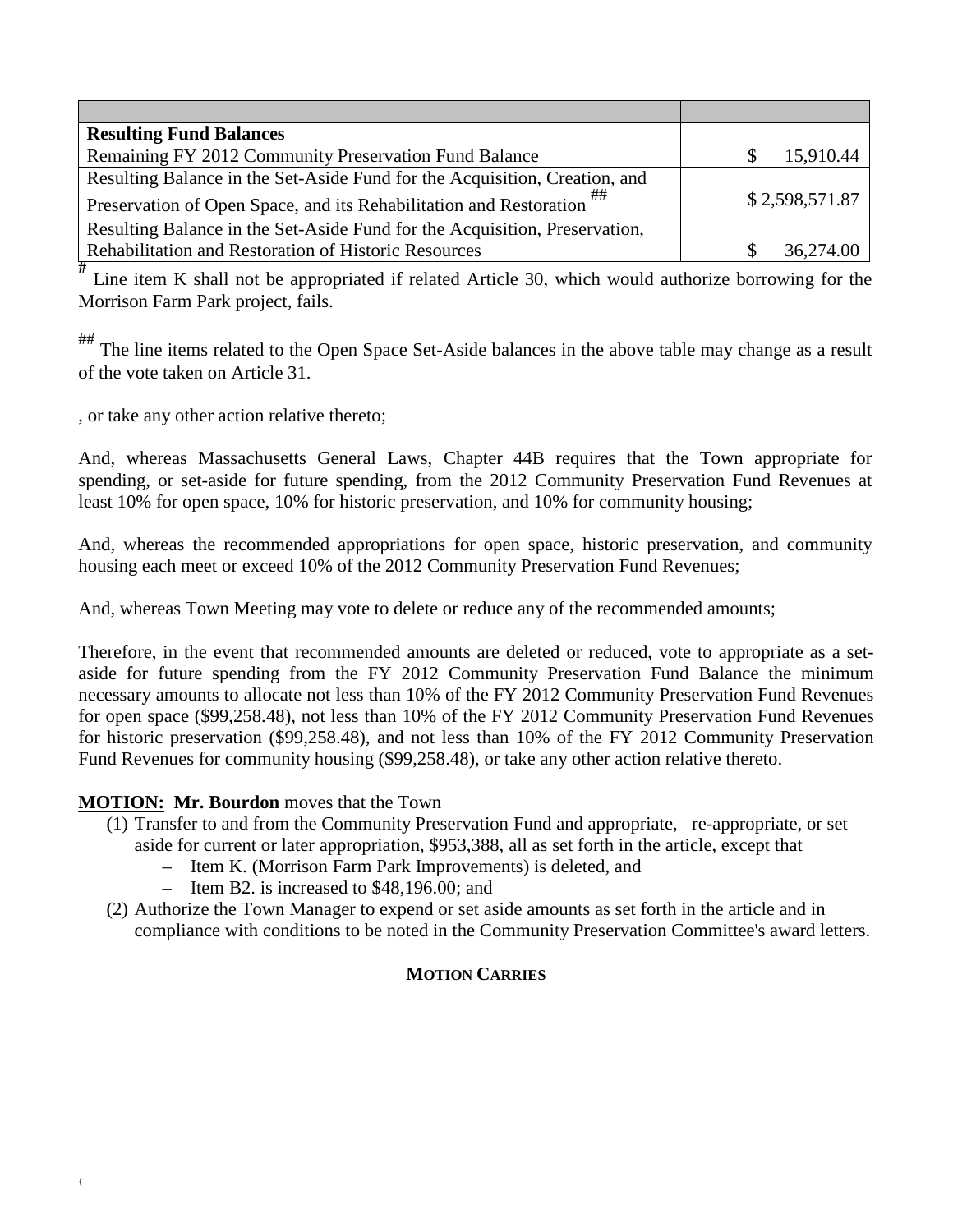## **ARTICLE 33 OTHER POST-EMPLOYMENT BENEFITS LIABILITY TRUST FUND** (Majority vote) **APPROPRIATION**

To see if the Town will raise and appropriate, or appropriate from available funds, and transfer a sum of money to the Other Post-Employment Benefits Liability Trust Fund established in accordance with Massachusetts General Law, Chapter 32B, Section 20, for the purpose of funding Other Post-Employment Benefits Liabilities, or take any other action relative thereto.

**MOTION: Mr. Clough** moves that the Town transfer \$432,000 from Free Cash to the Other Post-Employment Benefits Liability Trust Fund for the purpose of funding Other Post-Employment Benefits Liabilities.

#### **MOTION CARRIES UNANIMOUSLY**

## **ARTICLE 34 OTHER POST-EMPLOYMENT BENEFITS LIABILITY TRUST FUND** (Majority vote) **DESIGNATION OF CUSTODIAN**

To see if the Town will vote to designate the Health Care Security Trust Board of Trustees established in section 4 of chapter 29D as the custodian of the Town's Other Post-Employment Benefits Liability Trust Fund provided that the Board of Trustees accepts the designation, or take any other action relative thereto.

**MOTION: Mr. Clough** moves that the Town designate the Health Care Security Trust (HCST) Board of Trustees as custodian of the Town's OPEB Trust Fund and that the Treasurer be authorized, on such terms and conditions as he deems appropriate, to execute and deliver a Custodian and Investment agreement with the HCST Board of Trustees, to sign checks and wire OPEB Trust Funds to HCST or the Pension Reserves Investment Trust, or as otherwise may be directed by the HCST, and to make withdrawals and investments and enter into such agreements and deliver such certificates and other documents as HCST or the Pension Reserves Investment Management Board may direct.

#### **MOTION CARRIES**

### **ARTICLE 35 AMEND ZONING AND GENERAL BYLAWS –** (Two-thirds vote) **DONATION COLLECTION BINS**

To see if the Town will vote to amend the Zoning Bylaw and the General Bylaw as set forth below:

- A. In the Zoning Bylaw, Section 3.8 Accessory Use Regulations, insert a new subsection 3.8.5 as follows:
	- 3.8.5 Donation Collection Bins Donation Collection Bins (in this section hereinafter referred to as Bin or Bins) are outdoor receptacles or containers designed or intended for the donation and the temporary storage of books, clothing or other goods and materials. Bins may be placed on nonresidential LOTS within any Business, Industrial or Office District, or in other Districts on LOTS owned or occupied by a Municipal, Educational, or Religious USE, subject to the following requirements: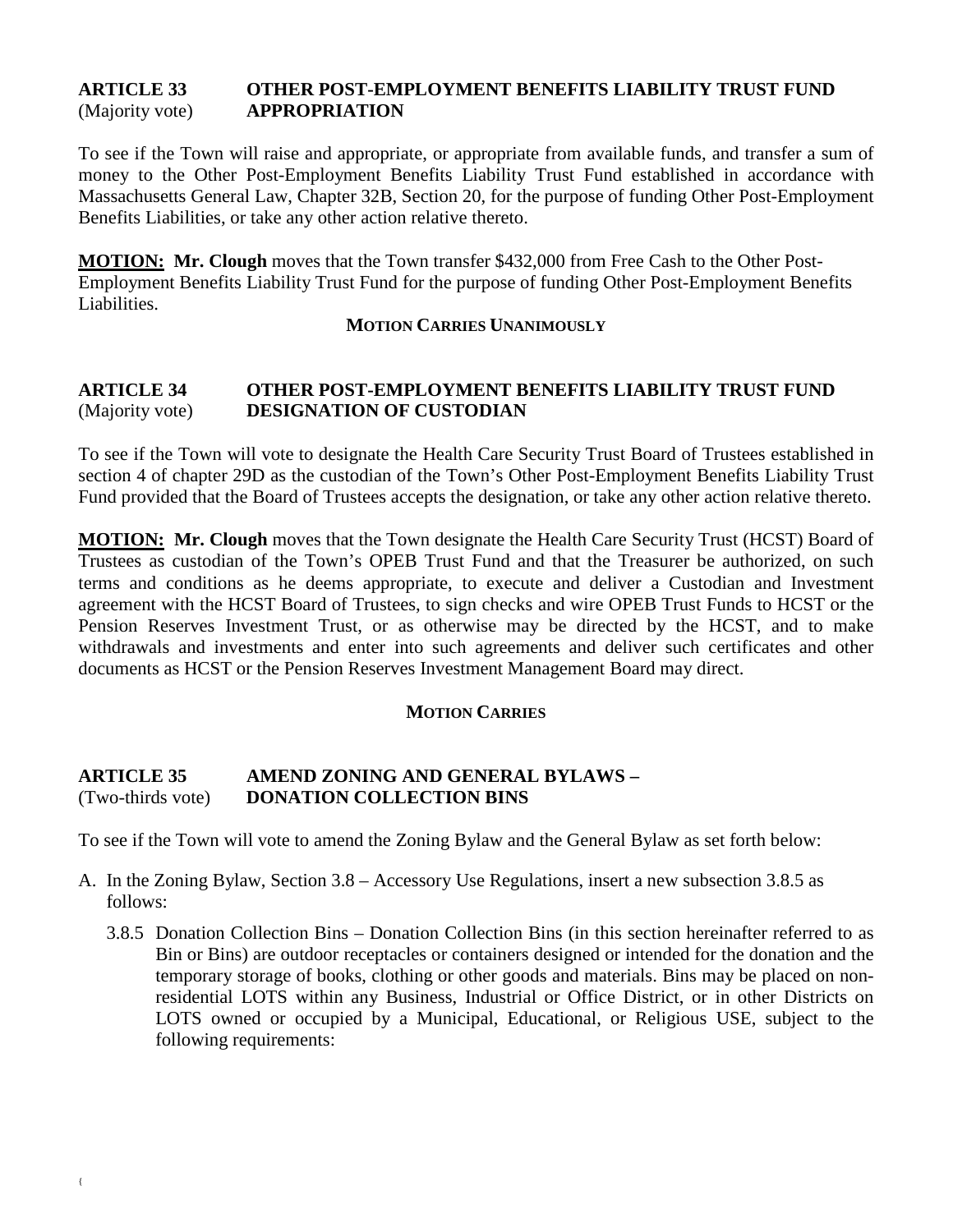Donation Collection Bins are also subject to permits and certain disclosure and conformance requirements as set forth in Chapter E of the General Bylaws of the Town of Acton.

- 3.8.5.1 Only one Bin shall be allowed on a LOT measuring 1 acre or less in area. For LOTS over 1 acre in area, up to three Donation Collection Bins may be allowed on a LOT.
- 3.8.5.2 Bins shall meet all minimum front, side, and rear yard setback requirements for BUILDINGS and STRUCTURES of the Zoning District in which they are located.
- 3.8.5.3 Bins shall not be placed on lawns and other landscaped areas.
- 3.8.5.4 Bins shall not be placed or located so as to block or obstruct the following: pedestrian or BUILDING access or egress; the minimum number of vehicle parking and handicap parking spaces required under this Bylaw and under the Massachusetts Architectural Access Board (AAB) regulations; ACCESS driveways; interior driveways; maneuvering aisles; loading areas; public or private utilities, services, or drainage systems; fire lanes, alarms, hydrants, or other fire protection equipment; and emergency accesses or egresses.
- 3.8.5.5 Bins shall be operated and maintained so that all sidewalks and walkways continuously meet minimum Americans with Disabilities Act (ADA) and Massachusetts Architectural Access Board (AAB) standards.
- 3.8.5.6 Bins shall be fully enclosed and locked, and have not more than one receiving door with a theft prevention device.
- 3.8.5.7 Bins shall not exceed 200 cubic feet in size.
- 3.8.5.8 Bins shall have one sign, not exceeding 4 square feet in display area, attached to the exterior of the Bin displaying the Bin owner's or operator's name and contact information, collection times, and other required information. No other advertising shall be allowed on the sign.
- 3.8.5.9 Bins shall be regularly emptied of their content so that they do not overflow and do not result in donated goods and materials being strewn about the surrounding area.
- 3.8.5.10 Bins and their surroundings shall be maintained in a state of good repair, in a neat and clean condition, and free of trash, debris, refuse or like materials.
- B. In the General Bylaw, Chapter E General Public Regulations, insert the following new Section E58 as follows:

## **E58. Donation Collection Bins**

The purpose of this bylaw is to regulate Donation Collection Bins in the Town of Acton to protect the public from being misled by Bins that do not disclose for-profit status; prevent clutter around Bins; regulate appropriate Bin signage and identification requirements; establish Bin permits for the orderly administration of this bylaw; and help defray the cost of its administration and enforcement.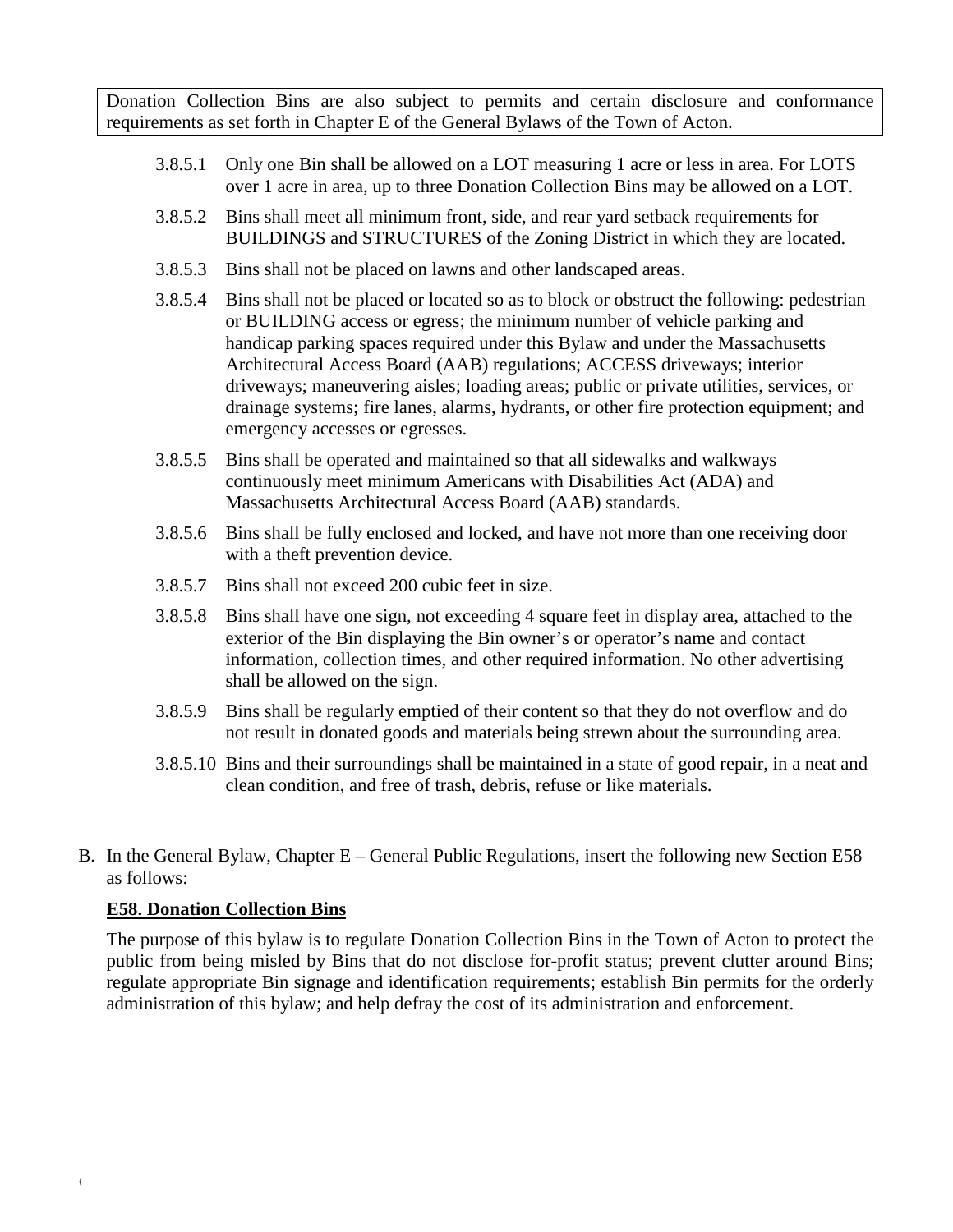Donation Collection Bins are also subject to zoning standards as set forth in Section 3 of the Acton Zoning Bylaw (Chapter M of the General Bylaws of the Town of Acton).

## **E58.1 Definitions**

In this section E58 the following terms shall have the following meanings:

**E58.1.1** Donation Collection Bin, or Bin, shall mean any outdoor receptacle or container designed or intended for the donation and the temporary storage of books, clothing, or other goods and materials.

**E58.1.2** Property Owner shall mean the owner of land in Acton where a Bin is located or proposed to be located.

**E58.1.3** Bin Operator shall mean any person or entity that owns, operates, or controls a Donation Collection Bin located on land in Acton.

### **E58.2 Annual Bin Permit Required**

It shall be unlawful for any person or entity to place or allow to be placed a Donation Collection Bin within the Town of Acton without a Bin Permit from the Zoning Enforcement Officer (ZEO). Each Bin shall require a separate Bin Permit.

**E58.2.1** Both the Property Owner and the Bin Operator, through their respective duly authorized representatives shall sign any application for a Bin Permit. For a Bin that complies with this Bylaw, the ZEO may issue a Bin Permit in the name of the Property Owner and the Bin Operator for the specific Bin and the specific property where the Bin is located or is to be located. The Bin Permit shall not be transferable.

**E58.2.2** The Property Owner and the Bin Operator shall complete a written application for a Bin Permit on a form provided by the ZEO.

**E58.2.3** The application for a Bin Permit shall state the name of the proposed Bin Operator and whether the Bin Operator is a public charity or nonprofit charitable organization registered in good standing with the Non-Profit Organizations/Public Charities Division of the Massachusetts Attorney General's Office. Any person or entity not so registered shall be considered a for-profit person or entity for purposes of this Bylaw.

**E58.2.4** Where the proposed Bin Operator is a public charity or nonprofit charitable organization, the application for the Bin Permit shall include a copy of the Bin Operator's latest registration with the Non-Profit Organizations/Public Charities Division of the Massachusetts Attorney General's Office.

**E58.2.5** Where the proposed Bin Operator is a for-profit person or entity, the application for the Bin Permit shall include either (a) a copy of the Bin Operator's latest registration as a commercial co-venturer with the Massachusetts Attorney General's office and a statement representing the percentage of profits that the Bin Operator will donate to charity, or (b) a copy of the Bin Operator's Charter, Articles of Organization, Agreement of Association, Instrument of Trust, Business Certificate, License to Operate, or the equivalent, issued by or filed with the Massachusetts Secretary of State or other governmental entity and a statement representing the percentage of profits if any that the Bin Operator will donate to charity.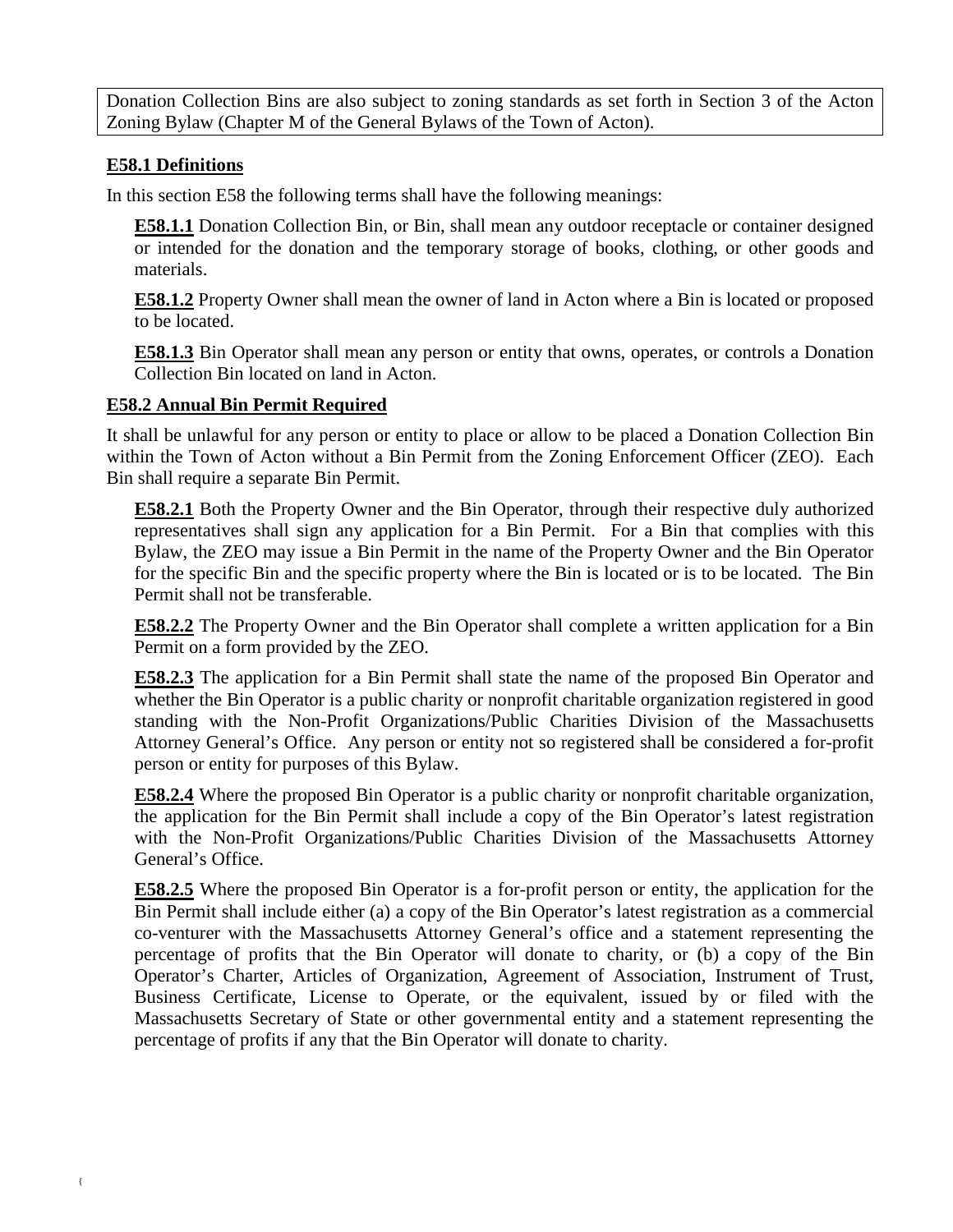**E58.2.6** Each Bin Permit shall be valid for the calendar year in which it is issued. Each new calendar year shall require a new Bin Permit.

**E58.2.7** The application fee for each Bin Permit shall be \$150.00 for each Donation Collection Bin.

**E58.2.8** Evidence of a valid Bin Permit (to be provided by the ZEO) shall be affixed to each Bin beside the receiving door.

**E58.2.9** The ZEO shall maintain a current list of all Bin Permits for Donation Collection Bins.

## **E58.3 Required Identification Sign**

Notwithstanding any other bylaws and rules on signs in the Town of Acton, every Donation Collection Bin shall have one sign attached to its exterior surface not to exceed 4 square feet in size. Such sign shall be clearly visible to the donating public and shall clearly identify and state:

- The name, address, telephone number, and website of the Bin Operator;
- The regular collection times;
- The Bin Operator's status as a registered public charity or nonprofit charitable organization, or its status as a for-profit person or entity under this Bylaw;
- In the case of a for-profit company, the percentage, if any, of proceeds that the Bin Operator donates to charity; and
- A declaration whether the Bin Operator is registered with the Massachusetts Attorney General's Office as a public charity, a nonprofit charitable organization, or a commercial co-venturer, its registration number, and the telephone number and website address for the Attorney General's Non-Profit Organizations/Public Charities Division.

No further advertising shall be permitted on the donation collection bin.

#### **E58.4 Prohibitions, Standards, and Requirements**

Each Property Owner and Bin Operator shall comply with the following provisions with respect to each Bin for which it is the property owner or Bin operator, respectively:

**E58.4.1** Each Bin shall conform to all requirements of this Bylaw.

**E58.4.7** Each Bin shall be fully enclosed and locked, and have one receiving door with a theft prevention device.

**E58.4.8** Each Bin shall not exceed 200 cubic feet in size.

**E58.4.9** Each Bin must be regularly emptied and its contents removed from the property so that they do not overflow, resulting in used clothing or other donated goods or materials being strewn about the surrounding area.

**E58.4.10** Each Bin must be maintained in a state of good repair and in a neat and clean condition, and free of trash, debris, refuse or like material.

#### **E58.5 Applicability, Effective Date, and Grace Period**

The provisions of this Bylaw shall take effect pursuant to M.G.L. c. 40, § 32, and shall apply to both existing Donation Collection Bins and proposed or future Donation Collection Bins located within the Town of Acton. Property Owners and Bin Operators with Bins in existence in Acton prior to the effective date of this Bylaw shall have the following grace periods to come into compliance: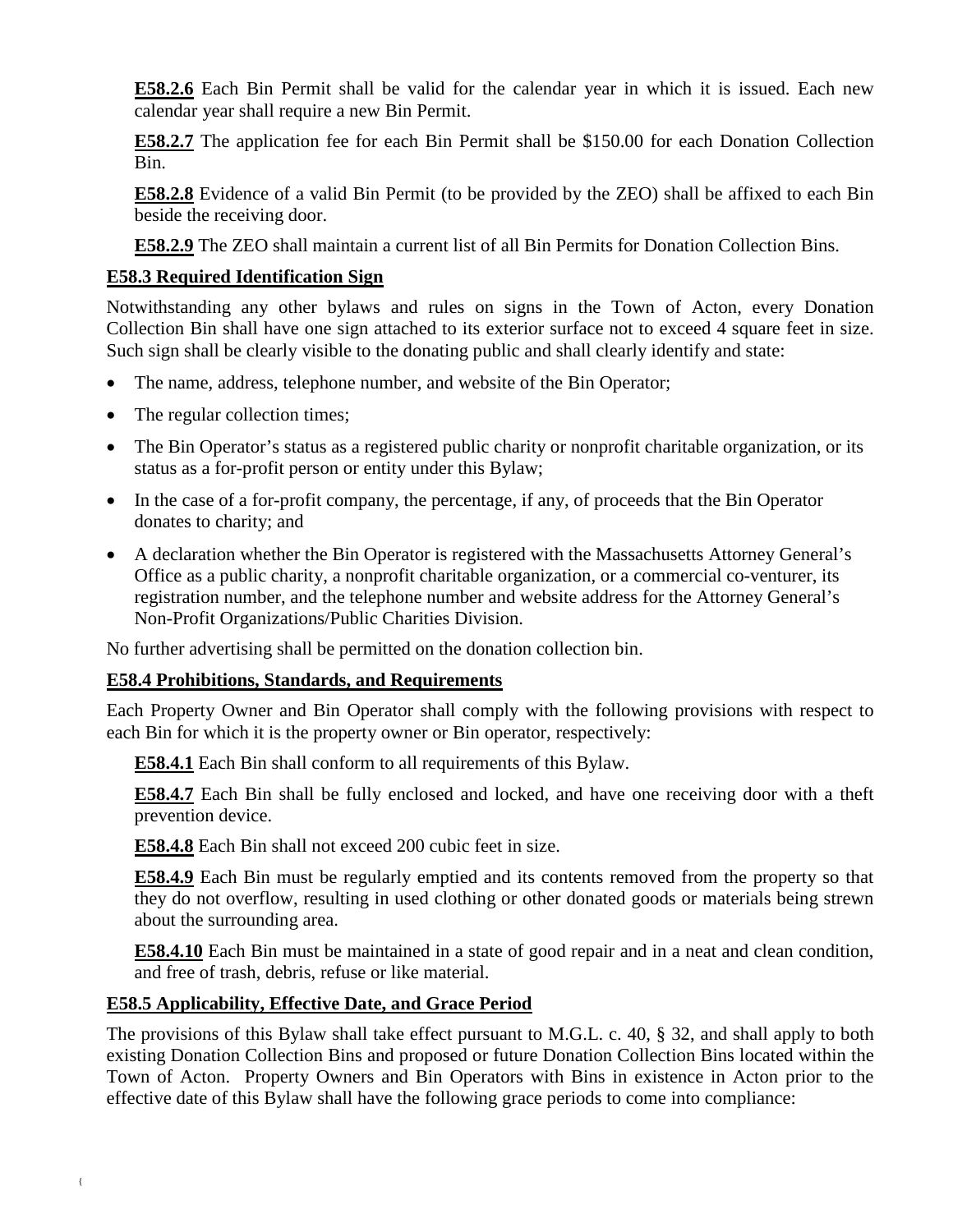**E58.5.1** Within sixty (60) days after the effective date of this Bylaw, the Property Owner and Bin Operator shall file an application with the ZEO for a Bin Permit as required by Section E58.2 of this Bylaw for each existing Donation Collection Bin located in Acton for which it is the property owner or Bin operator, respectively. The application shall demonstrate how the existing Bin complies with this Bylaw or show the proposed changes that shall be completed to achieve compliance.

**E58.5.2** Within ninety (90) days after the effective date of this Bylaw, the Property Owner shall fully comply with this Bylaw as to each Bin on its property.

**E58.5.3** Non-compliance of any existing Bin with this Bylaw during the grace periods shall not be deemed a violation of this Bylaw.

#### **E58.6 Responsible Entity, Violations, Enforcement, and Penalties**

**E58.6.1** The Property Owner shall be responsible for ensuring that each Donation Collection Bin on its property in Acton complies with this Bylaw. The Bin Operator shall be responsible for ensuring that each Donation Collection Bin which it owns, operates, or controls and which is located on land in Acton complies with this Bylaw.

**E58.6.2** Any violation of this Bylaw shall be punishable by a fine of \$300.00 for each offense. Each day that a violation of this Bylaw continues shall constitute a separate offense.

**E58.6.3** Any violation of this Bylaw that persists for thirty (30) days or longer shall result in the revocation of any and all Bin Permits issued to the Property Owner and Bin Operator for Donation Collection Bins on the subject property, and an order issued by the Zoning Enforcement Officer for removal of all Bins on the property.

**E58.6.4** Failure by the Property Owner or the Bin Operator to comply with an order of removal issued by the ZEO may result in removal and disposal of the Bins by the Town. The Town shall be entitled to recover from the Property Owner and the Bin Operator, jointly and severally, all costs of removal and disposal of all Bins from the property.

**E58.6.5** Where a Bin Permit under this Bylaw has been revoked, no other Bin Permit for a Donation Collection Bin shall be issued for the same property for a period of two years.

And in Section E45 (Non-Criminal Disposition), insert the following subsection:

**Chapter E - Section E58,** Collection Donation Bin Bylaw; enforcing person: Zoning Enforcement Officer. – Fine: \$300.00 for each offense. Each day that a violation continues shall constitute a separate offense.

, or take any other action relative thereto.

**MOTION: Mr. Clymer** moves that the Town adopt the zoning and general bylaw amendments as set forth in the Article.

**MOTION TO AMEND:** Tom Michelman moves to change E58.2.7 the application fee for each bin permit location shall be \$150 for each donation collection (location) **MOTION TO AMEND LOST**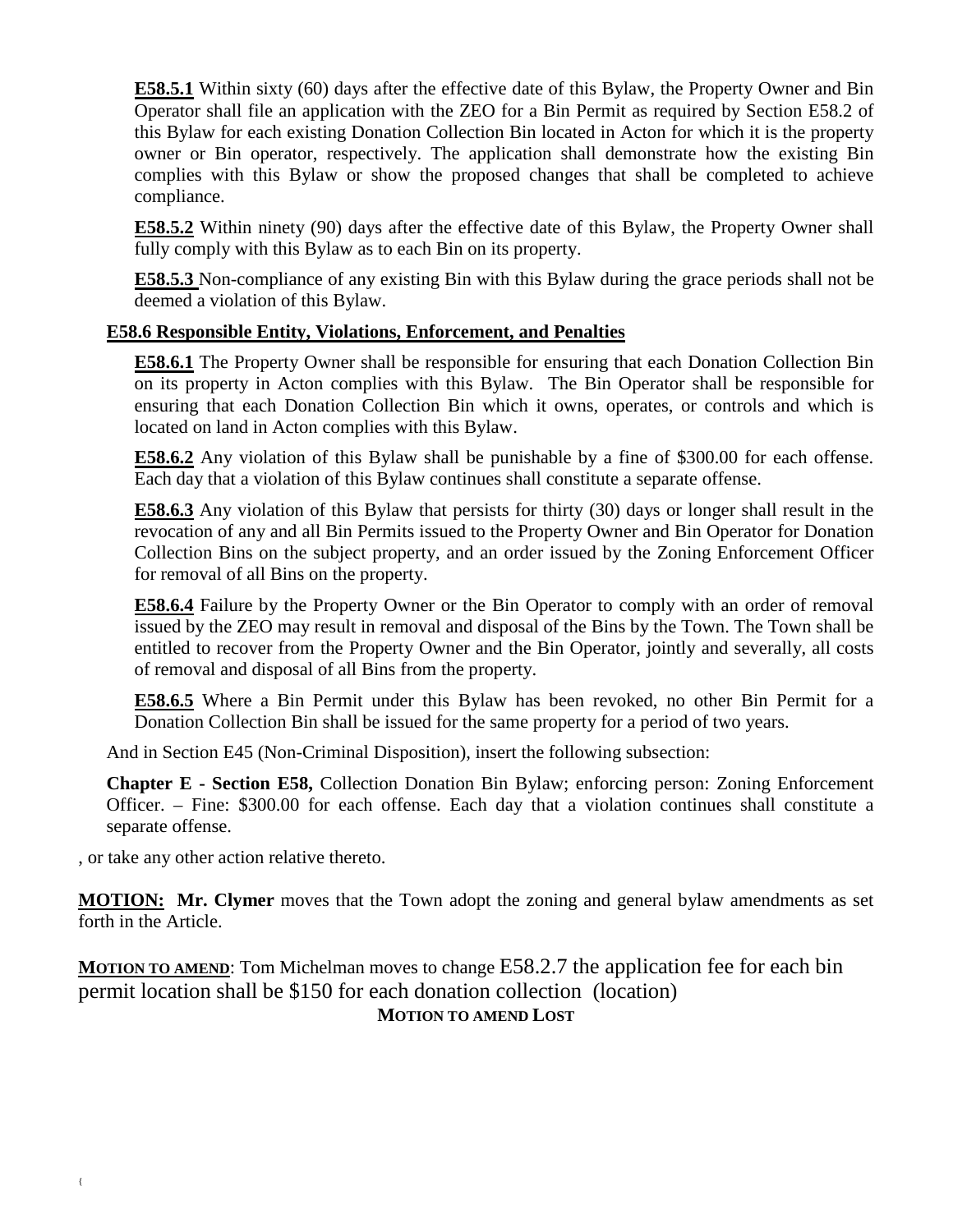### **MOTION**: Leigh Davis Honn moves to Lay on the table **MOTION TO LAY ON THE TABLE LOST**

Moderator count (yes 53 no 46)

#### **ORIGINAL MOTION LOST DECLARED 2/3 BY MODERATOR\***

\*TOWN OF ACTON HAS EXCEPTED MGL CH 39 SEC 15 AT ITS ANNUAL TOWN MEETING APRIL 2001, ARTICLE 43 AND THE AMENDED BYLAW 5A WAS APPROVED BY THE ATTORNEY GENERAL ON AUG. 6, 2001. (THE TOWN MEETING MODERATOR IS NOT REQUIRED TO COUNT A 2/3 REQUIRED VOTE.)

#### **General Consent (two-thirds vote)**

| <b>ARTICLE 36 * Amend Town Charter - Associate Members of Boards and Commissions</b> |  |
|--------------------------------------------------------------------------------------|--|
|--------------------------------------------------------------------------------------|--|

**ARTICLE 37 \* Amend Town Charter – Associate Members of Finance Committee**

**ARTICLE 38 \* Home Rule Petition – Associate Members, Audit Frequency of Acton Community Housing Corporation**

**ARTICLE 39 \* Amend Town Bylaws – Animal Control**

**ARTICLE 40 \* Accept Legislation – Waiver of Dog Licensing Fees for the Elderly**

**ARTICLE 41 \* Amend Zoning Bylaw – Community Service Organizations**

**ARTICLE 42 \* Amend Zoning Bylaw – Heating Fuels**

**ARTICLE 43 \* Amend Zoning Bylaw – Establish Temporary Moratorium on Medical Marijuana Uses**

**ARTICLE 44 \* Amend Zoning Bylaw – Outdoor Sales**

**ARTICLE 45 \* Amend Zoning Bylaw – Commercial Instruction in Private Community Facilities**

**ARTICLE 46 \* Amend Zoning Bylaw – Solar Power Installations**

**ARTICLE 47 \* Land and Easement Acquisition – Mount Hope Cemetery**

**ARTICLE 48 \* Accept Trail Easement – Central Street**

**ARTICLE 49 \* Accept Trail Easement – Skyline Drive**

**ARTICLE 50 \* Accept Sidewalk Easements**

**ARTICLE 51 \* Highway Reimbursement Program (Chapter 90)**

**ARTICLE 52 \* Insurance Proceeds**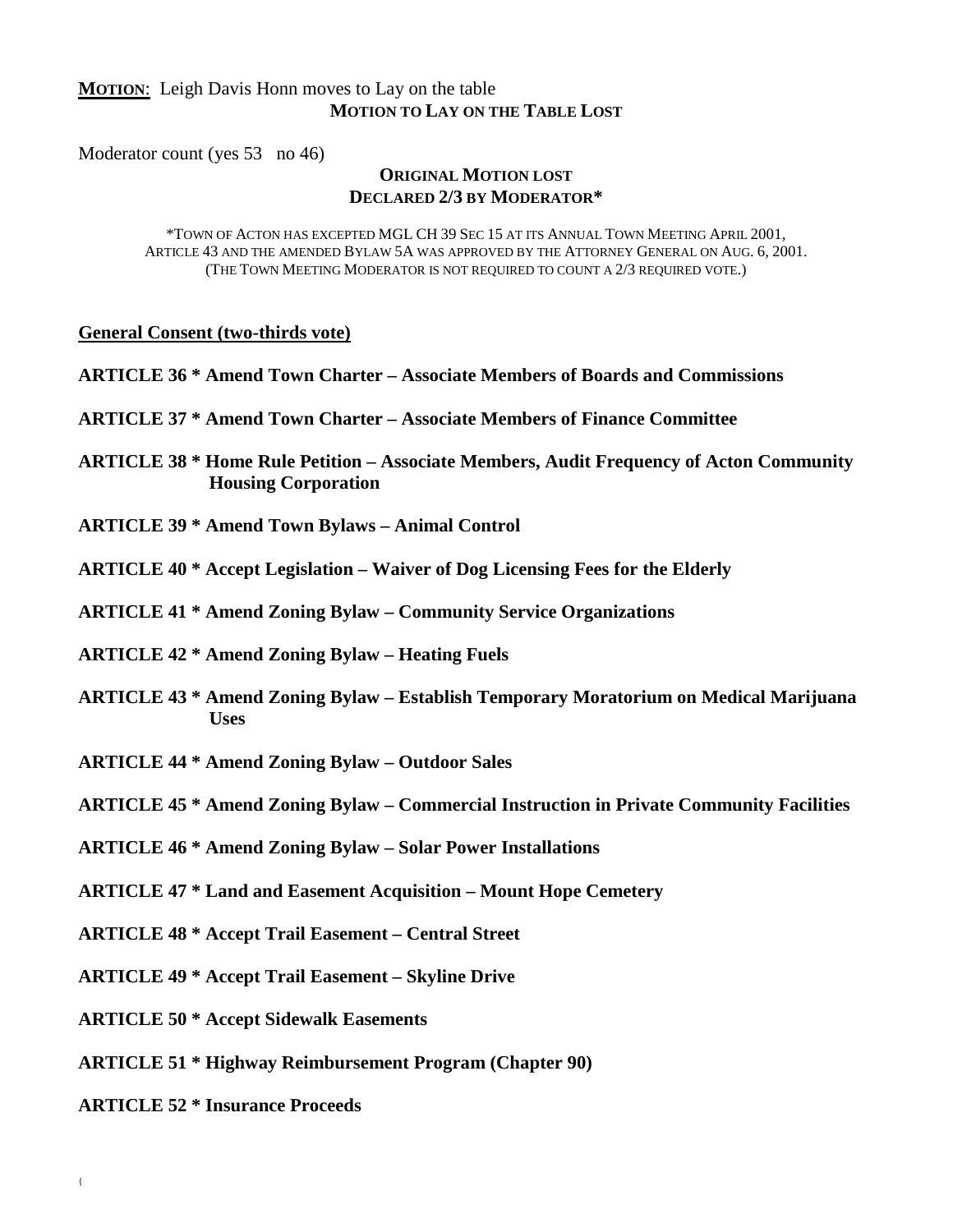### **ARTICLE 53 \* Gifts or Grants**

**ARTICLE 54 \* Federal and State Reimbursement Aid**

**ARTICLE 55 \* Performance Bonds**

**ARTICLE 56 \* Sale of Foreclosed Properties**

## **ARTICLE 57 \* Elderly Tax Relief – Reauthorize Chapter 73 of the Acts of 1986**

**MOTION: Dr. Harting-Barrat** moves that the Town take up the twenty-two articles in the Consent Calendar on pages 70 through 101 of the Warrant: Articles 36, 37, 38, 39, 40, 41, 42, 43, 44, 45, 46, 47, 48, 49, 50, 51, 52, 53, 54, 55, 56 and 57.

Hold - 37, 43, 46, 47, 50,

#### **REMAINING CONSENT MOTION CARRIES UNANIMOUSLY**

### **ARTICLE 36 \* AMEND TOWN CHARTER – ASSOCIATE MEMBERS OF**  (Two-thirds vote) **BOARDS AND COMMISSIONS**

To see if the Town will vote, pursuant to Section 8-3(b) of the Town's Charter, to amend Section 4-2 of the Charter ("Appointment Powers, Selectmen") by adding and populating a column for associate members, deleting existing rows for and references to associate and alternate members, and amending the paragraph following the table so that the table and the paragraph, as so amended, read as follows, or take any other action relative thereto:

#### **SECTION 4 - 2 Appointment Powers, Selectmen**

|                                            | <b>NUMBER OF</b><br><b>MEMBERS</b> | <b>LENGTH</b><br><b>OF TERM</b><br>(YEARS) | <b>NUMBER OF</b><br><b>ASSOCIATE</b><br><b>MEMBERS</b> |
|--------------------------------------------|------------------------------------|--------------------------------------------|--------------------------------------------------------|
| Acton/Boxborough Cultural Council          | 7 (Acton)                          |                                            |                                                        |
| <b>Acton Community Housing Corporation</b> | $5 - 7$                            | 3                                          |                                                        |
| Board of Appeals                           |                                    |                                            |                                                        |
| <b>Board of Assessors</b>                  |                                    |                                            | 1 or more                                              |
| <b>Board of Health</b>                     |                                    |                                            |                                                        |
| <b>Cemetery Commissioners</b>              | 3                                  |                                            |                                                        |
| <b>Commission on Disabilities</b>          |                                    |                                            |                                                        |
| <b>Conservation Commission</b>             |                                    |                                            |                                                        |
| Council on Aging                           |                                    |                                            | $\overline{2}$                                         |
| <b>Election Officers</b>                   | as required                        |                                            |                                                        |
| <b>Historical Commission</b>               |                                    |                                            |                                                        |
| <b>Historic District Commission</b>        | 6                                  |                                            | 4                                                      |
| Metropolitan Area Planning Council Rep.    |                                    |                                            |                                                        |
| Personnel Board                            |                                    |                                            |                                                        |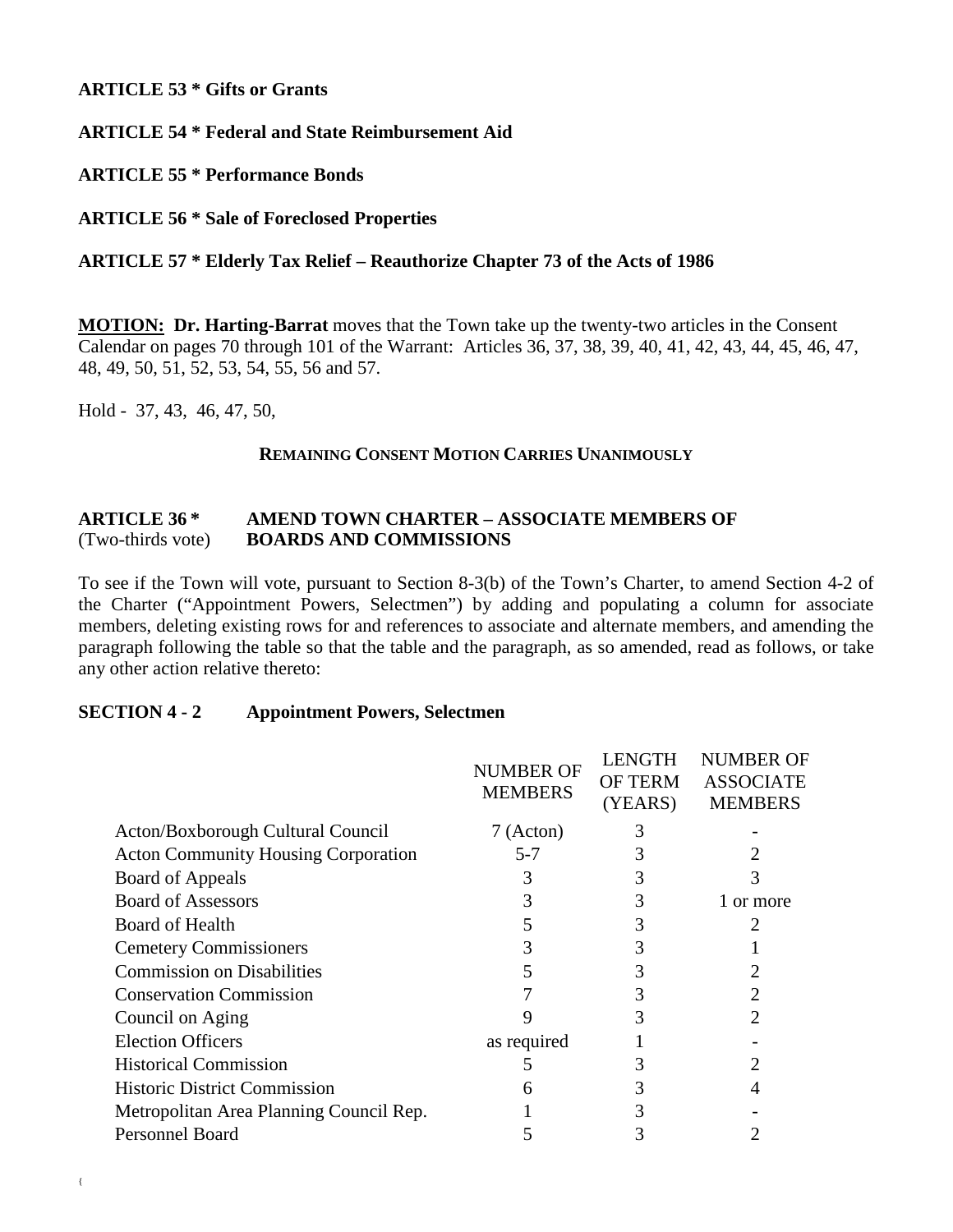| Planning Board               |  |  |
|------------------------------|--|--|
| <b>Recreation Commission</b> |  |  |
| <b>Registrars of Voters</b>  |  |  |
| (See also Section $5 - 1$ )  |  |  |

Each associate member shall be appointed for a term of years equal to the term of a full member, except that each Planning Board associate shall be appointed for a 1-year term. The chairperson of any town board or commission with associate members may designate any such associate member to sit on the board or commission for any particular matter(s) in the case of an absence, inability to act, or conflict of interest on the part of any regular member thereof, or in the event of a vacancy on the board or commission, until said vacancy is filled.

**MOTION: Dr. Harting-Barrat** moves that the Town adopt the Charter amendments as set forth in the Article.

#### **CONSENT MOTION CARRIES UNANIMOUSLY**

#### **ARTICLE 37 \* AMEND TOWN CHARTER – ASSOCIATE MEMBERS OF**  (Two-thirds vote) **FINANCE COMMITTEE**

To see if the Town will vote, pursuant to Section 8-3(b) of the Town's Charter, to amend Section 3-2 of the Charter by inserting after the table and immediately before the last sentence, the following paragraph, or take any other action relative thereto:

"The Moderator may appoint up to two associate members of the Finance Committee, each for a term of one year, as the Town Moderator deems appropriate to the efficient and orderly performance of the duties and responsibilities thereof. The chairperson of the Finance Committee may designate any such associate member to sit for any particular matter(s) in the case of an absence, inability to act, or conflict of interest on the part of any regular member thereof, or in the event of a vacancy on the committee, until said vacancy is filled."

**MOTION: Ms. Adachi** moves that the Town take no action.

#### **MOTION CARRIES**

#### **ARTICLE 38 \* HOME RULE PETITION – ASSOCIATE MEMBERS OF THE BOARD** (Majority vote) **AND FREQUENCY OF AUDIT OF ACTON COMMUNITY HOUSING CORPORATION**

To see if the Town will authorize the Board of Selectmen to petition the General Court for an amendment to Chapter 143 of the Acts of 1996, in a form acceptable to the Selectmen and Town Counsel, to (1) allow the appointment of associate members to the Board of the Acton Community Housing Corporation, and to authorize the chairperson of the board of directors to designate any such associate member to sit for any particular matter(s) in the case of an absence, inability to act, or conflict of interest on the part of any regular member of said board of directors, or in the event of a vacancy on the board, until said vacancy is filled; and (2) delete the final sentence of Section 4 and to replace it with the following sentence: "At least once every three years, the board of directors shall cause an independent audit to be made of the books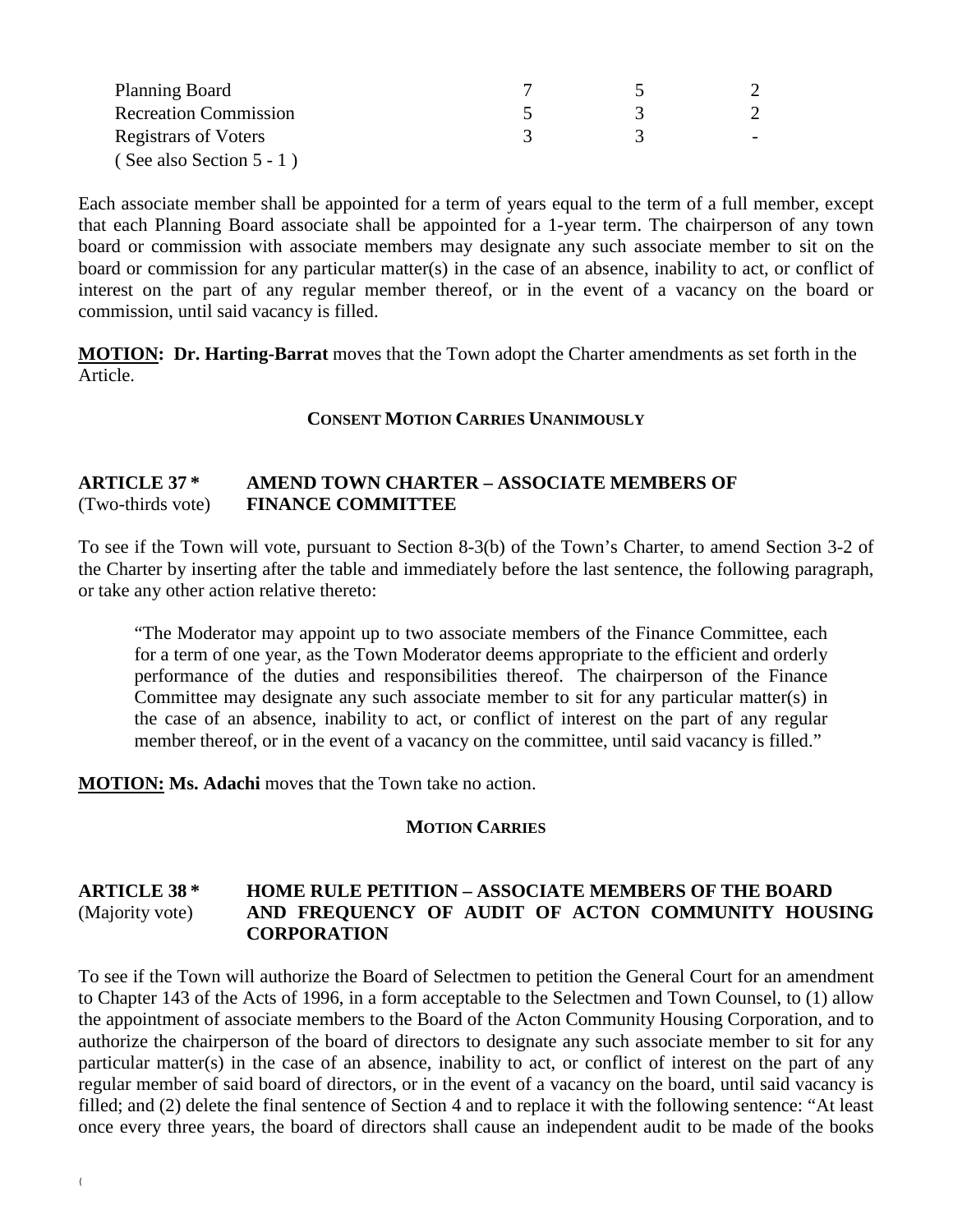and records of said board, which audit shall be filed with the board of selectmen of said town."; or take any other action relative thereto.

**MOTION: Dr. Harting-Barrat** moves that the Town authorize the Board of Selectmen to petition the General Court for a Home Rule Act in substantially the form set forth in the Article.

## **CONSENT MOTION CARRIES UNANIMOUSLY**

# **ARTICLE 39 \* AMEND TOWN BYLAWS – ANIMAL CONTROL**

(Majority vote)

To see if the Town will vote to amend Sections E22 through E25 and portions of E45 of Chapter E of the General Bylaws of the Town to read as follows (with the remainder of existing E45 of Chapter E covered by the ellipses before and after the subparagraph concerning Chapter E - Sections E22, E23, E24, E25 to remain unchanged):

## **E22. through E25. Animal Control Bylaw**

**E22** No person shall own or keep a dog, six months or older, within the Town unless a license for such dog is obtained from the Town Clerk. No person shall maintain a kennel within the Town unless a license for such kennel is obtained from the Town Clerk. No kennel may obtain a license from the Town Clerk until such kennel has passed an inspection by the Animal Control Officer. The license period is the time frame between January 1st and the following December 31st, inclusive. The fee for each such license will be determined by the Board of Selectmen in a public meeting.

**E23** Any person who is the owner or keeper of a dog or a kennel in the Town of Acton and who fails to license said dog or kennel within the time required by Chapter 140, Sections 137 and 137A of the General Laws shall be subject to a penalty of fifty dollars (\$50.00) to be collected as provided by law.

**E24** No person owning or keeping any animal in the Town of Acton shall permit the animal to go at large to the injury or nuisance of others. In addition, a dog should not go outside the boundaries of the property of its owner or keeper unless under the complete and effective control of said owner or keeper by means of a leash or otherwise.

**E25** Owners or keepers of animals in violation of the foregoing section shall, after a hearing, be subject to fines or other remedies permitted by Chapter 140 of the General Laws as determined by the Board of Selectmen.

## **E45. Non-Criminal Disposition**

Any bylaw of the Town of Acton or regulation of any town officer, board or department, the violation of which is subject to a specific penalty, may, in the discretion of the town official who is the appropriate enforcing person, be enforced in the method provided in Section 21D of Chapter 40 of the General Laws. Enforcing person as used in this bylaw shall mean any regular police officer with respect to any offense; the Building Commissioner, Zoning Enforcement Officer, Health Director, Fire Chief, or Deputy Chief, Conservation Administrator, DPW Director, Highway Superintendent, Engineering Administrator, Animal Control Officer and any such other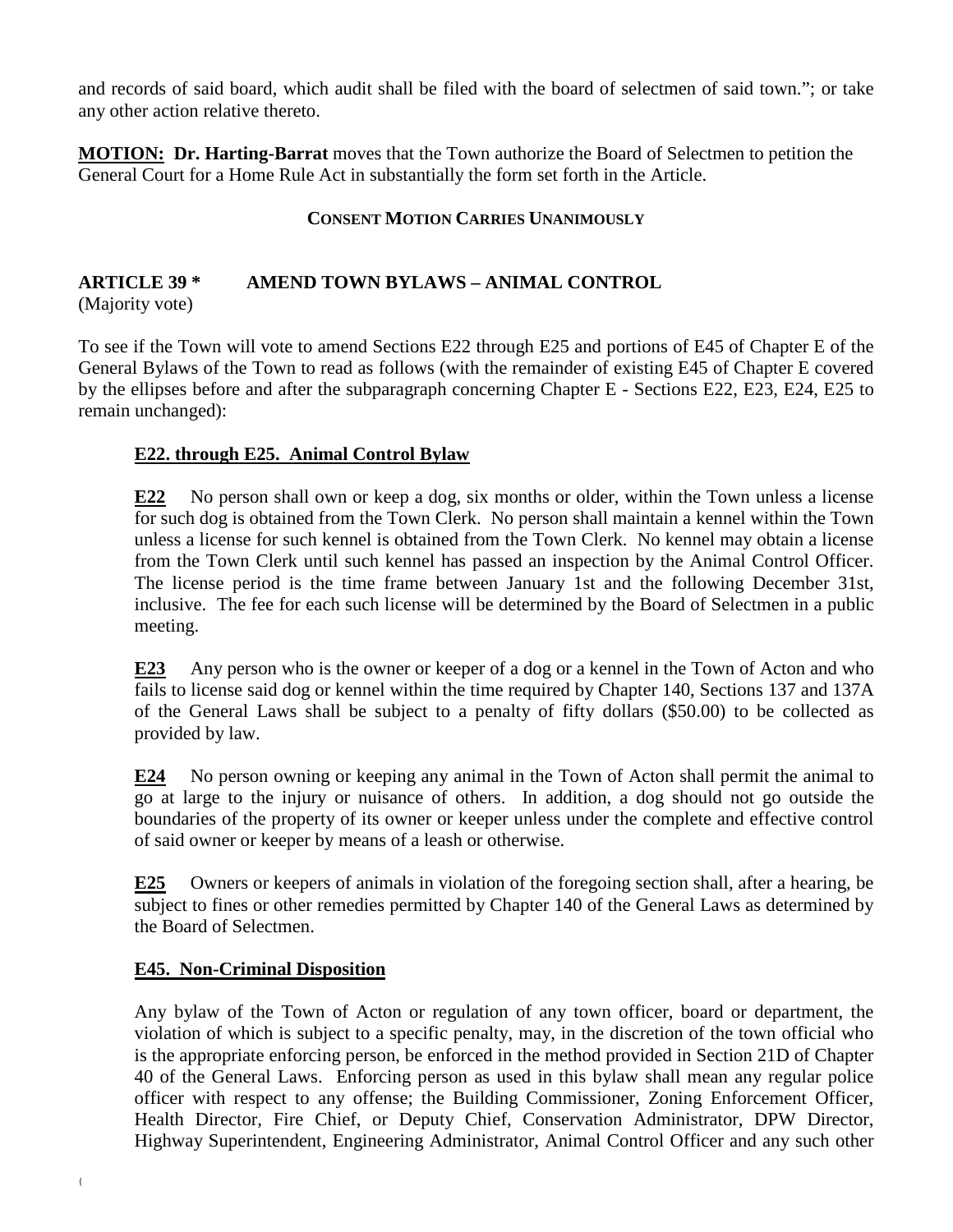official as the Board of Selectmen may from time to time designate, each with respect to violation of bylaws and rules and regulations within their respective jurisdictions. If more than one (1) official has jurisdiction in a given case, any such official may be an enforcing person with respect thereto.

Without intending to limit the generality of the foregoing, it is the intention of this bylaw that the following bylaws, rules and regulations are to be included within the scope of this bylaw and that the specific penalties as listed here shall apply in such cases.

…

…

Chapter E - Sections E22, E23, E24, E25 - Animal Control Bylaw; enforcing person - Animal Control Officer - Fine \$25.00, except \$50.00 for violation of Section E23.

or take any other action relative thereto.

*[Note: Changes to these Sections are reflected below by strikethrough for deletions and underline for additions:*

### *E22. through E25. Dog Licenses/Animal Control Bylaw*

*E22 No person shall own or keep a dog, six months or older, within the Town unless a license for such dog is obtained from the Town Clerk. No person shall maintain a kennel within the Town unless a license for such kennel is obtained from the Town Clerk. No kennel may obtain a license from the Town Clerk until such kennel has passed an inspection by the Animal Control Officer. The license period is the time frame between January 1st and the following December 31st, inclusive. The fee for each such a*-license will be determined by the Board of Selectmen in a *public meeting.* 

*E23 Any person who is the owner or keeper of a dog or a kennel in the Town of Acton and who fails to license said dog or kennel within the time required by Chapter 140, Section 137 and 137A of the General Laws shall be subject to a penalty of twenty-fivefifty dollars (\$5025.00) to be collected as provided by law.*

*E24 No person owning or keeping any animal in the Town of Acton shall permit the animal to go at large to the injury or nuisance of others. In addition, a dog should not go outside the boundaries of the property of its owner or keeper unless under the complete and effective control of said owner or keeper by means of a leash or otherwise.*

*E25 Owners or keepers of animals in violation of the foregoing section shall, after a hearing, be subject to fines or other remedies permitted by Chapter 140 of the General Laws, which shall beas determined by the Board of Selectmen. "*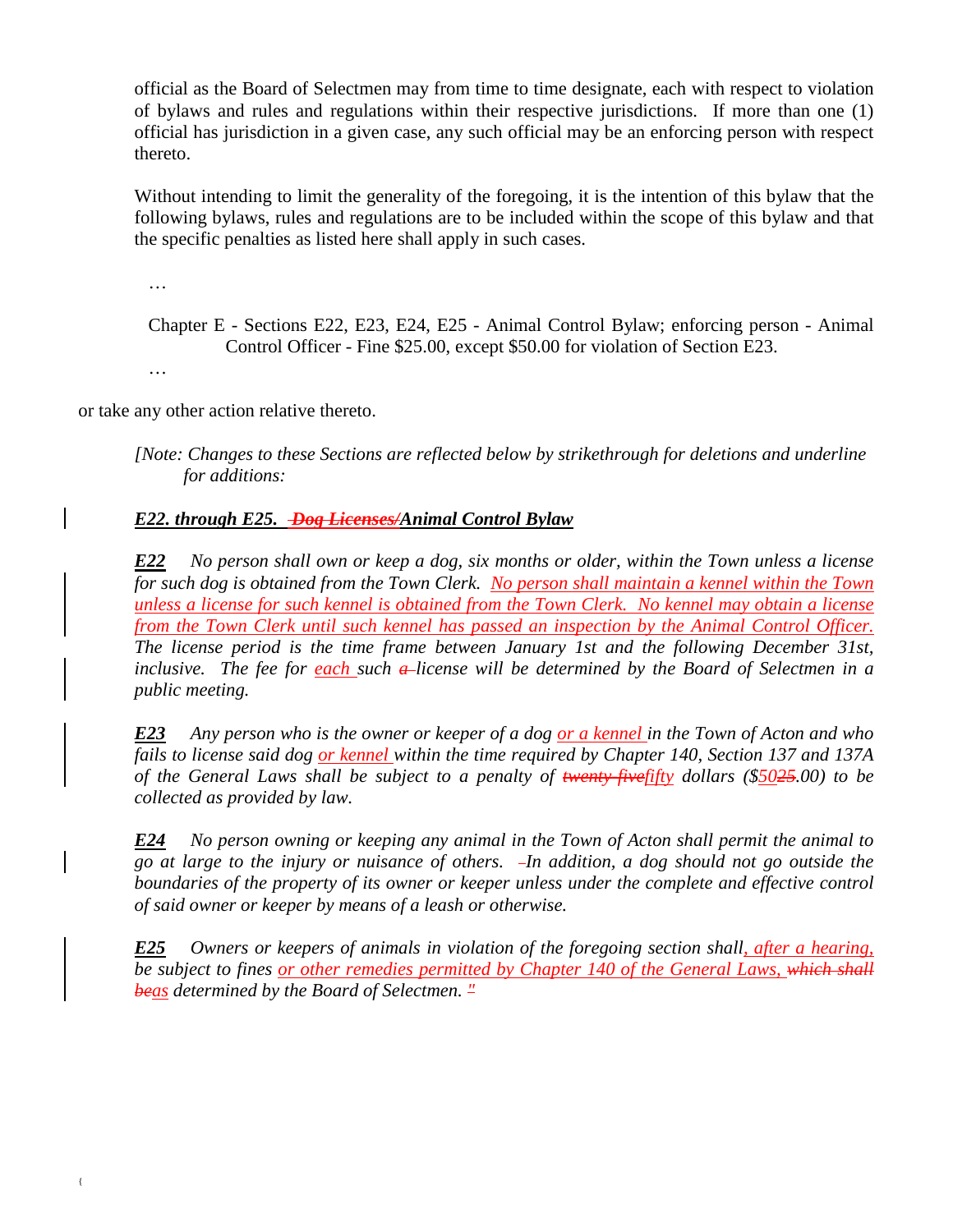### *E45. Non-Criminal Disposition*

*Any bylaw of the Town of Acton or regulation of any town officer, board or department, the violation of which is subject to a specific penalty, may, in the discretion of the town official who is the appropriate enforcing person, be enforced in the method provided in Section 21D of Chapter 40 of the General Laws. Enforcing person as used in this bylaw shall mean any regular police officer with respect to any offense; the Building Commissioner, Zoning Enforcement Officer, Health Director, Fire Chief, or Deputy Chief, Conservation Administrator, DPW Director, Highway Superintendent, Engineering Administrator, Animal Control Officer and any such other official as the Board of Selectmen may from time to time designate, each with respect to violation of bylaws and rules and regulations within their respective jurisdictions. If more than one (1) official has jurisdiction in a given case, any such official may be an enforcing person with respect thereto.*

*Without intending to limit the generality of the foregoing, it is the intention of this bylaw that the following bylaws, rules and regulations are to be included within the scope of this bylaw and that the specific penalties as listed here shall apply in such cases.*

*… Chapter E - Sections E22, 23, 24, 25 - Dog Licenses/Animal Control Bylaw; enforcing person - Dog Animal Control Officer - Fine \$25., except \$50.00 for violation of Section E23.00.*

*…]*

**MOTION: Dr. Harting-Barrat** moves that the Town adopt the general bylaw amendments as set forth in the Article.

#### **CONSENT MOTION CARRIES UNANIMOUSLY**

### **ARTICLE 40 \* ACCEPT LEGISLATION – WAIVER OF DOG LICENSING FEES** (Majority vote) **FOR THE ELDERLY**

To see if the Town will vote to accept Section 139(c) of Chapter 140 of the Massachusetts General Laws relative to waiving annual dog license fees for any person age 70 or older, or take any other action relative thereto.

**MOTION: Dr. Harting-Barrat** moves that the Town accept General Laws Chapter 140, Section 139(c) as set forth in the Article.

#### **CONSENT MOTION CARRIES UNANIMOUSLY**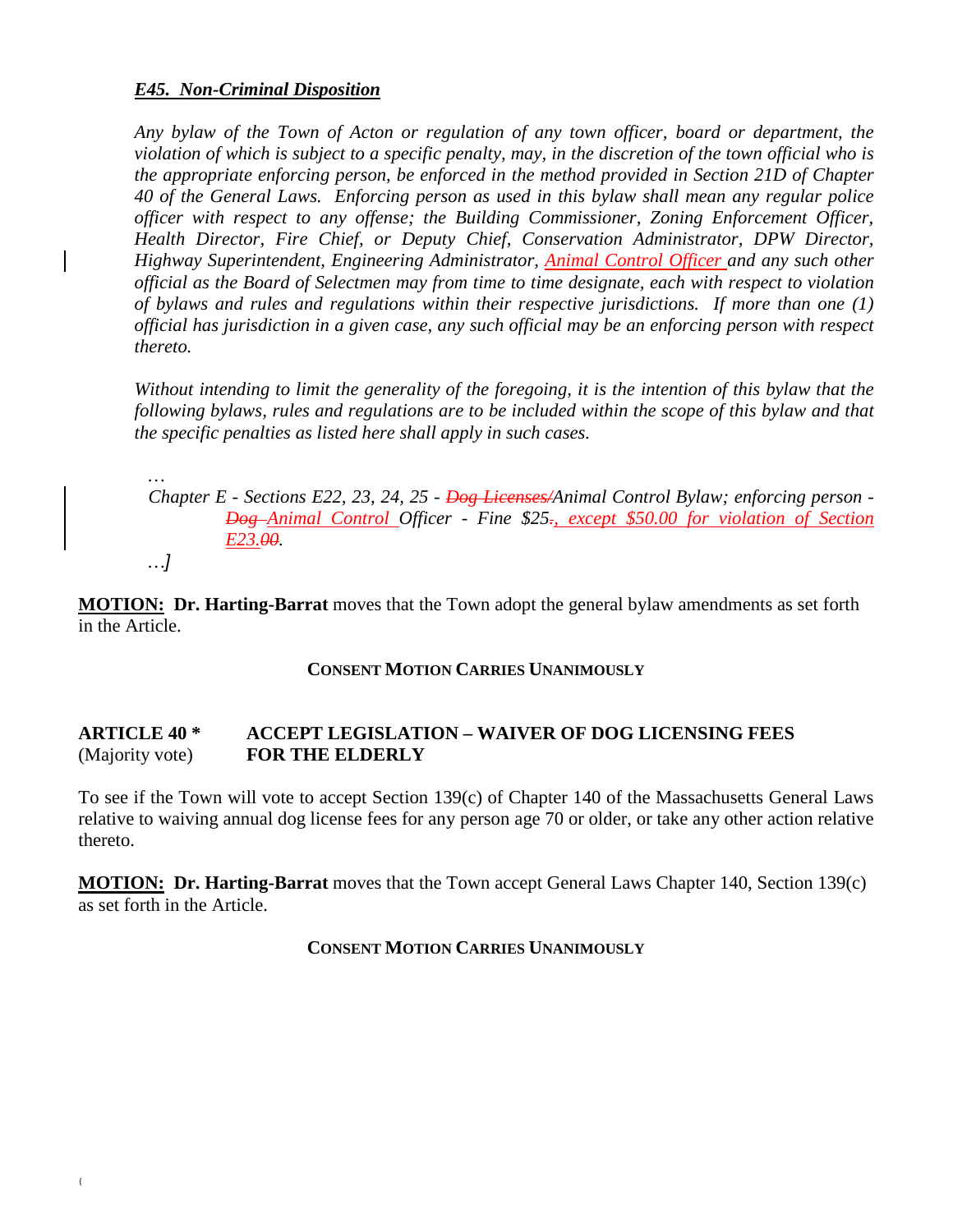## **ARTICLE 41 \* AMEND ZONING BYLAW – COMMUNITY SERVICE ORGANIZATIONS** (Two-thirds vote)

To see if the Town will vote to amend the Zoning Bylaw, Section 3, as follows:

1. In the Table of Principal Uses insert a new line 3.4.12 as follows:

|                                                                    |                                          |                                                                  |         | <b>RESIDENTIAL</b><br><b>DISTRICTS</b> |           | <b>VILLAGE DISTRICTS</b> |       |            |            |            | <b>OFFICE</b><br><b>DISTRICTS</b> |          |
|--------------------------------------------------------------------|------------------------------------------|------------------------------------------------------------------|---------|----------------------------------------|-----------|--------------------------|-------|------------|------------|------------|-----------------------------------|----------|
|                                                                    | <b>PRINCIPAL USES</b>                    | $R-2$<br>$R - 4$<br>$R - 8$<br>R-<br>8/4<br>$R-10$<br>R-<br>10/8 | $R - A$ | <b>R-AA</b>                            | <b>VR</b> | <b>EAV</b>               | EAV-2 | <b>NAV</b> | <b>SAV</b> | <b>WAV</b> | OP-                               | OP-<br>2 |
| <b>GOVERNMENTAL INSTITUTIONAL &amp; PUBLIC SERVICE USES</b><br>3.4 |                                          |                                                                  |         |                                        |           |                          |       |            |            |            |                                   |          |
| 3.4.12                                                             | <b>Community Service</b><br>Organization | N                                                                | N       | N                                      | N         | $\checkmark$             |       | v          | ν          | ν          |                                   |          |

|                                                                    |                                          | <b>BUSINESS</b><br><b>DISTRICTS</b> |              |              |              | <b>INDUSTRIAL DISTRICTS</b> |     | SP.<br>DIST. |    |            |                            |
|--------------------------------------------------------------------|------------------------------------------|-------------------------------------|--------------|--------------|--------------|-----------------------------|-----|--------------|----|------------|----------------------------|
| <b>PRINCIPAL USES</b>                                              |                                          | KC                                  | LB           | <b>PM</b>    | Gl           | п                           | Lŀ- | SM(1)        | TD | <b>ARC</b> | <b>SITE</b><br><b>PLAN</b> |
| <b>GOVERNMENTAL INSTITUTIONAL &amp; PUBLIC SERVICE USES</b><br>3.4 |                                          |                                     |              |              |              |                             |     |              |    |            |                            |
| 3.4.12                                                             | <b>Community Service</b><br>Organization | $\checkmark$                        | $\checkmark$ | $\checkmark$ | $\checkmark$ | v                           | v   | ν            | v  | N          | R                          |

- 2. In section 3.4 (Governmental, Institutional and Public Service Uses), insert a new land use definition as follows:
	- 3.4.12 Community Service Organization An organization, other than religious or educational, incorporated as a  $501(c)(3)$  non-profit corporation under the Federal tax code and dedicated to assist individuals or families in need by providing or distributing free goods, services or other assistance to cover basic needs, such as but not limited to a food pantry, a provider of free clothing, furniture, appliances and home goods, or a provider of financial assistance for home heating fuel.

, or take any other action relative thereto.

**MOTION: Dr. Harting-Barrat** moves that the Town adopt the zoning bylaw amendments as set forth in the Article.

**CONSENT MOTION CARRIES UNANIMOUSLY**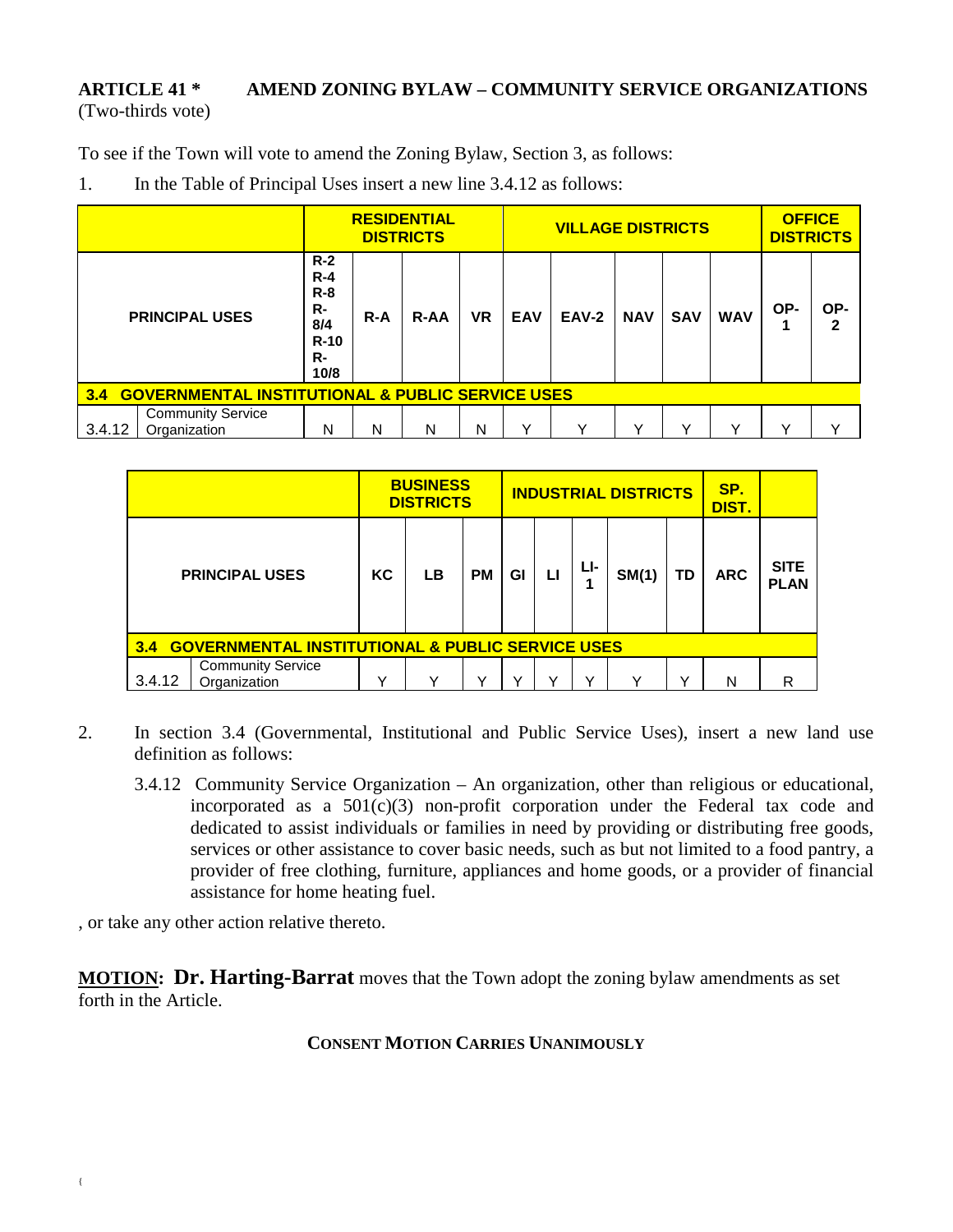## **ARTICLE 42 \* AMEND ZONING BYLAW – HEATING FUELS**

(Two-thirds vote)

To see if the Town will vote to amend the Zoning Bylaw, Section 3.7 (Prohibited Uses), by deleting the words in the sixth line in the right column of the table, and replacing them with the words "Commercial storage of heating oils; commercial storage of natural gas in LNG tanks, gas holders or pressure vessels; except that the storage of liquefied petroleum (LP) gas shall be allowed for retail purposes as follows: (a) up to 20 pound capacity cylinders in quantities that are customary for retail businesses, and (b) in a tank with up to 1,000-gallon capacity for customer refills not exceeding one tank per retail location".

*[Note – Section 3.7, Table, right column, sixth line currently reads: "Heating fuel sales, service and storage".]*

, or take any other action relative thereto.

**MOTION: Dr. Harting-Barrat** moves that the Town adopt the zoning bylaw amendments as set forth in the Article.

## **CONSENT MOTION CARRIES UNANIMOUSLY**

## **ARTICLE 43 \* AMEND ZONING BYLAW – ESTABLISH TEMPORARY MORATORIUM** (Two-thirds vote) **ON MEDICAL MARIJUANA USES**

To see if the Town will vote to amend the Zoning Bylaw by inserting a new Section 3.11 as follows:

- 3.11 Temporary Moratorium on Medical Marijuana Uses
- 3.11.1 Background On November 6, 2012 Massachusetts voters approved Ballot Question 3, also known as the Massachusetts Medical Marijuana Initiative or "Law for the Humanitarian Medical Use of Marijuana" (hereinafter the "Medical Marijuana Law"). The Medical Marijuana Law took effect on January 1, 2013. Under the Medical Marijuana Law a "Medical Marijuana Treatment Center shall mean a not-for-profit entity, as defined by Massachusetts law only, registered under this law, that acquires, cultivates, possesses, processes (including development of related products such as food, tinctures, aerosols, oils, or ointments), transfers, transports, sells, distributes, dispenses, or administers marijuana, products containing marijuana, related supplies, or educational materials to qualifying patients or their personal caregivers." The Medical Marijuana Law enables the Massachusetts Department of Public Health (DPH) to register up to 35 such centers within the first year of enactment, with a minimum of one and a maximum of five located within each county. DPH must issue regulations for the implementation of the Medical Marijuana Law by May 1, 2013.
- 3.11.2 Purpose and Justification The purpose of the temporary moratorium is to give the Town of Acton sufficient time after the promulgation of DPH regulations to evaluate the potential land use impacts of Medical Marijuana Treatment Centers as such term is defined under the Medical Marijuana Law, and, if necessary and appropriate, to prepare and adopt zoning standards for Medical Marijuana Treatment Centers.
- 3.11.3 Temporary Moratorium Provision For the duration of this Temporary Moratorium a Medical Marijuana Treatment Center as defined in the Medical Marijuana Law shall be prohibited as a PRINCIPAL and ACCESSORY USE in all zoning districts, and no use variance shall be granted to allow a Medical Marijuana Treatment Center.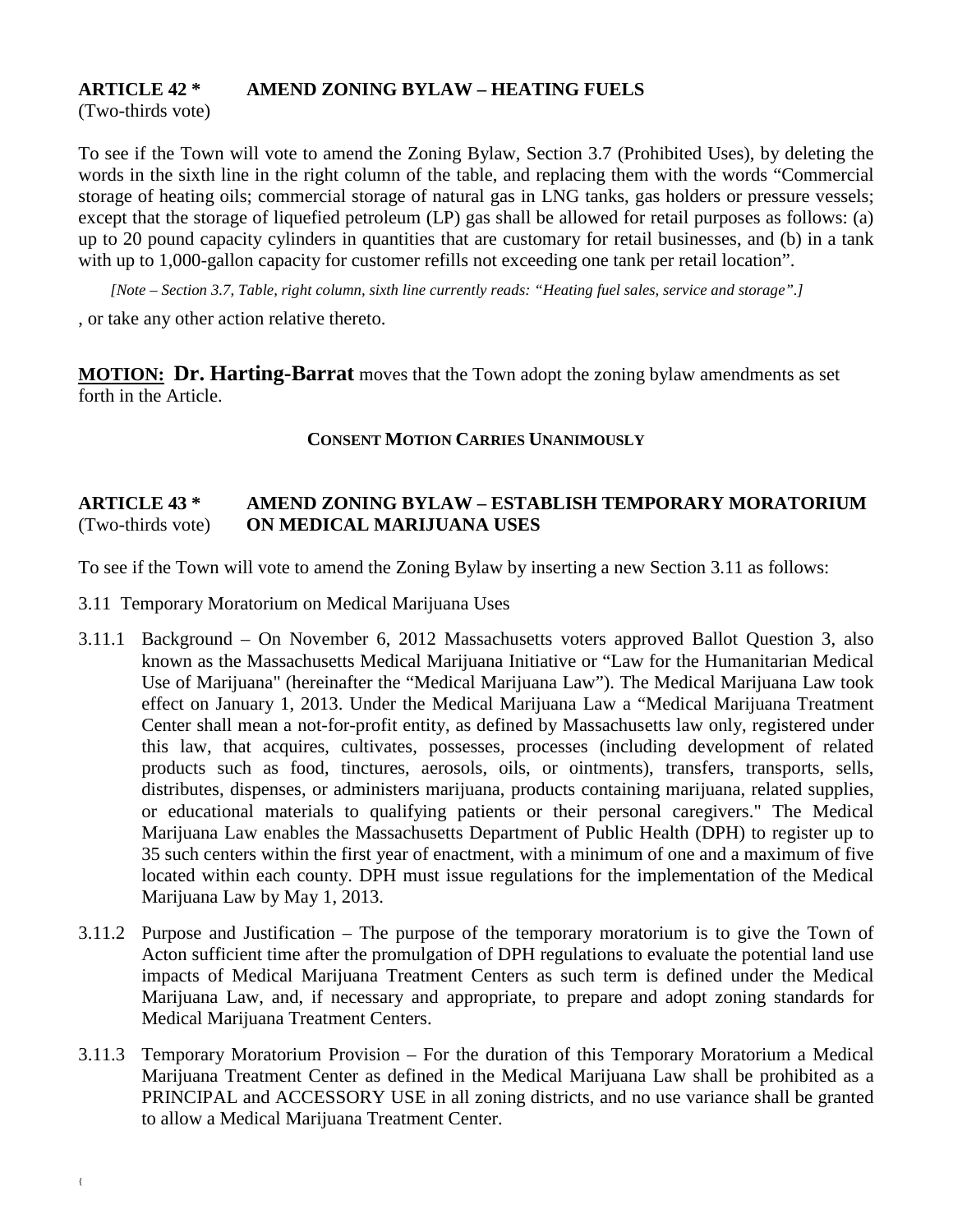3.11.4 Temporary Moratorium Expiration - Unless extended, continued or modified by a subsequent action of Town Meeting, the provisions of this Temporary Moratorium shall expire upon either of the first to occur of: (a) the adoption by Town Meeting of an amendment to this Bylaw that explicitly rescinds or replaces this moratorium, and the approval of any such amendment by the Massachusetts Attorney General, or (b) July 1, 2014.

, or take any other action relative thereto.

**MOTION: Dr. Harting-Barrat** moves that the Town adopt the zoning bylaw amendments as set forth in the Article.

Held from consent

#### **MOTION CARRIES DECLARED 2/3 BY MODERATOR\***

\*TOWN OF ACTON HAS EXCEPTED MGL CH 39 SEC 15 AT ITS ANNUAL TOWN MEETING APRIL 2001, ARTICLE 43 AND THE AMENDED BYLAW 5A WAS APPROVED BY THE ATTORNEY GENERAL ON AUG. 6, 2001. (THE TOWN MEETING MODERATOR IS NOT REQUIRED TO COUNT A 2/3 REQUIRED VOTE.)

## **ARTICLE 44 \* AMEND ZONING BYLAW – OUTDOOR SALES**

(Two-thirds vote)

To see if the Town will vote to amend Section 3 of the Zoning Bylaw as set forth below:

A. In Section 3.7 – Prohibited USES, delete the last sentence of the first paragraph and replace it with the following new sentence:

"In addition, the following USES are prohibited in all zoning districts, unless otherwise specifically permitted in this Bylaw."

*[Note – the first paragraph of Section 3.7 currently reads: 3.7 Prohibited USES – All USES that pose a present or potential hazard to human health, safety, welfare, or the environment through the emission of smoke, particulate matter, noise or vibration, or through fire or explosive hazard, or glare are expressly prohibited in all zoning districts. In addition, the following USES are expressly prohibited in all zoning districts.]*

B. In Section 3.8 – ACCESSORY USE Regulations, insert a new subsection 3.8.3 as follows:

3.8.3 ACCESSORY USES permitted in the Business and Village Districts.

- 3.8.3.1 The on-premises outdoor display and sale of merchandise by Retail PRINCIPAL USES on private property, subject to the following requirements:
	- a) The outdoor display and sale of merchandise shall be conducted only by a PRINCIPAL Retail USE located on the same LOT, and shall only include merchandise that is regularly offered for sale inside that business establishment. The outdoor display of seasonal merchandise that is not typically offered for sale indoors, such as but not limited to winter tools, flowers, and beach or pool accessories shall be allowed.
	- b) The outdoor display and sale shall be confined to an area that is directly contiguous to the BUILDING space that the PRINCIPAL Retail USE occupies.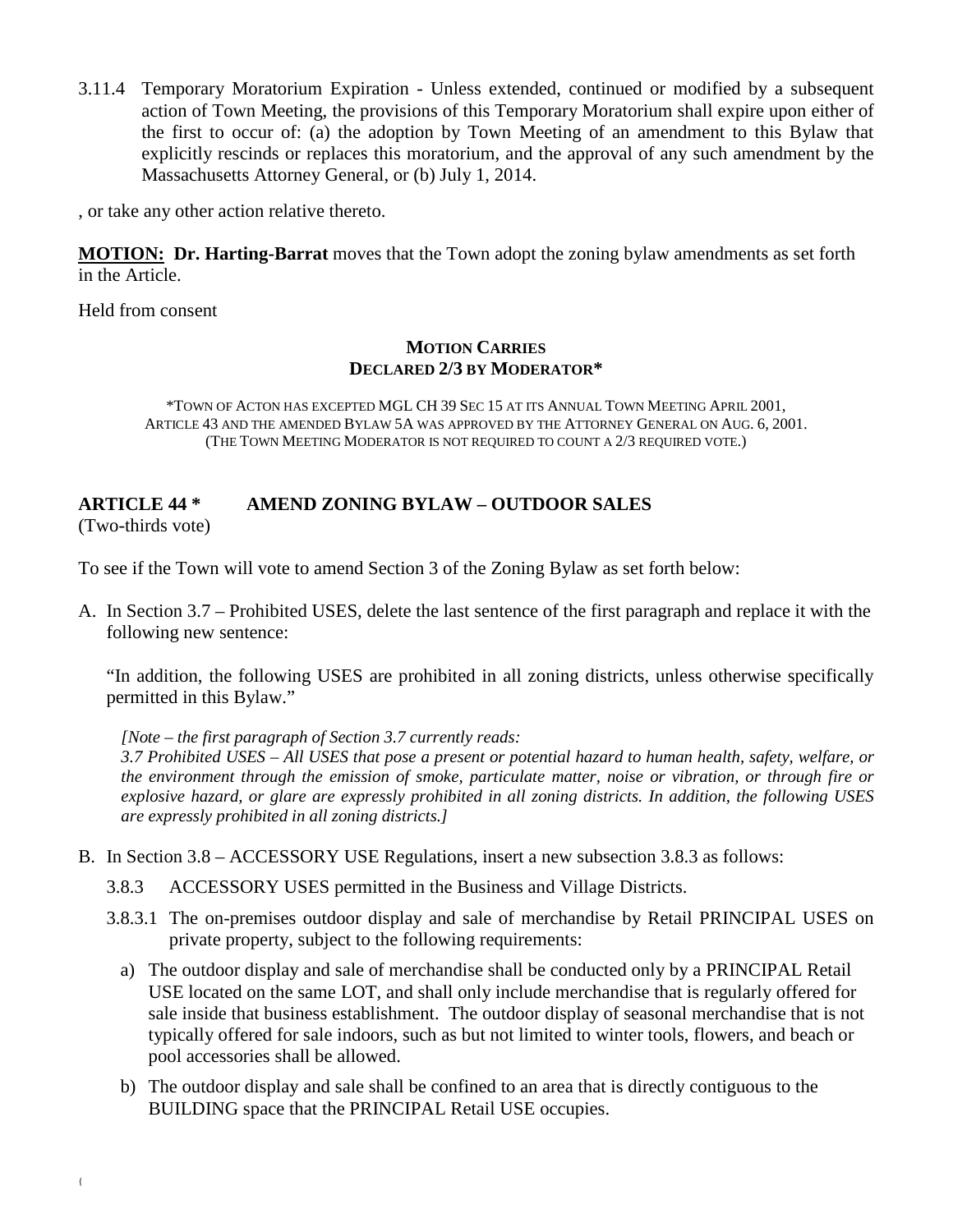- c) Each outdoor display and sale area shall meet the minimum side, and rear yard setback requirements for BUILDINGS and STRUCTURES of the zoning district in which it is located.
- d) Outdoor display and sale areas shall not be placed on lawns and other landscaped areas.
- e) Outdoor display and sale areas shall not be placed or located so as to block or obstruct the following: pedestrian or building access or egress; the minimum number of vehicle parking and handicap parking spaces required under this Bylaw and under the Massachusetts Architectural Access Board (AAB); ACCESS driveways; interior driveways; maneuvering aisles; loading areas; public or private utilities, services, or drainage systems; fire lanes, alarms, hydrants, or other fire protection equipment; or emergency access or egress.
- f) Outdoor display and sale areas shall be operated and maintained so that all sidewalks and walkways continuously meet minimum Americans with Disabilities Act (ADA) and Massachusetts Architectural Access Board (AAB) standards.

, and

{

Renumber the current Section 3.8.3, including all its subsections 3.8.3.1 through 3.8.3.7 to become Section 3.8.4 and subsections 3.8.4.1 through 3.8.4.7.

- C. Insert in Section 3.8.3 ACCESSORY USES Permitted in the Business and Village Districts (as inserted in Part B above) a new subsection 3.8.3.2 as follows:
	- 3.8.3.2 The Zoning Enforcement Officer may issue up to two permits per calendar year for each private property where Retail is a PRINCIPAL USE allowing temporary outdoor sale events, such as a bazaar, festival, fair or similar event, that includes the outdoor display and sale of merchandise, subject to the following requirements:
		- a) The property owner shall submit a permit application to the Zoning Enforcement Officer sixty (60) days prior to the start of the event.
		- b) Prior to issuance of the permit, the property owner shall have obtained all other applicable permits and licenses for the event that may be required under other local, State or Federal law.
		- c) Prior to issuance of the permit, the property owner shall have obtained written notice from the Acton Police Department to proceed with the event.
		- d) Only the retailers that are permanent tenants on the property may participate in the outdoor sales event. The owner shall not allow off-site or traveling retailers or vendors to participate.
		- e) Each outdoor display and sale area shall meet the minimum side, and rear yard setback requirements for BUILDINGS and STRUCTURES of the zoning district in which it is located.
		- f) Outdoor display and sale areas shall not be placed or located so as to block or obstruct the following: pedestrian or building access or egress; the minimum number of handicap parking spaces under the Massachusetts Architectural Access Board (AAB); ACCESS driveways; fire lanes, alarms, hydrants, or other fire protection equipment; and emergency access or egress.
		- g) Outdoor display and sale areas shall be operated and maintained so that all sidewalks and walkways continuously meet minimum Americans with Disabilities Act (ADA) and Massachusetts Architectural Access Board (AAB) standards.
		- h) The event shall last a maximum of three days.
		- i) The event's hours of operation shall be limited to 7 AM to 8 PM on Monday through Friday and to 9 AM to 8 PM on Saturday and Sunday, unless otherwise specified by the Zoning Enforcement Officer.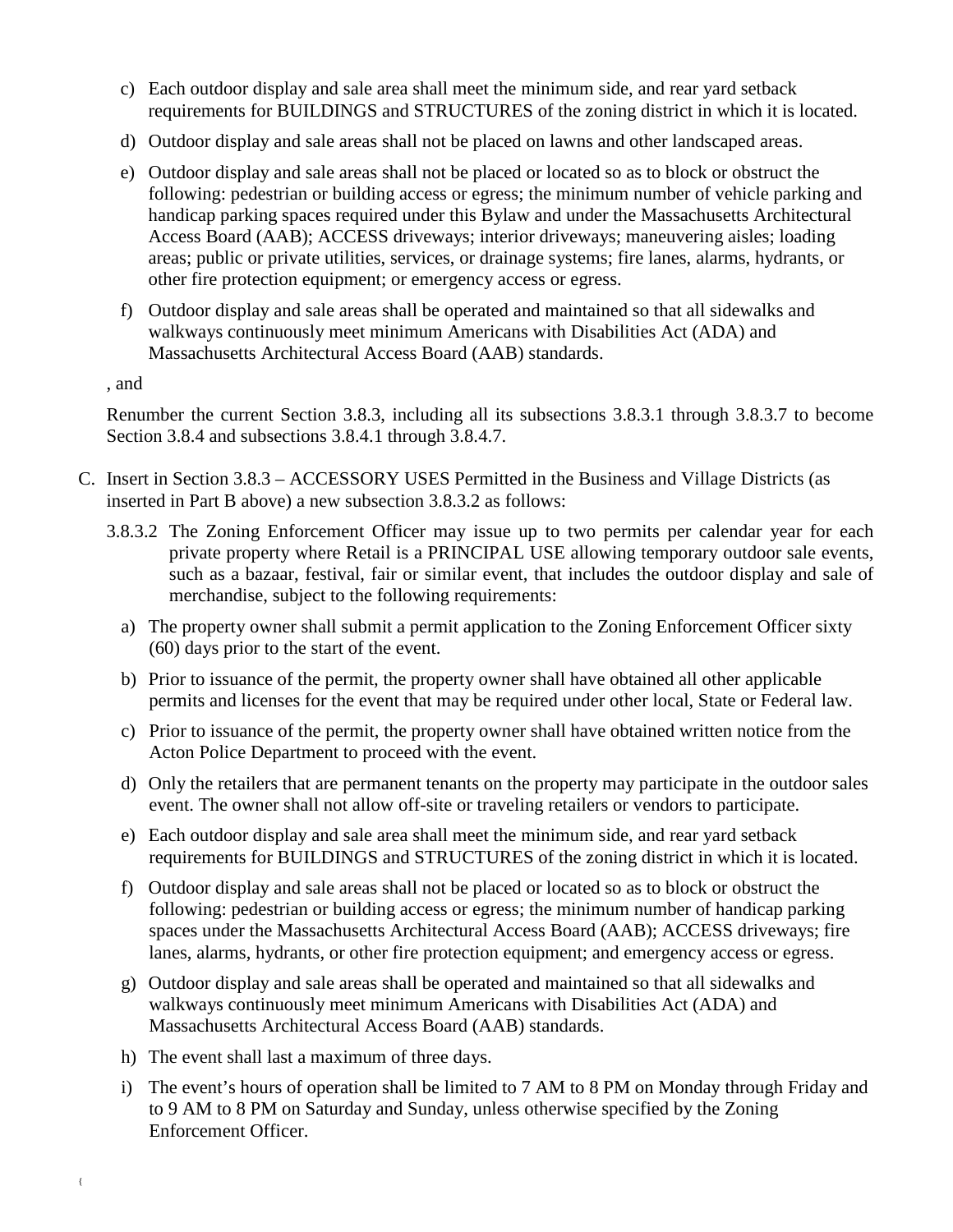- j) Signs displayed during the event shall not be subject to the zoning regulations for signs set forth in section 7 of this bylaw.
- k) All signs, trash and debris shall be removed from the event site immediately upon the termination of the activity.
- l) The Zoning Enforcement Officer when issuing the zoning permit shall require documents and information sufficient to determine compliance with this section.
- D. Insert in Section 3.8.3 ACCESSORY USES Permitted in the Business and Village Districts (as inserted in Part B above) a new subsection 3.8.3.3 as follows:
	- 3.8.3.3 On-premises outdoor self-service conveniences such as rental movie kiosks, vending machines, propane tank dispensers or similar convenience on private property where Retail is a PRINCIPAL USE, subject to the following requirements:
		- a) Outdoor self service conveniences shall be confined to an area immediately contiguous to the BUILDING space that the PRINCIPAL Retail USE occupies.
		- b) Outdoor self service conveniences shall not be placed on lawns and other landscaped areas.
		- c) Outdoor self service conveniences shall meet the minimum front, side, and rear yard setback requirements for BUILDINGS and STRUCTURES of the zoning district in which it is located.
		- d) Outdoor self service conveniences shall not be placed or located so as to interfere with the following: pedestrian or building access or egress; the minimum number of vehicle parking and handicap parking spaces required under this Bylaw and under the Massachusetts Architectural Access Board (AAB); ACCESS driveways; interior driveways; maneuvering aisles; loading areas; public or private utilities, services, or drainage systems; fire lanes, alarms, hydrants, or other fire protection equipment; or emergency access or egress.
		- e) The outdoor self service conveniences shall be maintained so that all sidewalks and walkways continuously meet minimum Americans with Disabilities Act (ADA) and Massachusetts Architectural Access Board (AAB) standards.
- E. Insert in Section 3.8.4– ACCESSORY USES Permitted in any Zoning Districts (as renumbered in Part B above) a new subsection 3.8.4.8 as follows:
	- 3.8.4.8 In Village, Office, Business and Industrial Districts only, the Zoning Enforcement Officer may issue a permit for the recurring outdoor seasonal sales of New England farm products (farmers' market) on private property, subject to the following requirements:
		- a) Such permit shall be limited to one calendar year per LOT.
		- b) The owner of the property upon which the event will be held shall submit a permit application to the Zoning Enforcement Officer sixty (60) days prior to the start of the first farmers' market of the calendar year.
		- c) Prior to issuance of the permit, the property owner shall have obtained all other applicable permits and licenses for the farmers' market that may be required under other local, State or Federal law.
		- d) Prior to issuance of the permit, the property owner shall have obtained written notice from the Acton Police Department to proceed with the farmers' market.
		- e) The farmers' market shall not recur more than one day per week.

{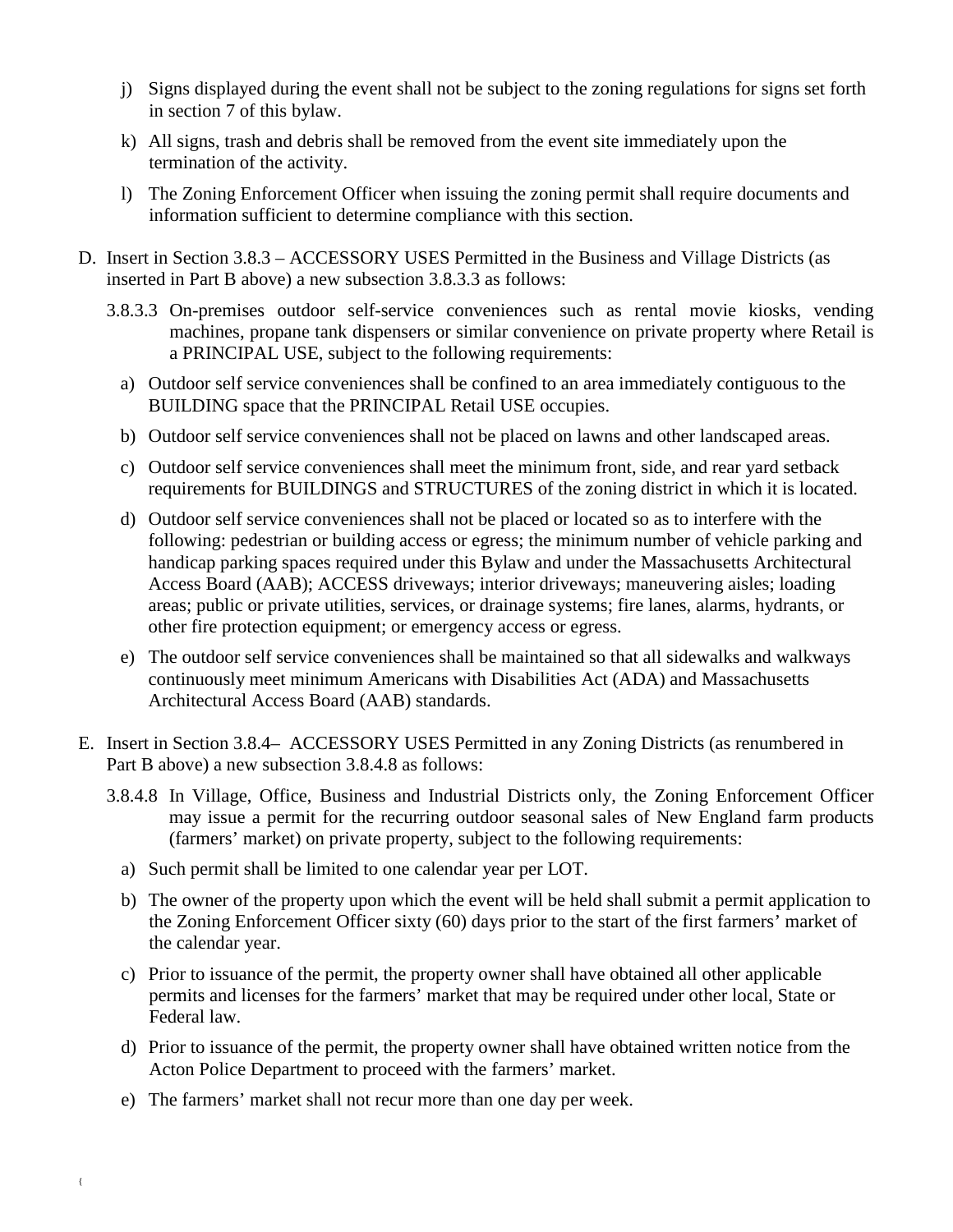- f) The event's hours of operation shall be limited to 7 AM to 8 PM on Monday through Friday and to 9 AM to 8 PM on Saturday and Sunday, unless otherwise specified by the Zoning Enforcement Officer.
- g) When applying for the permit, the property owner must specify the proposed hours, and the dates and/or regularity of the farmers' market.
- h) Each outdoor display and sale area shall meet the minimum side, and rear yard setback requirements for BUILDINGS and STRUCTURES of the zoning district in which it is located.
- i) Outdoor display and sale areas shall not be placed or located so as to block or obstruct the following: the minimum required number of handicap parking spaces and their associated interior driveways and maneuvering aisles as required under this Bylaw for PRINCIPAL USES on the property, and under the Massachusetts Architectural Access Board (AAB); Parking spaces for PRINCIPAL USES on the property remaining open during the event; ACCESS driveways; loading areas; fire lanes, alarms, hydrants, or other fire protection equipment; and emergency access or egress.
- j) Outdoor display and sale areas shall be operated and maintained so that all sidewalks and walkways continuously meet minimum Americans with Disabilities Act (ADA) and Massachusetts Architectural Access Board (AAB) standards.
- k) At all times adequate ingress and egress and sufficient parking shall be maintained as determined by the Zoning Enforcement Officer.
- l) Products sold at the farmers' markets must be produced or made on farms in the New England region, with the exception of seasonal Christmas tree sales.
- m) Signs displayed during the hours of operation of the farmer's market shall not be subject to the zoning regulations for signs set forth in section 7 of this bylaw.
- n) All signs, trash and debris shall be removed from the event site immediately upon the termination of the activity.
- o) The Zoning Enforcement Officer when issuing the zoning permit for a farmers' market shall require documents and information sufficient to determine compliance with this section.
- F. Insert in Section 3.8.4 ACCESSORY USES Permitted in any Zoning District (as renumbered in Part B above) a new subsection 3.8.4.9 as follows:
	- 3.8.4.9 Temporary yard or garage sales limited to a total of not more than 3 days for each calendar year on a LOT with Residential USE on it.

, or take any other action relative thereto.

**MOTION: Dr. Harting-Barrat** moves that the Town adopt the zoning bylaw amendments as set forth in the Article.

## **CONSENT MOTION CARRIES UNANIMOUSLY**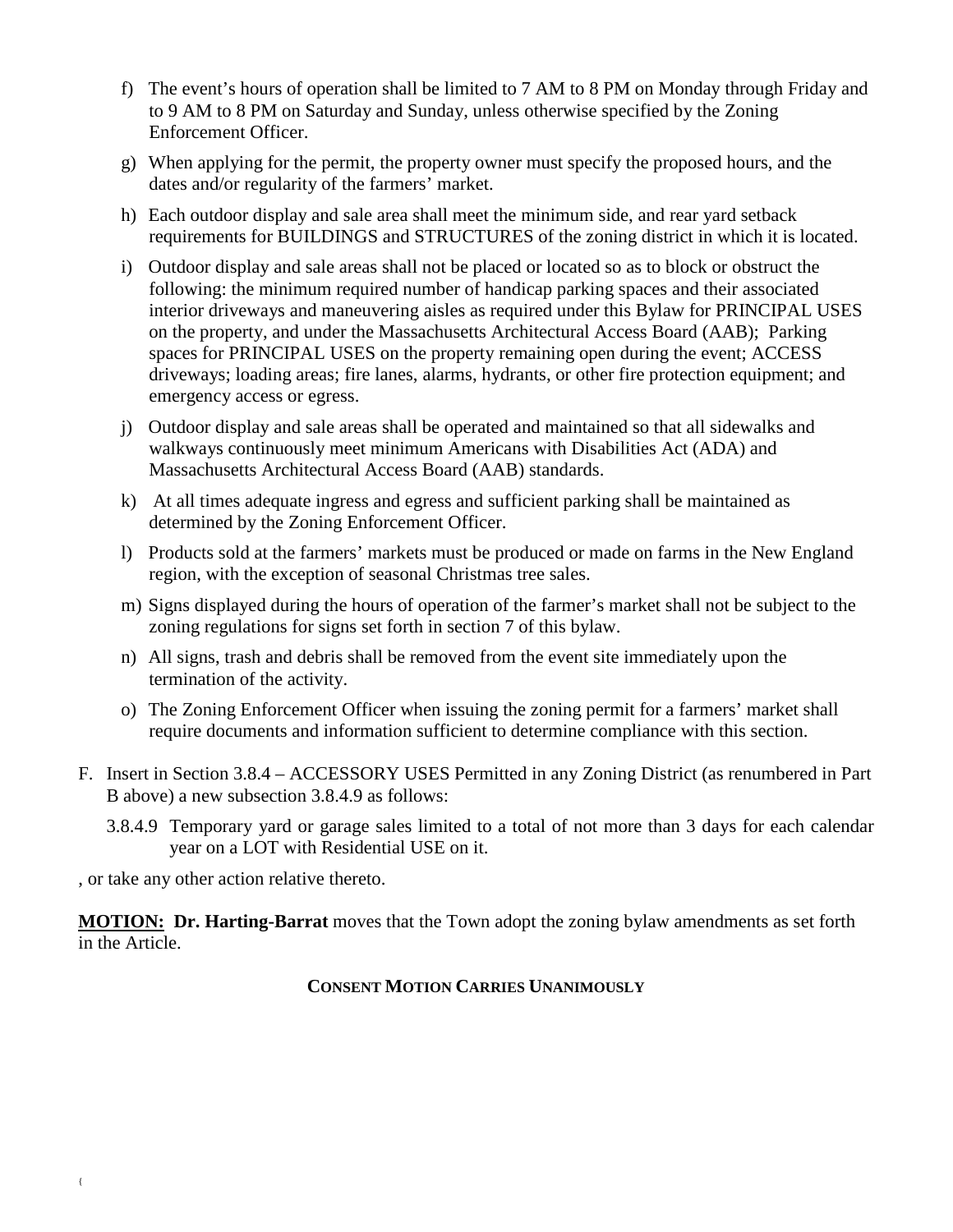## **ARTICLE 45 \* AMEND ZONING BYLAW – COMMERCIAL INSTRUCTION** (Two-thirds vote) **IN PRIVATE COMMUNITY FACILITIES**

To see if the Town will vote to amend the Zoning Bylaw as follows:

- A. In Section 3 of the Zoning Bylaw containing definitions of principal land uses, delete the principal definition 3.2.3 Recreation in its entirety and replace it with the following new definition:
	- 3.2.3 Recreation A pool, tennis or other recreation facility owned and operated by a neighborhood association or a condominium for the use by the members of the association or condominium and their guests. The facility may also be used for commercial instruction, education and training in skills of all kinds for the members of the association or condominium or the public at large.

*[Note: definition 3.2.3 currently reads:3.2.3 Recreation – A pool or recreation center owned and operated by a neighborhood association, the use of which is limited to members of the association and their guests.]*

- B. In Zoning Bylaw Section 9 Planned Conservation Residential Community, delete subsection 9.6.1 in its entirety and replace it with the following:
	- 9.6.1 Permitted USES Permitted USES in a PCRC shall be any use permitted in the underlying Zoning District as well as ACCESSORY USES typically associated with residential USES. Permitted USES in a PCRC shall also include community facilities owned and operated by the owner of the PCRC or the residents within the PCRC, such as building and grounds maintenance facilities, waste water disposal facilities, recreational facilities, or club houses. Community facilities shall be for the use by the residents within the PCRC and their guests. They may also be used for commercial instruction, education and training in skills of all kinds for the residents within the PCRC and the public at large.

*[Note: Subsection 9.6.1 currently states:9.6.1 Permitted USES – Permitted USES in a PCRC shall be any USE permitted in the underlying Zoning District, as well as ACCESSORY USES typically associated with residential USES, owned and operated by the owner of the PCRC or the residents within the PCRC, such as building and grounds maintenance facilities, wastewater disposal facilities, recreation facilities, or club houses.]*

- C. In Zoning Bylaw Section 9B Senior Residence developments, delete subsection 9B.4.6 in its entirety and replace it with the following:
	- 9B.4.6 Support services to meet SENIORS' needs, such as skilled nursing service, medical and other health service, food service, recreation and leisure facilities, or a community center; including the use of recreation, leisure, and community center facilities for commercial instruction, education and training in skills of all kinds for SENIORS and the public at large.

*[Note: Subsection 9B.4.6 currently reads:Support services to meet SENIORS' needs, such as skilled nursing service, medical and other health service, recreation and leisure facilities, a community center, or food service.]*

, or take any other action relative thereto.

**MOTION: Dr. Harting-Barrat** moves that the Town adopt the zoning bylaw amendments as set forth in the Article.

**CONSENT MOTION CARRIES UNANIMOUSLY**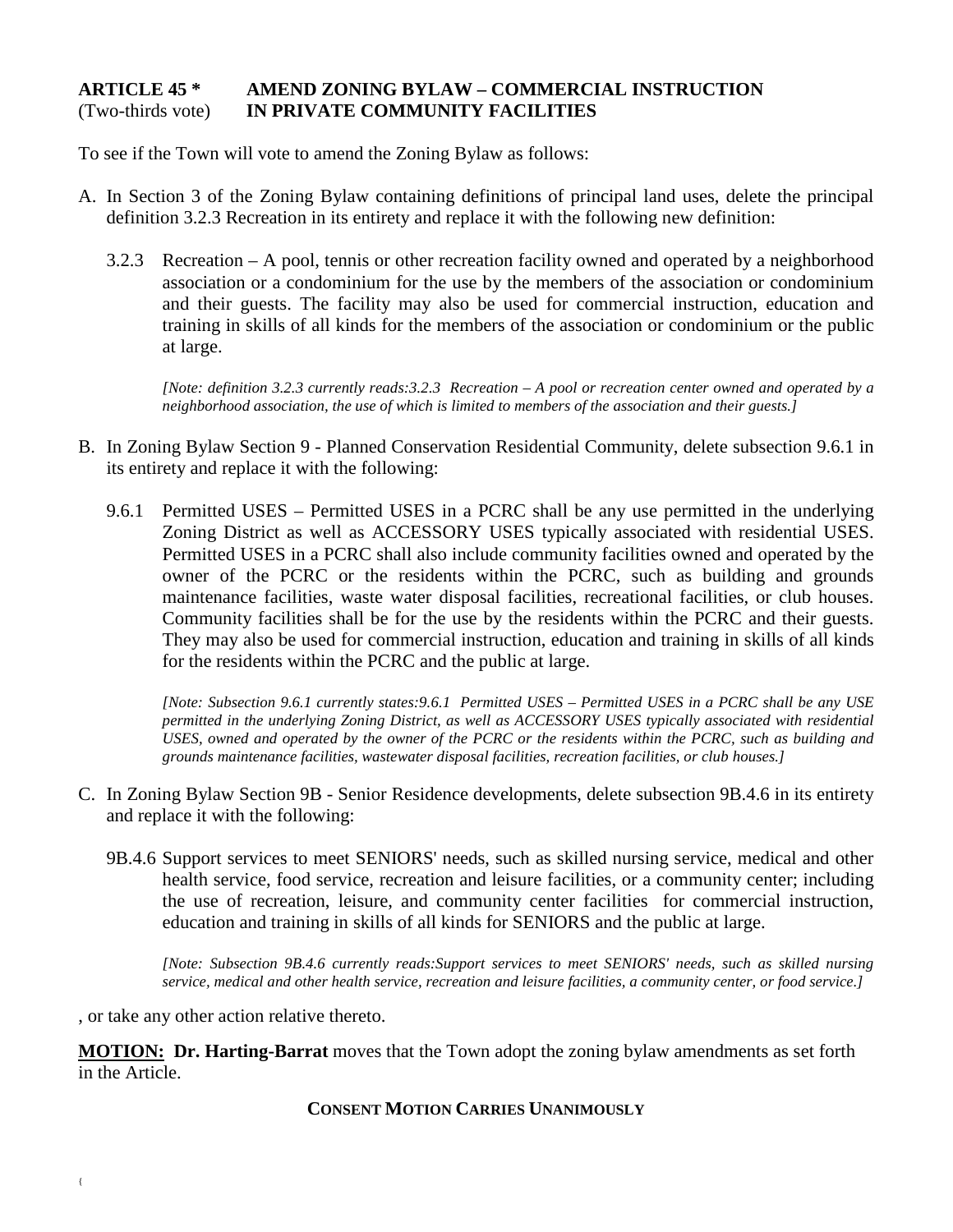# **ARTICLE 46 \* AMEND ZONING BYLAW – SOLAR POWER INSTALLATIONS**

(Two-thirds vote)

To see if the Town will vote to amend the Zoning Bylaw as follows:

A. Delete the words "solar systems;" from subsection 3.8.1.1 under Section 3.8.1 (Accessory Uses permitted in the Residential Districts and dwellings in Non-residential Districts),

and

Insert under Section 3.8.4 (Accessory Uses permitted in any Zoning District as renumbered in a previous article of this warrant) the following new subsections 3.8.4.10 and 3.8.4.11:

- 3.8.4.10 Solar photovoltaic and thermal energy systems and devices that primarily benefit and support the PRINCIPAL USE(S) on the same LOT, including but not limited to roof -, wall -, ground -, and pole-mounted installations, and canopy installations above parking lots or driveways.
- 3.8.4.11 Solar photovoltaic and thermal energy systems and devices that, without limitation, may benefit all energy users provided such systems are roof mounted or wall mounted installations, or canopy installations above parking lot or driveways.

*[Note: Subsection 3.8.1.1 currently reads:3.8.1.1 Private garages or carports; solar systems; greenhouses; tool sheds; barns; swimming pools or tennis courts provided that such recreational facilities are used only by the residents and their guests.]*

B. In Section 3, Table of Principal Uses, insert the following new lines and footnote:

| <b>RESIDENTIAL</b><br><b>DISTRICTS</b> |                                                                                |                                                            |            |              | <b>VILLAGE DISTRICTS</b> | <b>OFFICE</b><br><b>DISTRICTS</b> |                       |   |   |   |   |               |
|----------------------------------------|--------------------------------------------------------------------------------|------------------------------------------------------------|------------|--------------|--------------------------|-----------------------------------|-----------------------|---|---|---|---|---------------|
| <b>PRINCIPAL USES</b>                  |                                                                                | $R-2$<br>$R-4$<br>$R-8$<br>$R - 8/4$<br>$R-10$<br>$R-10/8$ |            | $R-A$ $R-AA$ | <b>VR</b>                |                                   | EAV EAV-2 NAV SAV WAV |   |   |   |   | $OP-1$ $OP-2$ |
|                                        | <b>3.2 INDUSTRIAL USES</b>                                                     |                                                            |            |              |                          |                                   |                       |   |   |   |   |               |
| 3.6.5                                  | Ground-Mounted<br>Neighborhood<br>Solar Photovoltaic<br>Installation (12)      | Y                                                          | Y          | Y            | N                        | N                                 | N                     | N | N | N | Y | Y             |
| 3.6.6                                  | Ground-Mounted<br><b>Industrial Solar</b><br>Photovoltaic<br>Installation (12) | <b>SPP</b>                                                 | <b>SPP</b> | <b>SPP</b>   | N                        | N                                 | N                     | N | N | N | Y |               |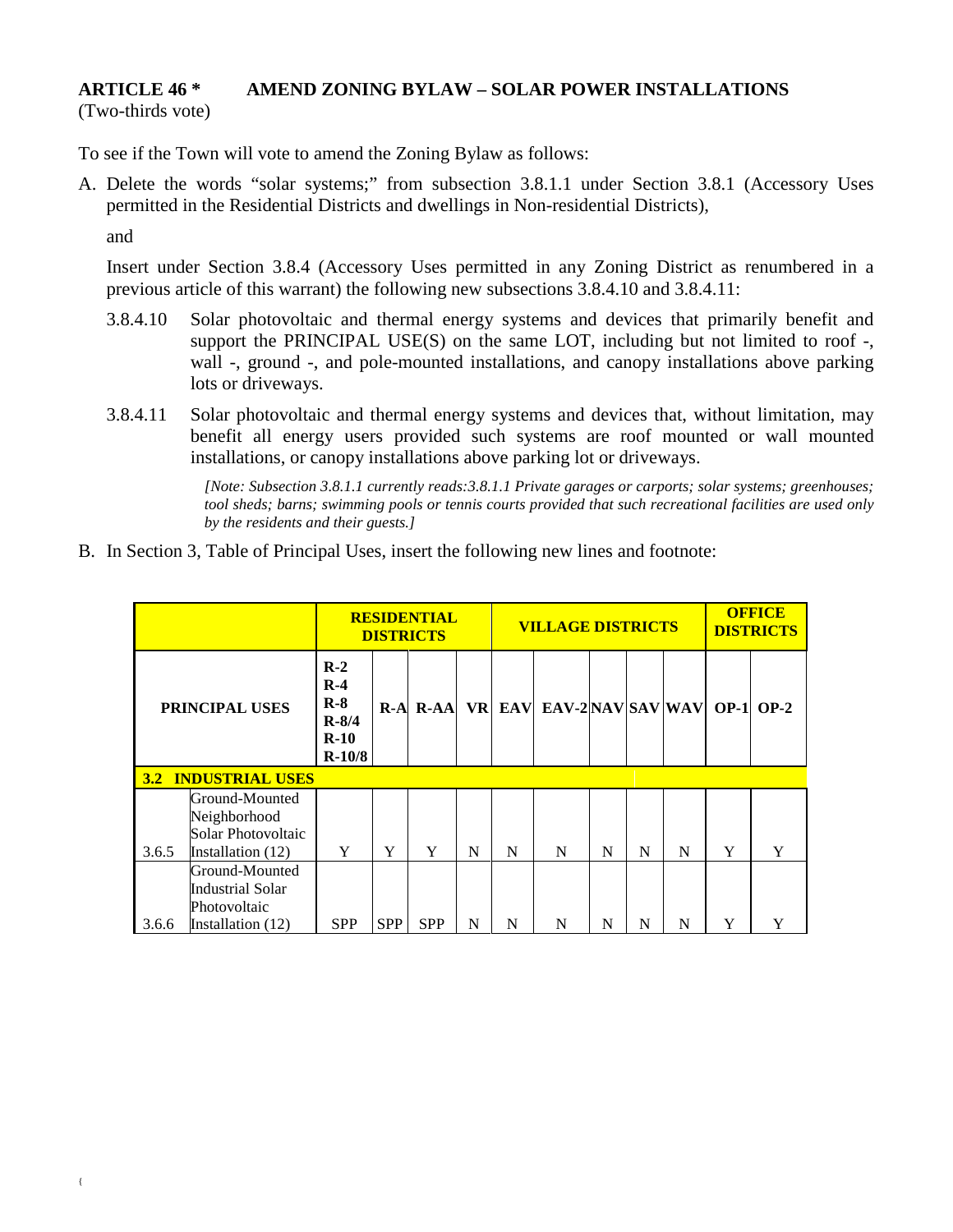|       |                                                                           |   | <b>BUSINESS</b><br><b>DISTRICTS</b> |            |    |    | <b>INDUSTRIAL DISTRICTS</b> | SP.<br>DIST. |    |     |                            |
|-------|---------------------------------------------------------------------------|---|-------------------------------------|------------|----|----|-----------------------------|--------------|----|-----|----------------------------|
|       | PRINCIPAL USES                                                            |   | LB                                  | <b>PM</b>  | GI | LI | $LI-1$                      | SM(1)        | TD | ABC | <b>SITE</b><br><b>PLAN</b> |
|       | <b>3.2 INDUSTRIAL USES</b>                                                |   |                                     |            |    |    |                             |              |    |     |                            |
| 3.6.5 | Ground-Mounted<br>Neighborhood Solar<br>Photovoltaic<br>Installation (12) | N | Y                                   | Y          | Y  | Y  | Y                           | Y            | Y  | Y   | <b>NR</b>                  |
|       | Ground-Mounted<br><b>Industrial Solar</b>                                 |   |                                     |            |    |    |                             |              |    |     |                            |
| 3.6.6 | Photovoltaic<br>Installation (12)                                         | N | <b>SPP</b>                          | <b>SPP</b> | Y  | Y  | Y                           | Y            | Y  | Y   | <b>NR</b>                  |

- (12) Refer to Section 3.11 for specific standards, requirements, exemptions and special permit criteria for Ground-Mounted Solar Photovoltaic Installations.
- C. In Section 3.6 (Industrial Use Definitions), insert the following new subsections:
	- 3.6.5 Ground-Mounted Neighborhood Solar Photovoltaic Installation A solar photovoltaic installation with a layout that is not more than one (1) acre in size and that is primarily designed to benefit the energy needs of USES in the immediately surrounding area or neighborhood. Layout shall mean the total area of the vertical projection on the ground of all panels in the installation's most horizontal tilt position and shall include all spaces between the panels. Ground-Mounted shall mean that installations are structurally mounted to the ground in any manner, including but not limited to ground anchored pole, rack, or rail installations, or non-ground penetrating ballasted installations; not roof-mounted installations or canopy installations above parking lots or driveways.
	- 3.6.6 Ground-Mounted Industrial Solar Photovoltaic Installation A solar photovoltaic installation with a layout that is of any size and that is primarily designed to benefit all energy users regardless of location or vicinity to the installation. The words 'layout' and 'ground-mounted' shall have the same meaning as in Section 3.6.5 above.
- D. Insert a new Section 3.11 as follows:
	- **3.11 Special Requirements for Ground-Mounted Solar Photovoltaic Installations**
	- 3.11.1 Purposes To provide reasonable regulations pertaining to public health, safety and welfare for Ground-Mounted Solar Photovoltaic Installations in accordance with Massachusetts General Law Chapter 40A, Section 3.
	- 3.11.2 Applicability This Section 3.11 shall apply to all Ground-Mounted Neighborhood and Industrial Solar Photovoltaic Installations, including related BUILDINGS, STRUCTURES, and equipment, and to physical modifications of such installations that materially alter their type, configuration, or size. For regulations on solar energy systems as ACCESSORY USES, see Section 3.8.3 of this bylaw.
	- 3.11.3 Standard and Requirements Except where specifically stated otherwise, the following provisions shall apply to all Ground-Mounted Neighborhood and Industrial Solar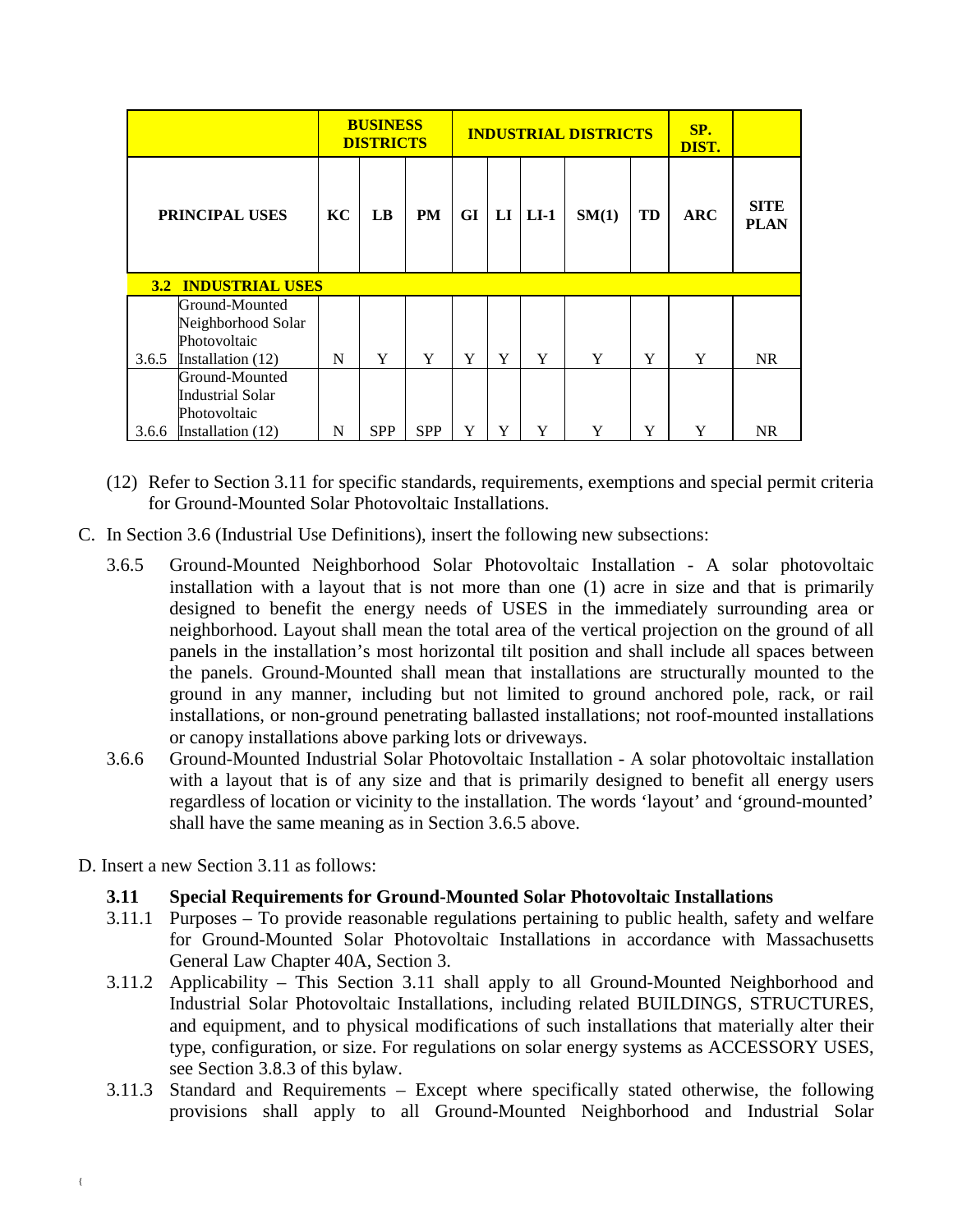Photovoltaic Installations in all zoning districts. They shall not apply to solar energy systems as ACCESSORY USES under Section 3.8.3.

- 3.11.3.1 Setbacks The layout of an installation and all related STRUCTURES, BUILDINGS and equipment shall comply with the front, side and rear yard requirements of the zoning district in which they are located, except for power feed and distribution lines and equipment where underground installation is not possible.
- 3.11.3.2 Landscaping, Screening, and Panel Orientation and Tilt Landscaping or architectural screening shall be provided to reduce the visual impact of installations and specifically to protect nearby receptors from danger, harm, or nuisance that may result from reflective solar glare of photovoltaic panels. Where necessary, panels shall be oriented or tilted in a manner to prevent such glare upon receptors.
- 3.11.3.3 Lighting Night Lighting is prohibited except for security lighting controlled by motion detectors or infrared sensors with an on-time of no more than ten (10) minutes per activation.
- 3.11.3.4 Utility Connections All utility connections, conduits, cables, power lines transformers and inverters shall be placed underground, except (a) where otherwise required by the Massachusetts State Building Code or the utility provider; (b) in adverse ground conditions such as ledge or excess water; or (c) for connection to existing above ground utility lines. Wiring within the installation's layout shall follow industry standards.
- 3.11.3.5 SIGNS SIGNS shall comply with the requirements of Section 7 of this Bylaw. However, in Residential Districts not more than one (1) sign up to six (6) square feet in display area may be installed with the names, current telephone numbers, websites and trademarks of the installer, manufacturer, owner, and operator of the installation. In addition, pedestrian scale educational displays are permitted, which may include the names and contact information of the display sponsors, and directions and contacts for additional information.
- 3.11.3.6 Water Management and Conservation To the largest extent possible, the ground shall remain pervious to rain water. Where necessary, adequate provision shall be made for groundwater recharge and to prevent site run-off and erosion.
- 3.11.3.7 Protection of Forest Land Not more than 1 acre of land shall be deforested for any one Ground-Mounted Industrial Solar Photovoltaic Installation, and no such installation shall be placed on such land that was deforested within the prior 5 years.
- 3.11.3.8 Exemptions from Zoning Requirements Ground-Mounted Solar Photovoltaic Installations shall be exempt from requirements of this Bylaw pertaining to LOT area, FLOOR AREA RATIO, Impervious Cover, OPEN SPACE, and vehicular parking.
- 3.11.3.9 Solar Access The owners and operators of Ground-Mounted Solar Photovoltaic Installations are advised to acquire solar access easements from abutters where access to sunlight could be impacted from an allowed use on an abutting parcel.
- 3.11.4 Special Permit for Certain Ground-Mounted Industrial Solar Photovoltaic Installations where required in the Table of Principal USES – The Planning Board may grant Special Permits for Ground-Mounted Industrial Solar Photovoltaic Installations in certain zoning districts as indicated in the Table of Principal USES. When granting such special permit, the Planning Board shall vote in the affirmative the Mandatory Findings for special permits required in Section 10.3 of this Bylaw, and, in addition, find that:
- 3.11.4.1 In the case of a Residential District location, the visual impact of the installation on its immediate abutters and on the nearby neighborhood has been effectively neutralized through appropriate designs, landscaping, or structural screening; or
- 3.11.4.2 In the case of a Business District location, the specific site of the installation does not detract from or interrupt the vitality of the business district, or impede its further business development; and that the visual impact of the installation has been sufficiently mitigated through appropriate designs, landscaping, or structural screening.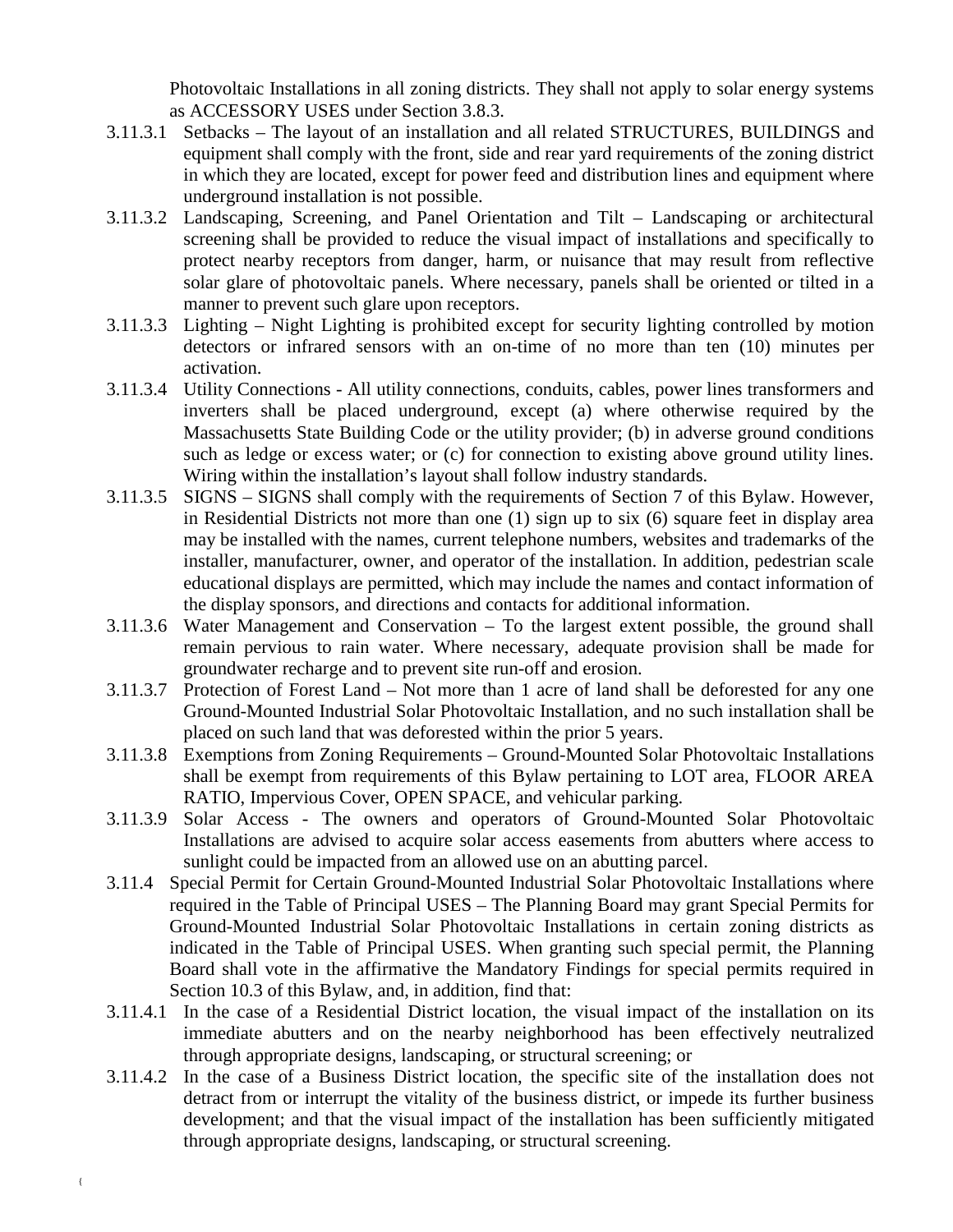- 3.11.5 Special Permit for Certain Other Ground-Mounted Solar Photovoltaic Installations The Planning Board may grant Special Permits for Ground-Mounted Solar Photovoltaic Installations that do not meet the standards set forth in Section 3.11.3 above, or any of its subsections. When granting such special permit, the Planning Board shall vote in the affirmative the Mandatory Findings for special permits required in Section 10.3 of this Bylaw, and, in addition, find that:
- 3.11.5.1 The benefit of installing solar photovoltaic power at the installation site as proposed by the application substantially outweighs the public health, safety, and welfare concerns that Section 3.11.3 requirements are intended to protect; or
- 3.11.5.2 That the particular design, mitigation measures, offsets, agreements, or other provisions for the proposed installation address such concerns in an alternative and satisfactory manner.

, or take any other action relative thereto.

**MOTION: Dr. Harting-Barrat** moves that the Town adopt the zoning bylaw amendments as set forth in the Article.

Held from consent

## **MOTION CARRIES DECLARED 2/3 BY MODERATOR\***

\*TOWN OF ACTON HAS EXCEPTED MGL CH 39 SEC 15 AT ITS ANNUAL TOWN MEETING APRIL 2001, ARTICLE 43 AND THE AMENDED BYLAW 5A WAS APPROVED BY THE ATTORNEY GENERAL ON AUG. 6, 2001. (THE TOWN MEETING MODERATOR IS NOT REQUIRED TO COUNT A 2/3 REQUIRED VOTE.)

## **ARTICLE 47 \* LAND AND EASEMENT ACQUISITION – MOUNT HOPE CEMETERY** (Two-thirds vote)

To see if the Town will vote to authorize the Board of Selectmen to acquire by purchase, gift, eminent domain or otherwise and to accept (i) a deed of fee simple interest, on such terms and conditions as the Selectmen may determine and for conservation and historic preservation purposes and access by the Cemetery Commission to the shed, Parcel X, measuring +/-13,991 square feet, and (ii) a deed of a 20-foot by 60-foot easement interest including and around the shed adjacent to Parcel X for purposes of access and maintenance by the Cemetery Commission, all as shown on a plan entitled "P.C.R.C. lot layout for Central Street in Acton, Mass.", scale 1"=50', dated February 23, 2012, last revised November 26, 2012, prepared for Mt. Laurel Realty by R. Wilson & Associates, Inc. (available for viewing at the Acton Planning Department); and further to see if the Town will raise, appropriate, transfer from available funds or accept gifts for this purpose, or take any other action relative thereto.

**MOTION: Dr. Harting-Barrat** moves in the words of the Article.

Held from consent

#### **MOTION CARRIES UNANIMOUSLY**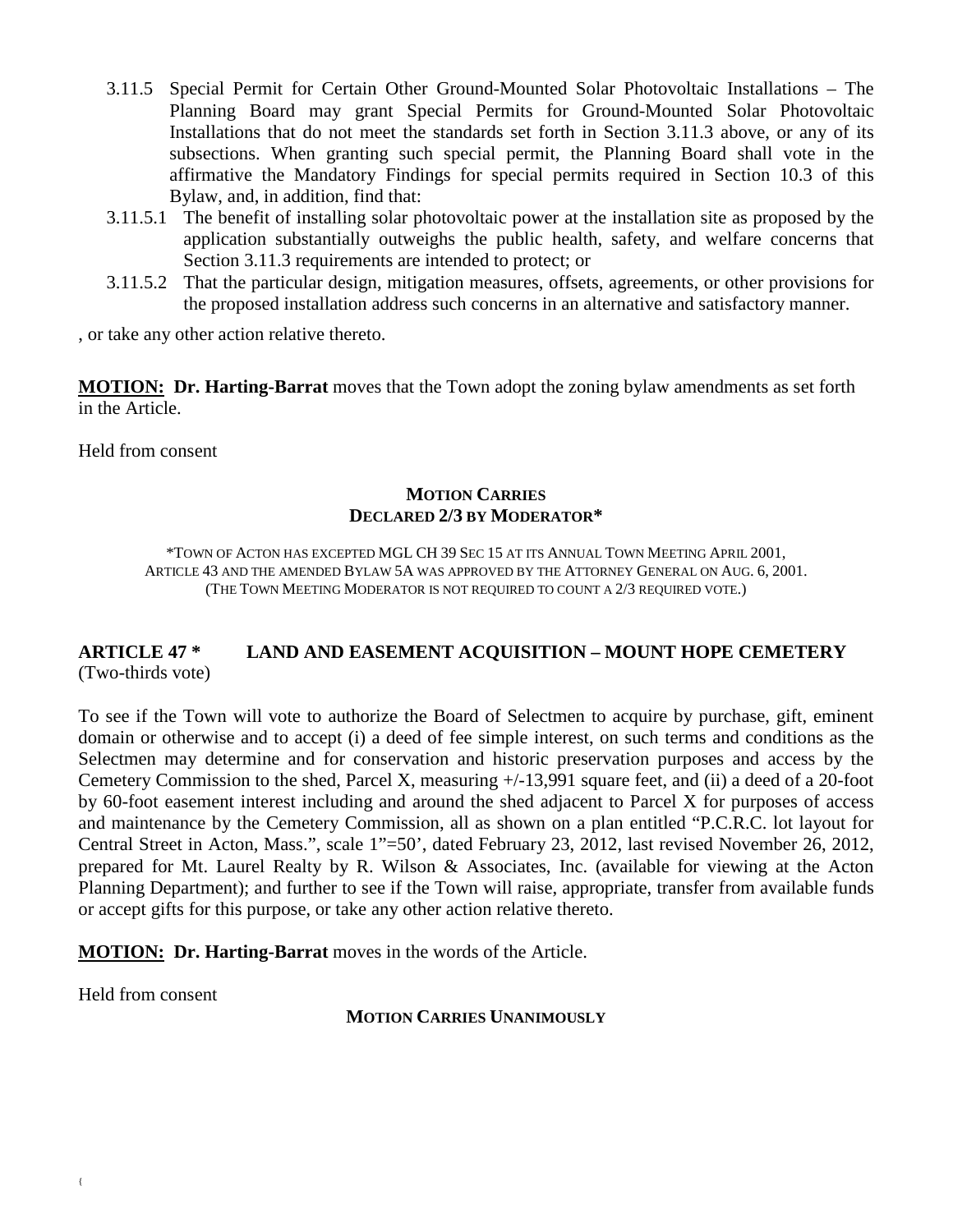## **ARTICLE 48 \* ACCEPT TRAIL EASEMENT – CENTRAL STREET**

(Two-thirds vote)

To see if the Town will vote to authorize the Board of Selectmen to acquire by purchase, gift, eminent domain or otherwise and to accept a deed of an easement interest for purposes of establishing and maintaining a trail for public pedestrian use, on such terms and conditions and in such final locations as the Selectmen may determine, on land at 176 Central Street, shown on the Acton Town Atlas as parcel F-2B/106. The easement shall provide a pedestrian trail connection between Central Street and land owned by the Town of Acton at the rear of 108 Willow Street (Acton Town Atlas parcel G-1/320) following largely the alignment of the "Existing Cart Path" shown on a plan entitled "P.C.R.C. Lot Layout for Central Street in Acton, Mass.", scale 1"=50', dated February 23, 2012, last revised November 26, 2012, prepared for Mt. Laurel Realty by R. Wilson & Associates, Inc. (available for viewing at the Acton Planning Department); and further to see if the Town will raise, appropriate, transfer from available funds or accept gifts for this purpose, or take any other action relative thereto.

**MOTION: Dr. Harting-Barrat** moves that the Town authorize the acquisition of the easements as set forth in the Article.

#### **CONSENT MOTION CARRIES UNANIMOUSLY**

# **ARTICLE 49 \* ACCEPT TRAIL EASEMENT – SKYLINE DRIVE**

(Two-thirds vote)

To see if the Town will vote to authorize the Board of Selectmen to acquire by purchase, gift, eminent domain or otherwise and to accept a deed of an easement interest for purposes of establishing and maintaining a trail for public pedestrian use, on such terms and conditions as the Selectmen may determine, on land at 354 Great Road, shown on the Acton Town Atlas as parcel D-4/4, formerly shown as D-4/2. The easement is shown as "Proposed Trail Easement" on sheet 3 (with detail on sheet 2) of a plan consisting of three sheets entitled "Plan of Land in the Town of Acton, Massachusetts", scale 1"=100', dated April 19, 2012, prepared for Pulte Homes of New England, LLC, by Control Point Associates, Inc., and recorded at the Middlesex South Registry of Deeds as Plan No. 437 of 2012; and further to see if the Town will raise, appropriate, transfer from available funds or accept gifts for this purpose, or take any other action relative thereto.

**MOTION: Dr. Harting-Barrat** moves that the Town authorize the acquisition of the easements as set forth in the Article.

**CONSENT MOTION CARRIES UNANIMOUSLY**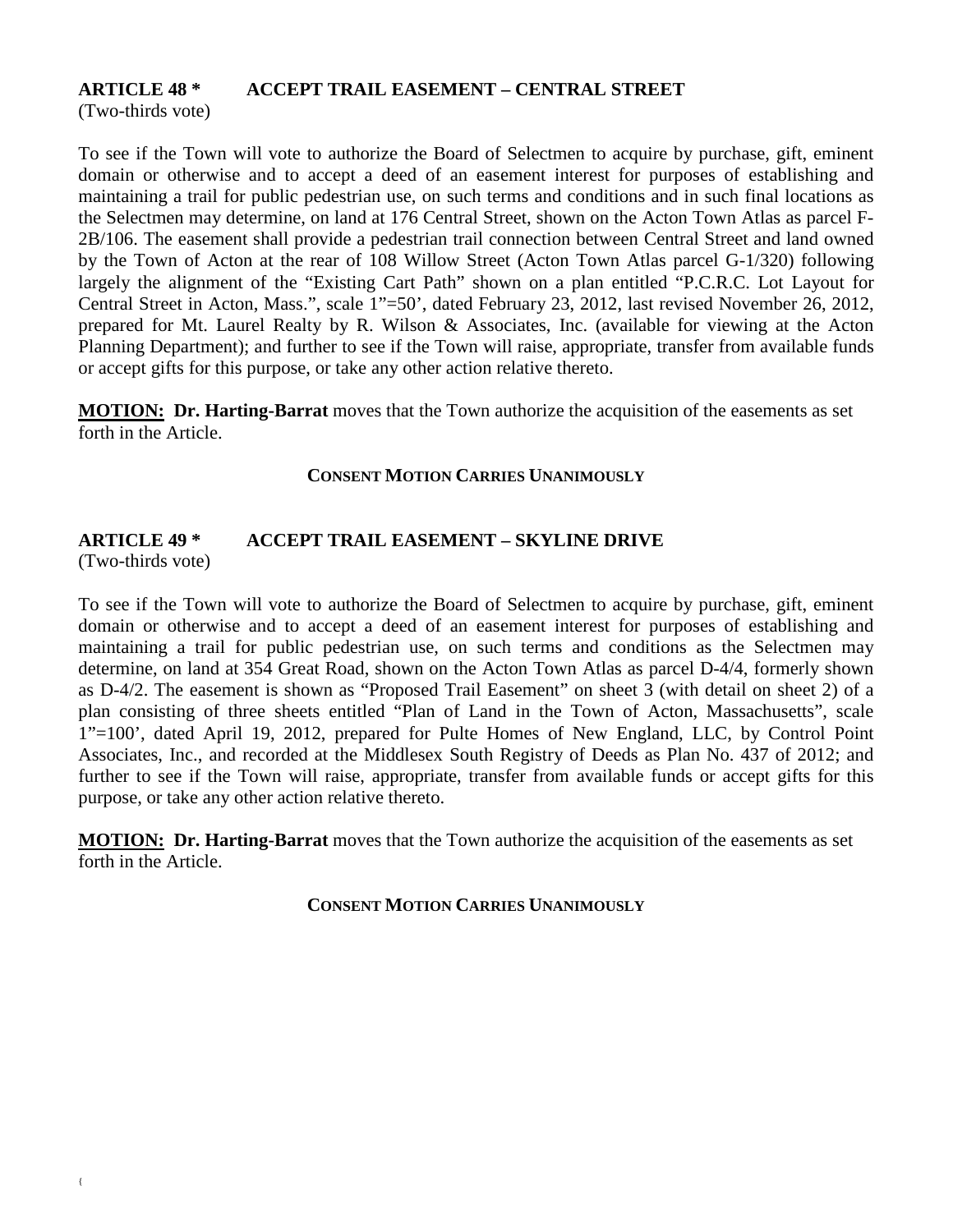#### **ARTICLE 50 \* ACCEPT SIDEWALK EASEMENTS**

(Two-thirds vote)

To see if the Town will vote to authorize the Board of Selectmen to acquire by purchase, gift, eminent domain or otherwise and to accept deeds of easement interests for sidewalks along the frontage on the following public ways for all purposes which streets, sidewalks and ways are now or hereafter used in the Town, on such terms and conditions as the Selectmen may determine and in a final location or locations as the Selectmen may determine, on, across, over, and/or under the following land:

- (a) Main Street (from Great Road to Ledge Rock Way):
	- 1. Land n/f of Somerset Hills Limited Partnership of 677-687 Main Street (Town Atlas Map D-5 Parcel 19),
	- 2. Land n/f of Alan Lee Kollien and Carla M Kollien of 689 Main Street (Town Atlas Map D-5 Parcel 19-1),
	- 3. Land n/f of Gina M Ghioldi-Varley and Patrick J. Varley of 693 Main Street (Town Atlas Map D-5 Parcel 19-2),
	- 4. Land n/f of Anthony J. Geraneo of 697 Main Street (Town Atlas Map D-5 Parcel 19-3),
	- 5. Land n/f of Steven J Augst and Samantha J Augst of 701 Main Street (Town Atlas Map D-5 Parcel 19-4),
	- 6. Land n/f of Cheekiong Ng and Sokchin Chong of 705 Main Street (Town Atlas Map D-5 Parcel 19-5),
	- 7. Land n/f of Laurence E Ullmann and Helen S Ullmann and of 713 Main Street (Town Atlas Map D-5 Parcels 16 & 16-1),
	- 8. Land n/f of Robert R Johnson and Ilona W Johnson of 715 Main Street (Town Atlas Map D-5 Parcel 15-1),
	- 9. Land n/f of Janet L Irons of 717 Main Street (Town Atlas Map D-5 Parcel 15),
	- 10. Land n/f of James F Reilley and Denise J Reilley of 725 Main Street (Town Atlas Map D-5 Parcel 14).
	- 11. Land n/f of Louis H Perry, Jr. and Marcy J Perry of 729 Main Street (Town Atlas Map D-5 Parcel 14-1),
	- 12. Land n/f of Patrick D Murphy, Trustee of the Patrick D Murphy Revocable Trust of 733 Main Street (Town Atlas Map D-5 Parcel 14-2),
	- 13. Land n/f of Casey McHargue and Anna McHargue of 741 Main Street (Town Atlas Map D-5 Parcel 10),
	- 14. Land n/f of Martin Burke and Christina Burke of 743 Main Street (Town Atlas Map D-5 Parcel 5),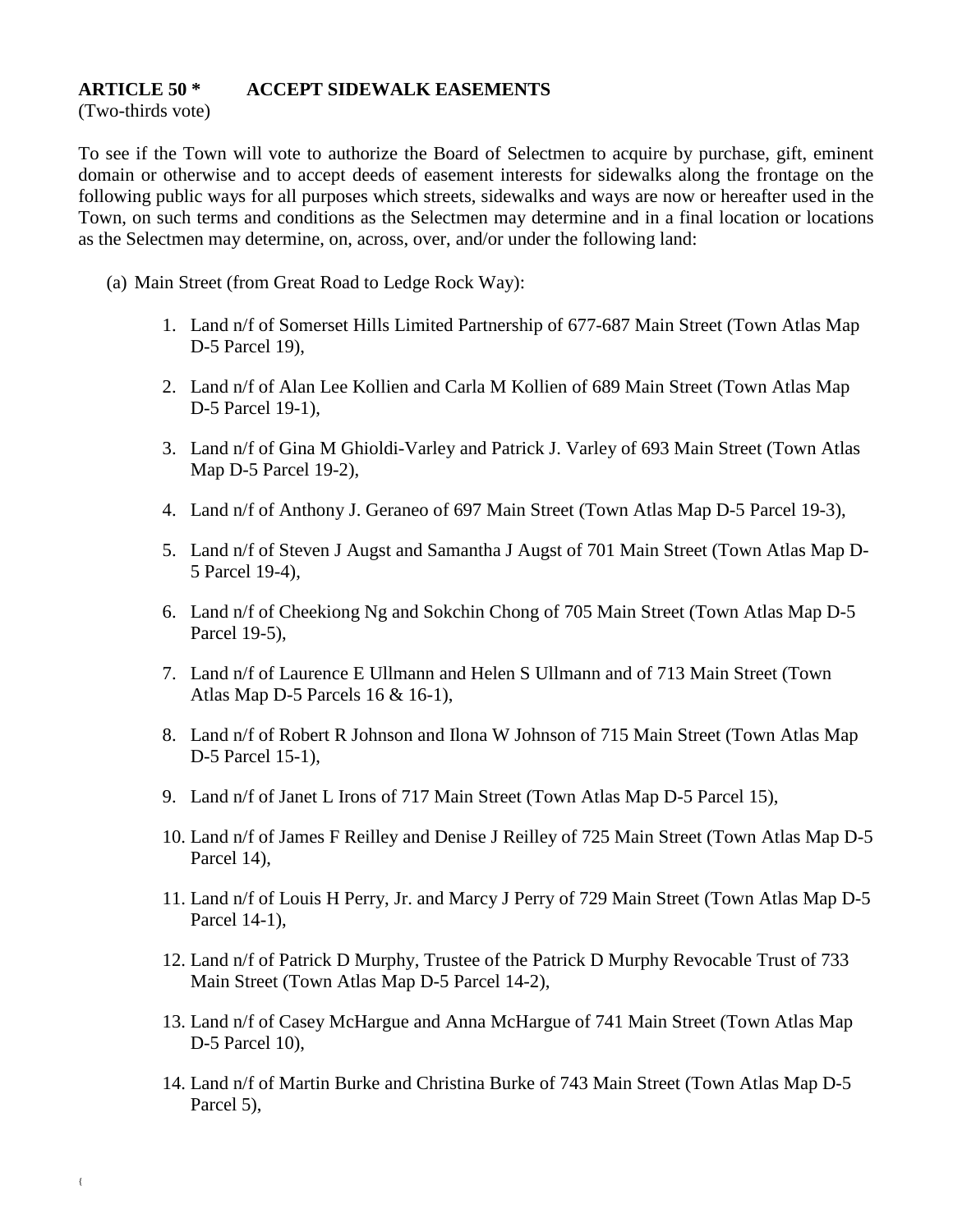- 15. Land n/f of William N Hall of 749 Main Street (Town Atlas Map D-5 Parcels 41 & 42),
- 16. Land n/f of Michael J Gowing and Brenda Gowing of 93 Harris Street (Town Atlas Map C-5 Parcel 111),
- 17. Land n/f of Myohee Hong of 763 Main Street (Town Atlas Map C-5 Parcel 100-2),
- 18. Land n/f of Matthew C Jucius and Annabella M Jucius of 767 Main Street (Town Atlas Map C-5 Parcel 100-1),
- 19. Land n/f of J Stephen Byers, Trustee of 773 Main Street Realty Trust of 773 Main Street (Town Atlas Map C-5 Parcel 100),
- 20. Land n/f of J Stephen Byers, Trustee of 781 Main Street Realty Trust of 781 Main Street (Town Atlas Map C-5 Parcel 101),
- 21. Land n/f of Philip A Harris of 791 Main Street (Town Atlas Map C-5 Parcel 93),
- (b) Taylor Road (from Main Street to the Conant School):
	- 1. Land n/f of Julia R. Costello, a/k/a Guilia R. Costello and Daniel J. Costello, Sr., Co-Trustees of the Julia R. Costello, a/k/a Guilia R Costello Revocable Trust of 26 Taylor Road (Town Atlas Map F-3 Parcel 68),
	- 2. Land n/f of Nicholas P Miller and Andrea S Miller, Trustees of the Taylor Road Realty Trust of 30 Taylor Road (Town Atlas Map F-3 Parcel 73),
	- 3. Land n/f of Mary M Donald of 42 & 52 Taylor Road (Town Atlas Map F-3 Parcels 76, 78 & 84),
	- 4. Land n/f of Steven B Hargreaves and Margaret B Hargreaves of 62 Taylor Road (Town Atlas Map F-3 Parcel 92),
- (c) Minot Ave (from Taylor Road to the Conant School crosswalk):
	- 1. Land n/f of Prasad S Jonnalagadda and Radha D Jonnalagadda of 43 Minot Ave (Town Atlas Map F-3 Parcel 92-1),
	- 2. Land n/f of Stuart B Strong, Jr. and Laura H Strong of 41 Minot Ave (Town Atlas Map F-3 Parcel 111),
- (d) Willow Street (from Central Street to Kingman Road):
	- 1. Land n/f of Ned Gallant 244 Central Street (Town Atlas Map F-2B Parcel 26),
	- 2. Land n/f of Deborah Sandock of Unit A, 240-242 Central Street (Town Atlas Map F-2B Parcel 33),
	- 3. Land n/f of Raymond D Gallant and Cathryn H Gallant of Unit B, 240-242 Central Street (Town Atlas Map F-2B Parcel 33),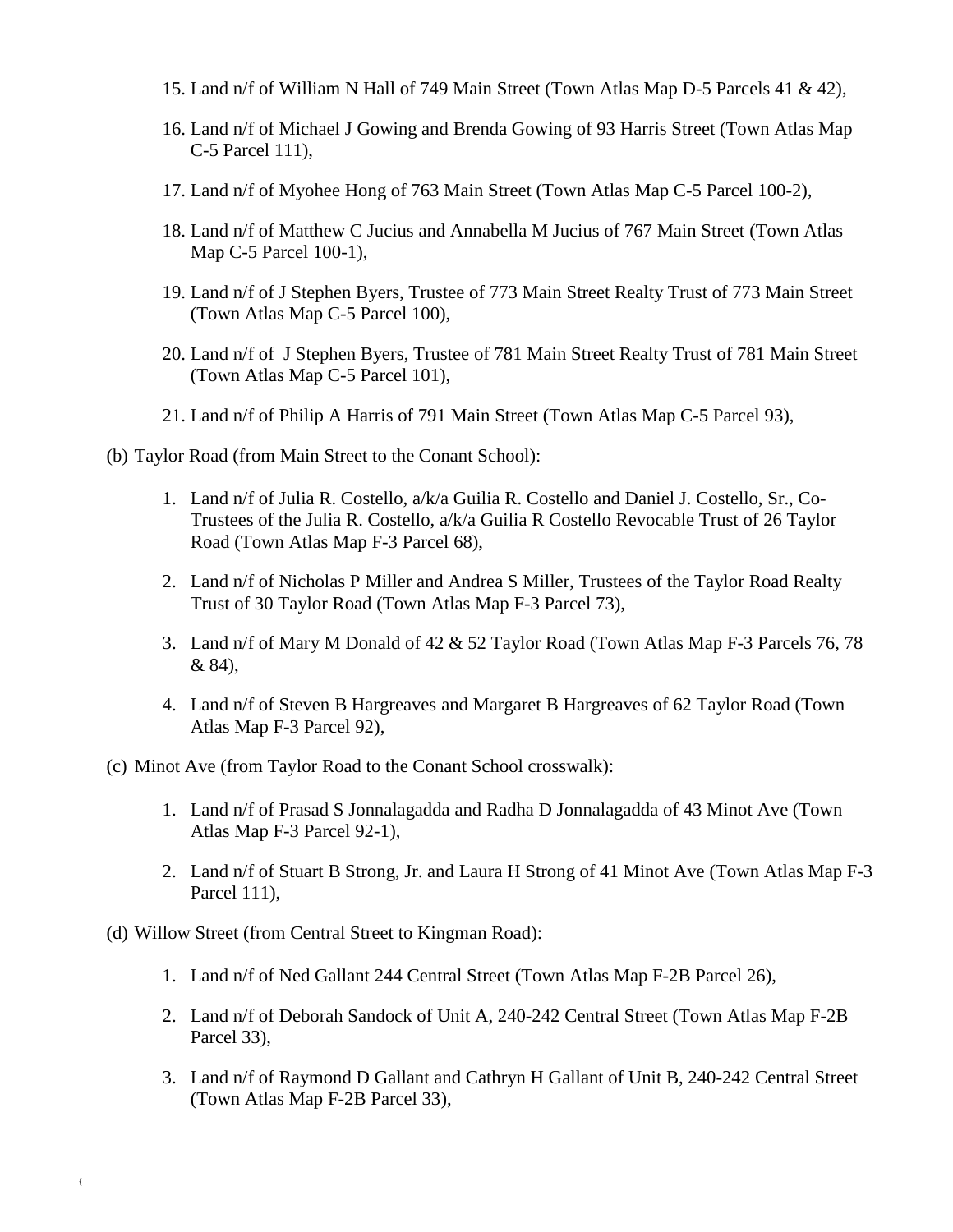- 4. Land n/f of Salvatore Panetta, Jr. and Jean V Panetta of 236 Central Street and 5-11 Willow Street (Town Atlas Map F-2B Parcels 37 & 41),
- 5. Land n/f of Garrison E Crowell of 13 Willow Street (Town Atlas Map F-2B Parcel 49),
- 6. Land n/f of Philip Scarbro and Allison G Hammer of 21 Willow Street (Town Atlas Map F-2B Parcel 48),
- 7. Land n/f of Sara Louise Howland of 35 Willow Street (Town Atlas Map F-2B Parcel 48- 1),
- 8. Land n/f of Janet H McGrath of 45 Willow Street (Town Atlas Map F-2B Parcel 74),
- 9. Land n/f of James L Richey, Jr. of 51 Willow Street (Town Atlas Map F-2B Parcel 80),
- 10. Land n/f of Roselyn M Romberg and Douglas S Hardy of 33 Summer Street (Town Atlas Map F-2B Parcel 73-1),
- (e) Stow Street (from Maple Street to Martin Street):
	- 1. Land n/f of L&G Realty, LLC of 28 Maple Street (Town Atlas Map H-2A Parcel 41-5),
	- 2. Land n/f of Angelo Lombardo and Mark A Lombardo, Trustees of the A and M Realty Trust of 17 Stow Street (Town Atlas Map H-2A Parcel 41),
- (f) Parker Street (from High Street to Drummer Road):
	- 1. Land n/f of Arkady Khasin and Irina Khasin of 220 High Street (Town Atlas Map I-3 Parcel 134-2),
	- 2. Land n/f of Ian Hirst as Trustee of the Hirst Nominee Trust of 14 Assabet Crossing (Town Atlas Map I-3 Parcel 134-3),
	- 3. Land n/f of Paul M Gaboury and Michele A Gaboury of 12 Assabet Crossing (Town Atlas Map I-3 Parcel 134-4),
	- 4. Land n/f of Jeremy A Greene and Maria N Greene of 10 Assabet Crossing (Town Atlas Map I-3 Parcel 134-7),
	- 5. Land n/f of Anand Krishnamurthy and Ruth J Lievano of 8 Assabet Crossing (Town Atlas Map I-3 Parcel 134-9),
	- 6. Land n/f of Michael C Perry and Elizabeth H Perry of 6 Assabet Crossing (Town Atlas Map I-3 Parcel 134-10),
	- 7. Land n/f of David S Greer and Alice Webb Greer of 4 Assabet Crossing (Town Atlas Map I-3 Parcel 134-11),
	- 8. Land n/f of Liyakath A Mohamed-Ibrahim and Fathahana Noori a/k/a Fathahana Noori Akbarbasha of 2 Assabet Crossing (Town Atlas Map I-3 Parcel 134-14),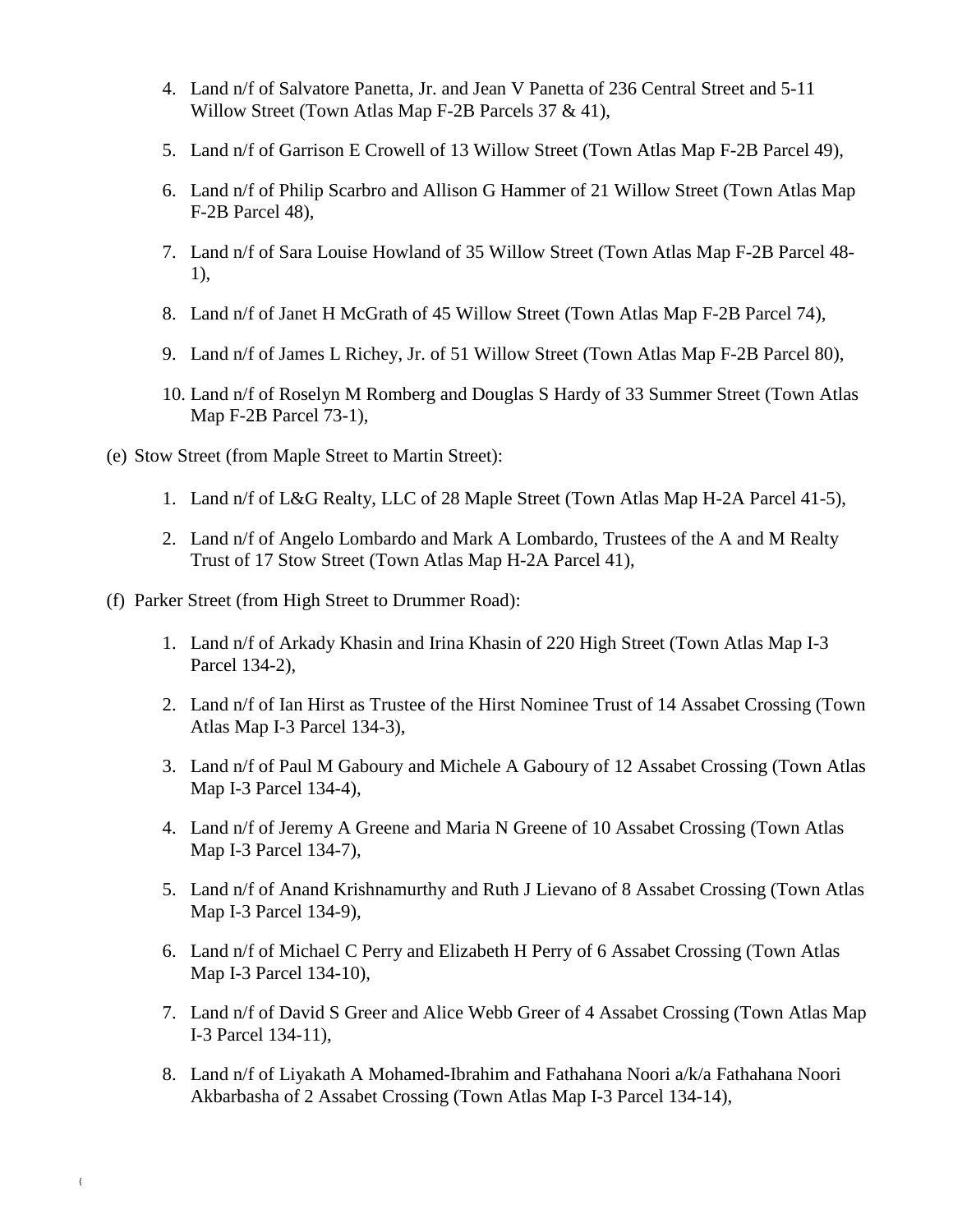- 9. Land n/f of Susan M Haverstock of 1 Assabet Crossing (Town Atlas Map I-3 Parcel 134- 8),
- 10. Land n/f of Stow Street Realty, Inc. of 170 Parker Street (Town Atlas Map I-3 Parcel 134- 5),
- 11. Land n/f of Karen Ann Lozier of 164 Parker Street (Town Atlas Map I-3 Parcel 134-6),
- 12. Land n/f of Edward H Howard and Thomas Chappell of 4 Independence Road (Town Atlas Map I-3 Parcel 120),
- 13. Land n/f of Brian K Hazzard of 150 Parker Street (Town Atlas Map I-3 Parcel 116),
- 14. Land n/f of Margaret E. Gleason and James B McGill, Jr. of 148 Parker Street (Town Atlas Map I-3 Parcel 109),
- 15. Land n/f of Maia A Kennedy and Joseph A Kennedy, Jr. of 144 Parker Street (Town Atlas Map I-3 Parcel 103),
- 16. Land n/f of Parker Village Condominium of 1-6 Drummer Road and 130-132 Parker Street (Town Atlas Map I-3 Parcels 76, 65, 55 and 48),
- 17. Land n/f of Drummer Farms Condominium (Town Atlas Map I-3 Parcels 38 and 38-1),
- 18. Land n/f of Rose Stone Village Condominium of 128 Parker Street (Town Atlas Map I-3 Parcel 37),
- 19. Land n/f of Parker's Crossing Condominium of 118-126 Parker Street (Town Atlas Map I-3 Parcels 9, 10 and 25),

and further see if the Town will raise, appropriate, transfer from available funds or accept gifts for this purpose, or take any other action relative thereto.

**MOTION: Dr. Harting-Barrat** moves that the Town authorize the acquisition of the easements as set forth in the Article.

Held from consent

The Moderator asked town meeting to vote to allow Corey York, Town Engineer / Department of Public Works Director, permission to speak on this article. Motion carries to allow speaker.

## **ORIGINAL MOTION CARRIES UNANIMOUSLY**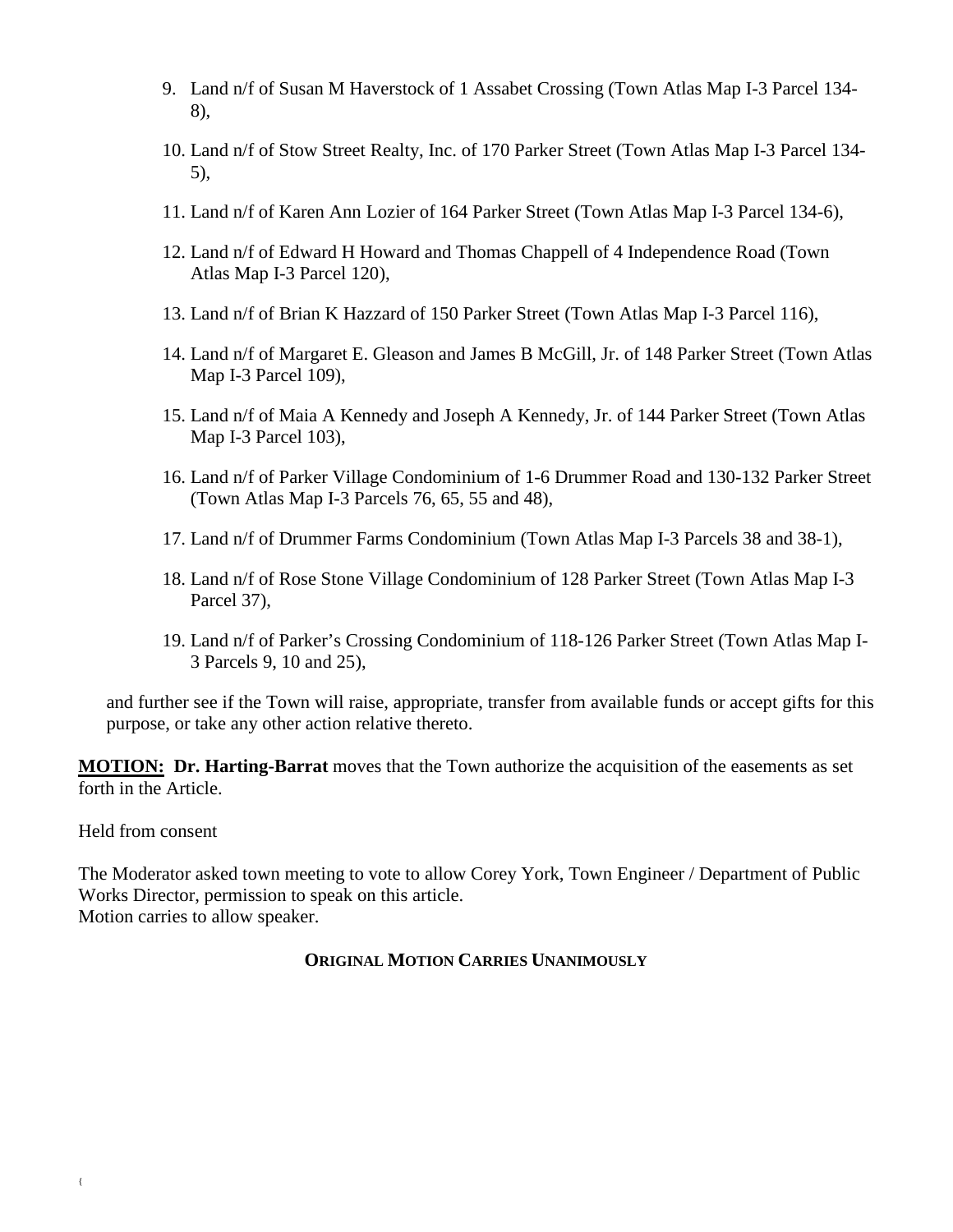# **ARTICLE 51 \* HIGHWAY REIMBURSEMENT PROGRAM (CHAPTER 90)**

(Majority vote)

To see if the Town will vote to raise and appropriate, or appropriate from available funds, a sum of money for highway improvements under the authority of Massachusetts General Law, Chapter 90, and any other applicable laws, or take any other action relative thereto.

**MOTION: Dr. Harting-Barrat** moves that the Town authorize the Town Manager to accept Highway funds from all sources and that such funds are hereby appropriated for highway purposes.

## **CONSENT MOTION CARRIES UNANIMOUSLY**

## **ARTICLE 52 \* INSURANCE PROCEEDS**

(Majority vote)

To see if the Town will vote to appropriate the proceeds of any insurance policy reimbursements of costs incurred as a result of any covered loss, including without limitation any liability insurance, property insurance, casualty insurance, workers' compensation insurance, health insurance, disability insurance, automobile insurance, police and fire injury and medical costs, and any other insurance of any name and nature whatsoever, or take any other action relative thereto.

**MOTION: Dr. Harting-Barrat** moves that the Town Manager is authorized to accept insurance proceeds of any name and nature whatsoever from all sources and such funds are hereby appropriated.

## **CONSENT MOTION CARRIES UNANIMOUSLY**

## **ARTICLE 53 \* GIFTS OR GRANTS**

(Majority vote)

To see if the Town will vote to appropriate the proceeds of any gifts or grants accepted pursuant to Massachusetts General Law, Chapter 44, Section 53A, and any interest thereon, and that, consistent with the requirements of Massachusetts General Law, Chapter 40, Section 4A, the Board of Selectmen or Town Manager are authorized to enter into an agreement or agreements on behalf of the Town, on such terms and conditions as the Board of Selectmen or the Town Manager may determine, for the stated purposes of the gifts or grants, or take any other action relative thereto.

**MOTION: Dr. Harting-Barrat** moves that the proceeds of any gifts or grants from any source accepted pursuant to Massachusetts General Law, Chapter 44, Section 53A, and any interest thereon, are hereby appropriated for the stated purposes of the gifts or grants, and may be expended with the approval of the Board of Selectmen or otherwise as stated in Section 53A.

#### **CONSENT MOTION CARRIES UNANIMOUSLY**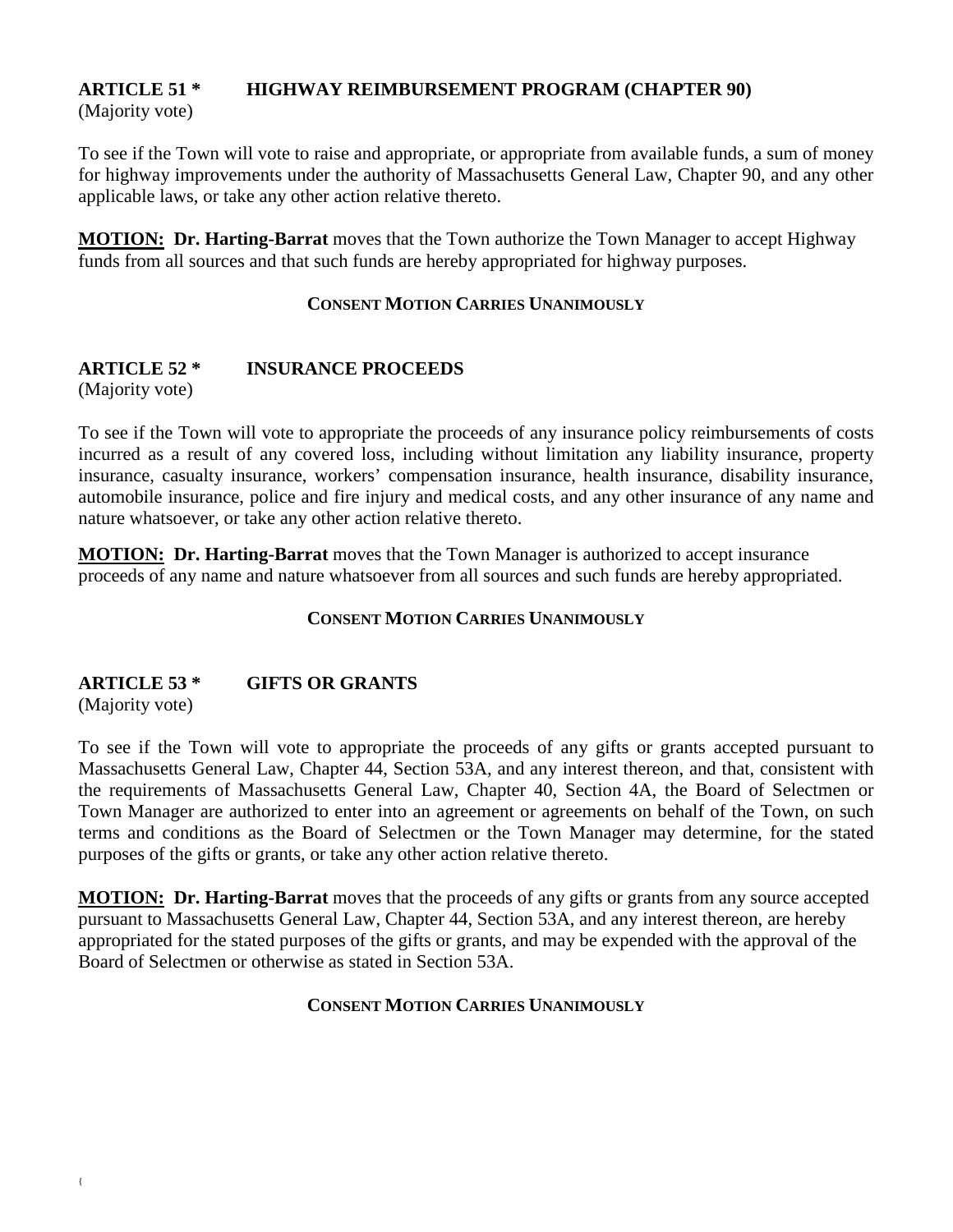# **ARTICLE 54 \* FEDERAL AND STATE REIMBURSEMENT AID**

(Majority vote)

To see if the Town will vote to appropriate any Federal Government and State Government reimbursement for costs incurred as a result of any declared emergencies or other occurrence, and that, consistent with the requirements of Massachusetts General Law, Chapter 40, Section 4A, the Board of Selectmen or Town Manager are authorized to enter into an agreement or agreements on behalf of the Town, on such terms and conditions as the Board of Selectmen or the Town Manager may determine, or take any other action relative thereto.

**MOTION: Dr. Harting-Barrat** moves that the Town Manager is authorized to accept federal and state reimbursement funds from all sources and that such funds are hereby appropriated for the purposes outlined by such reimbursement.

## **CONSENT MOTION CARRIES UNANIMOUSLY**

## **ARTICLE 55 \* PERFORMANCE BONDS**

(Majority vote)

To see if the Town will vote to appropriate the proceeds of any performance bonds for the purposes stated in said bonds available as a result of any default, non-performance or other covered conditions, or take any other action relative thereto.

**MOTION: Dr. Harting-Barrat** moves that the Town appropriate the proceeds of any performance bonds, for the purposes stated in said bonds, available as a result of any default, non-performance or other covered conditions.

## **CONSENT MOTION CARRIES UNANIMOUSLY**

# **ARTICLE 56 \* SALE OF FORECLOSED PROPERTIES**

(Two-thirds vote)

To see if the Town will vote to authorize the Board of Selectmen to dispose of foreclosed properties acquired by the Town for nonpayment of taxes in accordance with the provisions of Massachusetts General Laws, or take any other action relative thereto.

**MOTION: Dr. Harting-Barrat** moves in the words of the Article.

## **CONSENT MOTION CARRIES UNANIMOUSLY**